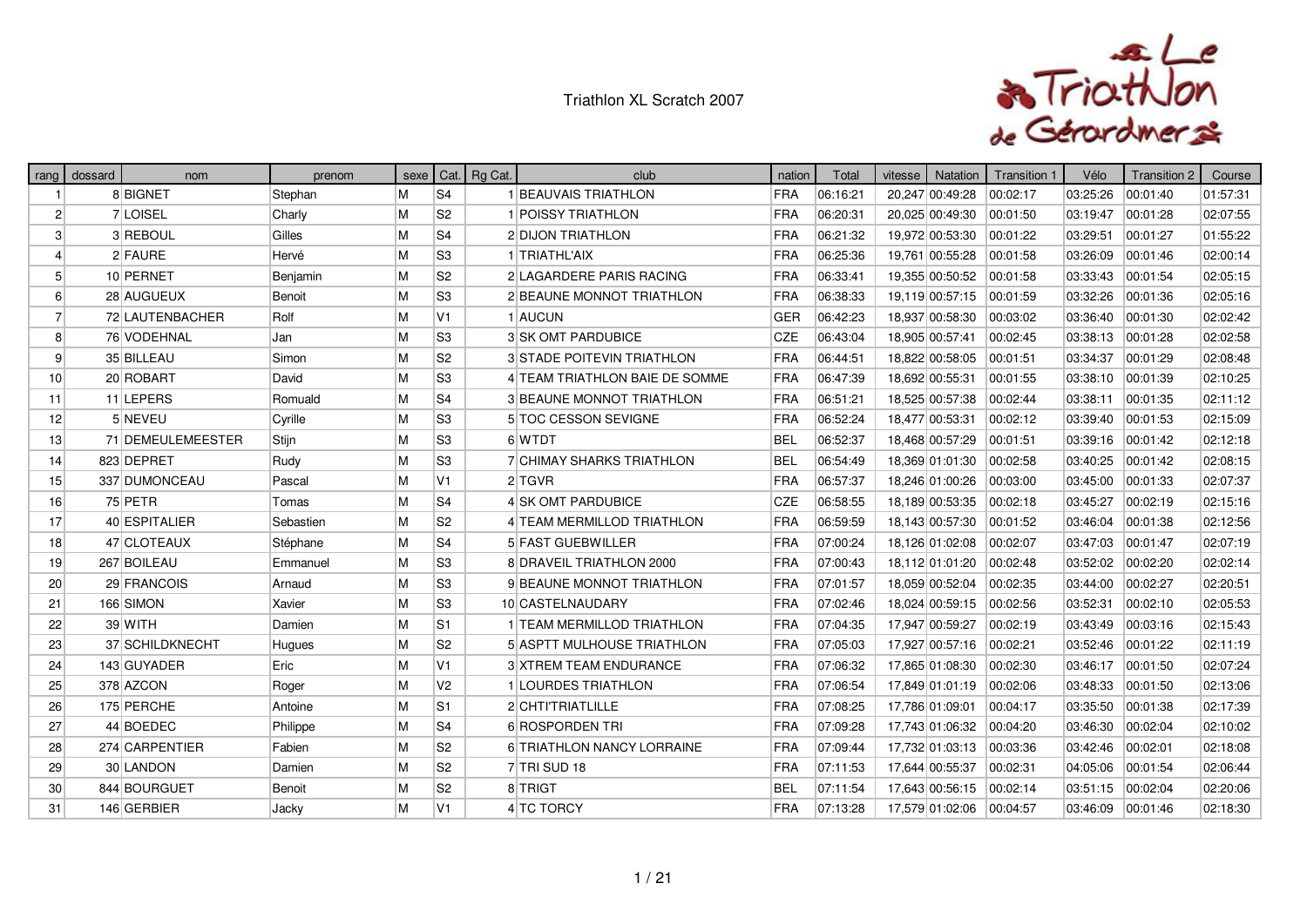

| 32              | 21 BONNAL          | David          | M  | S <sub>3</sub> | 11 BEAUVAIS TRIATHLON            | <b>FRA</b> | 07:14:11 | 17,55 00:57:21          | 00:03:07 | 03:40:44          | 00:01:36 | 02:31:24 |
|-----------------|--------------------|----------------|----|----------------|----------------------------------|------------|----------|-------------------------|----------|-------------------|----------|----------|
| 33 <sup>1</sup> | 502 GRUTJEN        | Joachim        | M  | V <sub>2</sub> | 2 TUS SCHLEIDEN                  | <b>GER</b> | 07:15:02 | 17,516 01:15:03         | 00:03:05 | 03:43:07          | 00:01:54 | 02:11:54 |
| 34              | 207 HAREL          | Jean Louis     | M  | V <sub>1</sub> | 5 VC A FALCK TRIATHLON           | <b>FRA</b> | 07:15:53 | 17,481 01:02:46         | 00:04:15 | 03:47:17          | 00:02:06 | 02:19:29 |
| 35 <sub>l</sub> | 97 PELLETIER       | Delphine       | IF | S <sub>3</sub> | 1 BEAUVAIS TRIATHLON             | FRA        | 07:16:30 | 17,457 00:55:24         | 00:02:12 | 04:01:36          | 00:01:43 | 02:15:35 |
| 36              | 849 ENTRAYGUES     | Edouard        | M  | S <sub>4</sub> | <b>7 SAINT RAPHAEL TRIATHLON</b> | FRA        | 07:17:33 | 17,415 00:57:32         | 00:03:38 | 03:50:19          | 00:01:34 | 02:24:30 |
| 37              | 393 DUSSARTRE      | Sébastien      | M  | S3             | 12 TRIATHL'AIX                   | FRA        | 07:17:51 | 17,403 00:59:30         | 00:03:44 | 03:49:07          | 00:01:24 | 02:24:06 |
| 38 <sup>°</sup> | 366 FROSSARD       | Nicolas        | M  | S <sub>2</sub> | 9 ANTIBES TRIATHLON              | <b>FRA</b> | 07:18:54 | 17,362 01:02:52         | 00:03:21 | 03:46:15          | 00:01:36 | 02:24:50 |
| 39              | 822 RENNER         | Joachim        | M  | S <sub>2</sub> | 10 TF FEUERBACH                  | <b>GER</b> | 07:19:25 | 17,341 01:04:21         | 00:02:54 | 03:46:23          | 00:02:59 | 02:22:49 |
| 40              | 38 AUREILLE        | Florian        | M  | S <sub>2</sub> | 11 AL ECHIROLLES TRIATHLON       | <b>FRA</b> | 07:20:24 | 17,302 01:04:28         | 00:03:22 | 03:46:46          | 00:02:51 | 02:22:58 |
| 41              | 310 MARTIN         | David          | M  | S <sub>2</sub> | 12 TRIATHL'AIX                   | <b>FRA</b> | 07:20:25 | 17,302 01:07:27         | 00:02:49 | 03:48:24          | 00:01:30 | 02:20:15 |
| 42              | 46 MEISTER         | Mathieu        | M  | S <sub>3</sub> | 13 MULHOUSE OLYMPIQUE TRIATHLON  | FRA        | 07:20:41 | 17,291 01:09:13         | 00:04:43 | 03:44:34          | 00:01:31 | 02:20:40 |
| 43              | 32 GULDEMANN       | Wilfried       | M  | S <sub>2</sub> | 13 TRYSSINGEAUX                  | <b>FRA</b> | 07:21:02 | 17,278 01:04:37         | 00:04:00 | 03:51:03          | 00:02:05 | 02:19:16 |
| 44              | 377 ARTUS          | Fabien         | M  | S <sub>3</sub> | 14 LOURDES TRIATHLON             | <b>FRA</b> | 07:21:10 | 17,272 01:09:22         | 00:02:21 | 03:49:16          | 00:02:51 | 02:17:20 |
| 45              | 362 FLIPPE         | Hervé          | M  | V <sub>1</sub> | 6 BOURGES TRIATHLON              | FRA        | 07:21:37 | 17,255 01:03:42         | 00:03:32 | 03:50:58          | 00:02:07 | 02:21:18 |
| 46              | 410 GALBOURDIN     | Fabrice        | M  | S4             | 8 NAVECO BETSCHDORF              | FRA        | 07:22:15 | 17,23 01:05:27          | 00:03:25 | 03:56:41          | 00:02:33 | 02:14:08 |
| 47              | 847 ANDING         | Stéphane       | M  | S <sub>4</sub> | 9 RIXHEIM TRI 132                | <b>FRA</b> | 07:23:00 | 17,201 01:04:01         | 00:04:24 | 04:00:37          | 00:02:16 | 02:11:42 |
| 48              | 457 VAN GROOTHEEST | Peter          | M  | S4             | 10 TRIADE                        | <b>NED</b> | 07:23:49 | 17,169 00:58:06         | 00:03:23 | 03:54:24          | 00:03:28 | 02:24:28 |
| 49              | 27 MENEUST         | Dominique      | M  | S <sub>3</sub> | 15 CN BREST                      | FRA        | 07:23:54 | 17,166 01:13:42         | 00:04:34 | 03:45:40          | 00:02:24 | 02:17:34 |
| 50              | 113 KLINGLER       | Nicole         | F  | S <sub>2</sub> | 1 TRI CLUB VADUZ                 | LIE        | 07:26:09 | 17,079 01:08:15         | 00:02:00 | 03:57:32          | 00:01:31 | 02:16:51 |
| 51              | 733 MAURER         | Marco          | M  | S1             | <b>3 LLG WOMMEGAN</b>            | <b>GER</b> | 07:26:42 | 17,058 01:05:02         | 00:05:04 | 03:47:46          | 00:02:20 | 02:26:30 |
| 52              | 763 GYDE           | Sam            | M  | S3             | 16 DTTL                          | <b>BEL</b> | 07:26:54 | 17,05 01:14:25          | 00:03:15 | 03:48:32          | 00:01:36 | 02:19:06 |
| 53              | 24 GROPPI          | Ferdinand      | M  | S <sub>4</sub> | 11 TC TORCY                      | <b>FRA</b> | 07:27:06 | 17,043 00:57:21         | 00:02:11 | 04:01:50          | 00:01:44 | 02:24:01 |
| 54              | 112 HECTOR         | Alice          | IF | S <sub>2</sub> | 2 MONTPELLIER TRIATHLON          | UK         | 07:28:47 | 16,979 00:57:17         | 00:03:23 | 04:05:57          | 00:01:40 | 02:20:31 |
| 55              | 280 RACADOT        | Benoit         | M  | S4             | 12 BEAUNE MONNOT TRIATHLON       | FRA        | 07:30:22 | 16,92 01:01:09 00:05:12 |          | 03:54:12          | 00:02:08 | 02:27:41 |
| 56              | 92 CLEAU           | Audrey         | IF | S <sub>3</sub> | 2 TRIATHL'AIX                    | <b>FRA</b> | 07:30:37 | 16,91 01:04:20          | 00:01:59 | 04:07:47          | 00:01:39 | 02:14:52 |
| 57              | 330 MAJEWSKI       | Alexandre      | M  | S <sub>2</sub> | 14 MACH 3 TRIATHLON              | FRA        | 07:31:07 | 16,891 01:07:26         | 00:03:47 | 03:58:32          | 00:02:02 | 02:19:21 |
| 58              | 284 PIGNET         | Christophe     | M  | V <sub>1</sub> | 7 BEAUNE MONNOT TRIATHLON        | FRA        | 07:31:30 | 16,877 01:08:41         | 00:05:01 | 03:57:24          | 00:02:00 | 02:18:23 |
| 59              | 171 DEBELLIS       | Serge          | M  | V <sub>2</sub> | 3 CO SAINT DIZIER TRIATHLON      | <b>FRA</b> | 07:32:23 | 16,844 01:01:28         | 00:02:51 | 03:55:19          | 00:02:23 | 02:30:23 |
| 60              | 786 RICHIR         | <b>Nicolas</b> | M  | S <sub>4</sub> | 13 CHTI'TRIATLILLE               | <b>FRA</b> | 07:32:30 | 16,84 01:08:09          | 00:04:45 | 03:56:55          | 00:02:17 | 02:20:24 |
| 61              | 42 BARREAU         | Guillaume      | M  | S3             | 17 MONT SAINT AIGNAN TRIATHLON   | FRA        | 07:32:58 | 16,822 01:01:52         | 00:02:57 | 03:55:33          | 00:03:33 | 02:29:04 |
| 62              | 25 VILLAUME        | Cyrille        | M  | S <sub>3</sub> | 18 TRIATHLON NANCY LORRAINE      | <b>FRA</b> | 07:33:04 | 16,818 01:12:09         | 00:03:02 | 04:06:12          | 00:02:00 | 02:09:41 |
| 63              | 491 VANDERVEKEN    | Stefaan        | M  | V1             | 8 DTTL                           | <b>BEL</b> | 07:33:49 | 16,791 01:02:07         | 00:03:41 | 03:56:14 00:02:30 |          | 02:29:17 |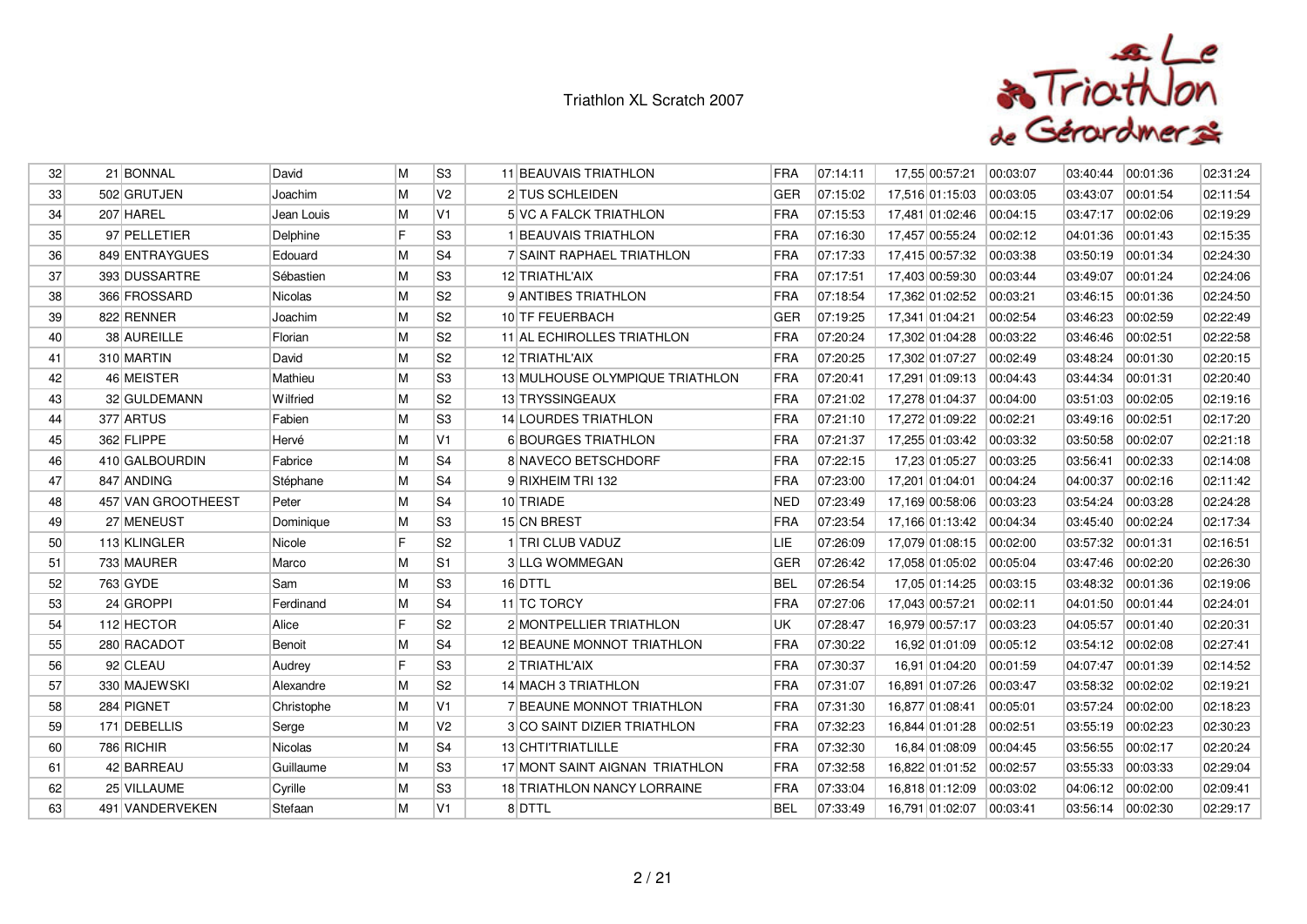

| 64              | 256 SARAZIN        | Sylvain            | M | S <sub>4</sub> | 14 CLUB NAUTIQUE CASTELBRIANTAIS  | <b>FRA</b> | 07:34:41 | 16,759 01:02:03           | 00:04:37 | 04:04:24 | 00:02:35 | 02:21:02 |
|-----------------|--------------------|--------------------|---|----------------|-----------------------------------|------------|----------|---------------------------|----------|----------|----------|----------|
| 65              | 683 TENETTE        | Sébastien          | M | S3             | <b>19 EST TRIATHLON THAON</b>     | <b>FRA</b> | 07:35:31 | 16,728 01:14:33 00:03:10  |          | 03:57:03 | 00:01:44 | 02:19:02 |
| 66              | 43 ALBERT          | Florent            | M | S <sub>2</sub> | 15 TC ST QUENTIN EN YVELINES      | <b>FRA</b> | 07:35:39 | 16,723 00:57:10  00:03:15 |          | 04:07:47 | 00:02:02 | 02:25:25 |
| 67              | 504 DE VILDER      | Tim                | M | S <sub>2</sub> | 16 IRONMANAGERS2008               | <b>BEL</b> | 07:35:39 | 16,723 01:06:10 00:03:43  |          | 04:04:36 | 00:01:36 | 02:19:34 |
| 68              | 401 DENNLER        | Denis              | M | V <sub>1</sub> | 9 NAVECO BETSCHDORF               | FRA        | 07:35:49 | 16,717 01:01:55  00:02:53 |          | 04:09:41 | 00:02:23 | 02:18:56 |
| 69              | 196 DUTTO          | Mickael            | M | S3             | 20 ANTIBES TRIATHLON              | FRA        | 07:36:31 | 16,692 01:01:14 00:02:50  |          | 03:52:52 | 00:02:37 | 02:36:58 |
| 70              | 387 GALBOURDIN     | Emmanuel           | M | S4             | 15 BEAUVAIS TRIATHLON             | <b>FRA</b> | 07:37:15 | 16,665 01:12:07  00:04:21 |          | 03:59:06 | 00:01:54 | 02:19:47 |
| 71              | 159 LAFOSSAS       | Francois Alexandre | M | S3             | 21 ES NANTERRE                    | FRA        | 07:37:45 | 16,646 01:01:11           | 00:05:39 | 04:03:38 | 00:02:00 | 02:25:16 |
| 72              | 860 FROMENTIN      | Marc               | M | S4             | 16 CN NYON                        | <b>SUI</b> | 07:38:12 | 16,63 01:02:30            | 00:06:06 | 03:52:49 | 00:05:40 | 02:31:08 |
| 73              | 529 DERAMAIX       | Patrick            | M | S4             | 17 VILLEPINTE TRIATHLON 93        | <b>FRA</b> | 07:38:28 | 16,62 01:04:23            | 00:04:47 | 04:07:34 | 00:03:12 | 02:18:32 |
| 74              | 750 CHAZARENC      | Rémi               | M | S4             | 18 TC TORCY                       | FRA        | 07:38:50 | 16,607 01:07:20 00:02:44  |          | 04:03:58 | 00:02:54 | 02:21:54 |
| 75              | 94 PATOU           | Estelle            | F | S3             | <b>3 BEAUVAIS TRIATHLON</b>       | FRA        | 07:38:53 | 16,605 01:00:41           | 00:02:18 | 03:59:36 | 00:02:24 | 02:33:55 |
| 76              | 160 STOKLOSA       | Raymond            | M | V <sub>3</sub> | 1 TRI FORBACH                     | <b>FRA</b> | 07:38:59 | 16,602 01:01:11           | 00:03:16 | 04:02:49 | 00:02:26 | 02:29:17 |
| 77              | 488 VAN GARDEREN   | Arnoud             | M | S4             | 19 AV TRIATHLON                   | <b>NED</b> | 07:39:33 | 16,581 01:03:00 00:05:16  |          | 04:01:22 | 00:02:42 | 02:27:14 |
| 78              | 537 CORNELIS       | Olivier            | M | S2             | 17 IRONMANAGERS2008               | BEL        | 07:39:37 | 16,579 01:15:24  00:04:19 |          | 04:01:26 | 00:01:48 | 02:16:40 |
| 79              | 406 PERIN          | Thierry            | M | V1             | 10 CHAMPAGNE TRIATHLON VITRY      | <b>FRA</b> | 07:39:47 | 16,573 01:05:41           | 00:02:06 | 03:51:43 | 00:02:01 | 02:38:16 |
| 80              | 372 JACQUIN        | Jean Michel        | M | V <sub>1</sub> | 11 ASFAS TRIATHLON                | FRA        | 07:39:51 | 16,57 01:08:49  00:07:41  |          | 04:04:29 | 00:02:24 | 02:16:28 |
| 81              | 396 DUMOULIN       | Laurent            | M | S4             | 20 SEZANNE TRIATHLON              | <b>FRA</b> | 07:39:55 | 16,568 01:23:30 00:03:52  |          | 04:01:55 | 00:01:51 | 02:08:47 |
| 82              | 551 PUREN          | Tony               | M | S4             | 21 ESPERANCE CHARTRES DE BRETAGNE | FRA        | 07:40:01 | 16,564 01:04:31           | 00:03:56 | 04:03:48 | 00:02:17 | 02:25:29 |
| 83              | 277 FLORIMOND      | Alexandre          | M | S <sub>2</sub> | 18 TRIATHLON NANCY LORRAINE       | <b>FRA</b> | 07:40:32 | 16,546 01:04:55 00:04:03  |          | 03:54:17 | 00:01:23 | 02:35:53 |
| 84              | 314 JORDA          | Alain              | M | V <sub>2</sub> | 4 CLES GARDANNE TRIATHLON         | FRA        | 07:40:33 | 16,545 01:06:06 00:04:43  |          | 04:08:34 | 00:01:49 | 02:19:21 |
| 85              | 707 THRIVAUDEY     | Eric               | M | V <sub>1</sub> | 12 TRI LION BELFORT               | <b>FRA</b> | 07:40:39 | 16,542 01:04:43 00:06:34  |          | 04:05:42 | 00:04:06 | 02:19:34 |
| 86              | 281 DESGRANDCHAMPS | Anthony            | M | S4             | 22 BEAUNE MONNOT TRIATHLON        | <b>FRA</b> | 07:41:43 | 16,503 01:03:42 00:03:14  |          | 04:07:12 | 00:02:24 | 02:25:12 |
| 87              | 340 LEVILLAIN      | Cyril              | M | S4             | 23 GRENOBLE UC TRIATHLON          | FRA        | 07:42:30 | 16,475 01:01:57 00:03:49  |          | 03:53:07 | 00:02:02 | 02:41:34 |
| 88              | 186 LEBATARD       | Dominique          | M | V1             | <b>13 ANTIBES TRIATHLON</b>       | <b>FRA</b> | 07:42:39 | 16,47 01:15:07  00:05:28  |          | 03:52:32 | 00:01:55 | 02:27:37 |
| 89              | 161 DOUAUD         | Lionel             | M | S4             | 24 DASSAULT SPORT                 | <b>FRA</b> | 07:42:52 | 16,462 01:14:34           | 00:03:03 | 04:03:12 | 00:02:13 | 02:19:50 |
| 90 <sub>0</sub> | 275 LUDWIG         | Vincent            | M | V1             | 14 TRIATHLON NANCY LORRAINE       | FRA        | 07:42:58 | 16,459 01:07:17 00:02:53  |          | 04:06:09 | 00:02:28 | 02:24:12 |
| 91              | 332 RIVET          | Didier             | M | S4             | 25 MACH 3 TRIATHLON               | <b>FRA</b> | 07:43:04 | 16,455 01:09:15 00:04:09  |          | 04:06:53 | 00:03:22 | 02:19:26 |
| 92              | 93 LEROI           | Estelle            | F | S <sub>3</sub> | 4 CLERMONT TRIATHLON              | <b>FRA</b> | 07:43:23 | 16,444 01:04:15 00:03:30  |          | 04:14:15 | 00:02:22 | 02:19:01 |
| 93              | 359 LAURET         | Samuel             | M | S2             | 19 BOURGES TRIATHLON              | FRA        | 07:43:36 | 16,436 01:08:39 00:05:11  |          | 04:13:03 | 00:02:10 | 02:14:33 |
| 94              | 31 POULET          | Sebastien          | M | S <sub>2</sub> | 20 TRI SUD 18                     | <b>FRA</b> | 07:44:39 | 16,399 00:55:44           | 00:02:16 | 03:56:26 | 00:02:11 | 02:48:03 |
| 95              | 263 DUMAY          | Yves               | M | V <sub>2</sub> | <b>5 GERARDMER TRIATHLON</b>      | <b>FRA</b> | 07:44:44 | 16,396 01:02:14 00:03:57  |          | 04:00:48 | 00:02:05 | 02:35:40 |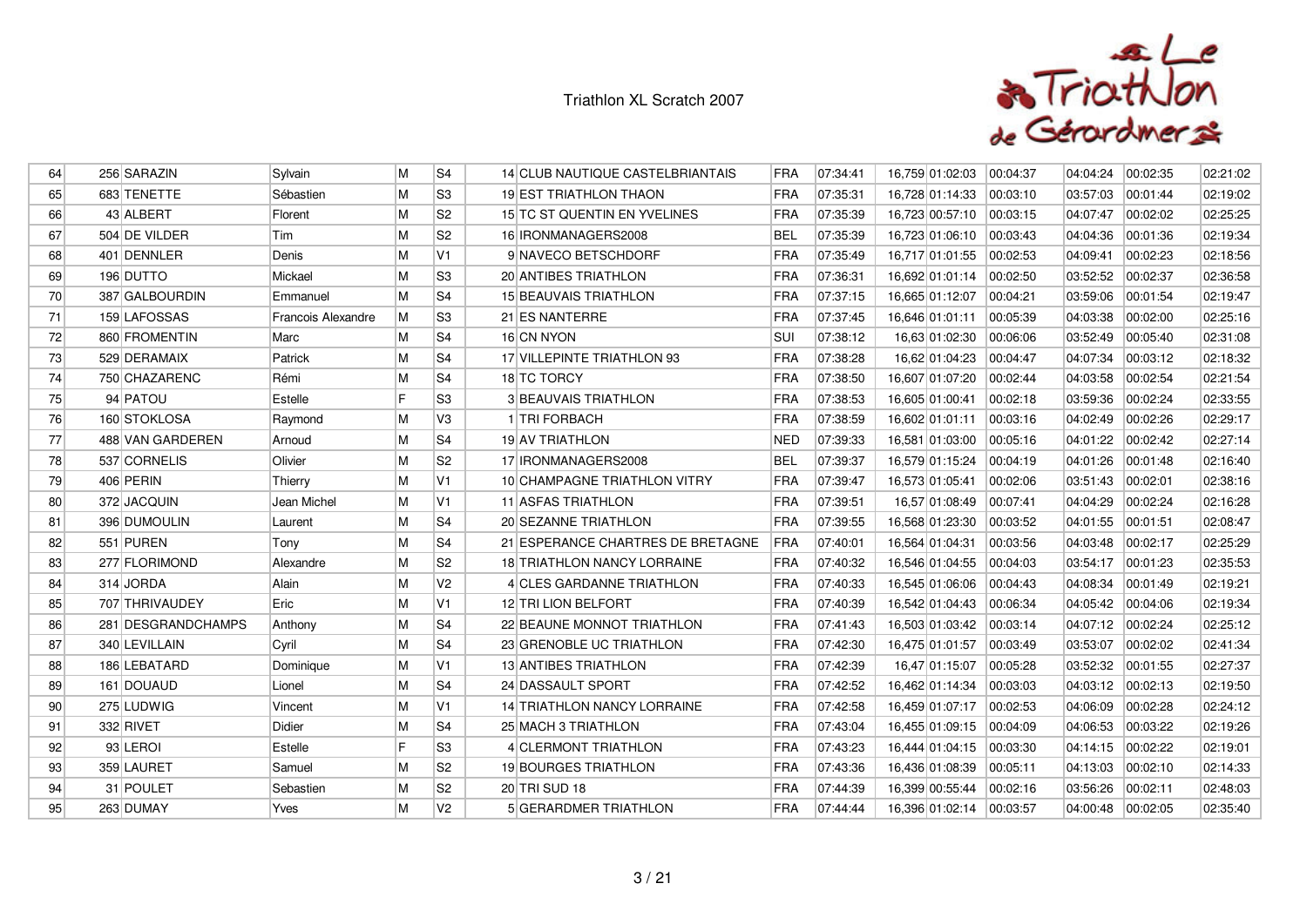

| 96  | 145 SCHROEDER    | Arnaud       | M | S <sub>3</sub> | 22 US PALAISEAU TRIATHLON          | <b>FRA</b> | 07:44:45 | 16,396 01:19:54 00:06:05  |          | 04:02:25 | 00:02:08 | 02:14:14 |
|-----|------------------|--------------|---|----------------|------------------------------------|------------|----------|---------------------------|----------|----------|----------|----------|
| 97  | 34 SOUFFLEUX     | Sébastien    | M | S3             | 23 TRI CLUB ISSY LES MOULINEAUX    | FRA        | 07:44:52 | 16,392 01:04:25 00:04:26  |          | 04:00:12 | 00:05:16 | 02:30:33 |
| 98  | 334 CIESLAK      | Frédéric     | M | S <sub>4</sub> | 26 TRIATH' SPIRIDON OYONNAX        | <b>FRA</b> | 07:44:58 | 16,388 01:08:12 00:05:45  |          | 03:59:27 | 00:02:42 | 02:28:52 |
| 99  | 605 VANDERVALLE  | Fabrice      | M | S <sub>3</sub> | 24 ES NANTERRE                     | <b>FRA</b> | 07:45:33 | 16,368 01:06:17  00:03:41 |          | 04:06:53 | 00:01:56 | 02:26:45 |
| 100 | 338 AGIER        | Philip       | M | V <sub>2</sub> | 6 TGVR                             | FRA        | 07:46:12 | 16,345 01:14:04 00:03:48  |          | 04:05:41 | 00:01:30 | 02:21:10 |
| 101 | 111 NOVAKOVA     | Eva          | F | S <sub>3</sub> | 5 TRIEXPERT                        | <b>CZE</b> | 07:46:13 | 16,344 00:53:54 00:02:47  |          | 04:18:23 | 00:02:31 | 02:28:39 |
| 102 | 821 FRANCEY      | Hugues       | M | S <sub>3</sub> | 25 TRI 13 ETOILES                  | SUI        | 07:46:41 | 16,328 01:10:57           | 00:05:01 | 03:59:26 | 00:03:18 | 02:28:00 |
| 103 | 649 LEFAIX       | Olivier      | M | S <sub>3</sub> | 26 ASTD TRIATHLON                  | FRA        | 07:47:07 | 16,312 01:09:15  00:03:20 |          | 04:04:25 | 00:02:01 | 02:28:07 |
| 104 | 191 VIGUIER      | Jean Marc    | M | V <sub>1</sub> | 15 WAIMEA TRIATHLON CLUB           | FRA        | 07:47:32 | 16,298 01:11:43  00:05:14 |          | 04:11:16 | 00:02:33 | 02:16:47 |
| 105 | 96 PILAT         | Virginie     | F | S <sub>2</sub> | 3 ASMSE TRI 42                     | <b>FRA</b> | 07:48:34 | 16,262 00:57:18 00:03:32  |          | 04:09:13 | 00:02:02 | 02:36:29 |
| 106 | 151 FRICONNET    | Patrice      | M | V1             | 16 TC TORCY                        | FRA        | 07:48:40 | 16,259 01:13:01           | 00:03:20 | 04:13:24 | 00:02:12 | 02:16:43 |
| 107 | 460 VLIEGEN      | Frank        | M | S <sub>4</sub> | 27 TDCH                            | <b>BEL</b> | 07:48:49 | 16,253 01:09:50  00:05:42 |          | 04:04:25 | 00:01:57 | 02:26:55 |
| 108 | 650 LOQUET       | Thomas       | M | S <sub>1</sub> | 4 ET CHIEVRES                      | <b>BEL</b> | 07:48:50 | 16,253 01:14:43  00:09:04 |          | 04:14:15 | 00:02:25 | 02:08:23 |
| 109 | 170 LE JEAN      | Yannick      | M | S <sub>3</sub> | 27 ESPERANCE CHARTRES DE BRETAGNE  | <b>FRA</b> | 07:48:50 | 16,253 01:10:30 00:03:15  |          | 04:02:15 | 00:03:32 | 02:29:19 |
| 110 | 190 UHLRICH      | Christian    | M | S <sub>4</sub> | <b>28 VITTEL TRIATHLON</b>         | FRA        | 07:49:02 | 16,246 01:03:47  00:05:01 |          | 04:17:51 | 00:01:30 | 02:20:53 |
| 111 | 361 LECLERC      | Frédéric     | M | S <sub>4</sub> | 29 BOURGES TRIATHLON               | <b>FRA</b> | 07:49:12 | 16,24 01:02:12 00:03:58   |          | 04:08:07 | 00:02:08 | 02:32:47 |
| 112 | 315 LENOIR       | Laurent      | M | V1             | 17 LES ALLIGATORS SEYNOD TRIATHLON | <b>FRA</b> | 07:49:37 | 16,226 01:15:00 00:05:06  |          | 04:01:31 | 00:02:01 | 02:25:59 |
| 113 | 454 VERLUYTEN    | Gudy         | M | S <sub>4</sub> | 30 GE TC                           | <b>BEL</b> | 07:49:45 | 16,221 01:05:18  00:05:43 |          | 04:05:47 | 00:03:41 | 02:29:16 |
| 114 | 185 ARROYO       | Frédéric     | M | S3             | 28 FLEURY MEDITERRANEE TRIATHLON   | FRA        | 07:49:55 | 16.215 01:00:56  00:05:00 |          | 03:59:11 | 00:07:33 | 02:37:15 |
| 115 | 550 HELLAUDAIS   | <b>Bruno</b> | M | V <sub>1</sub> | 18 ESPERANCE CHARTRES DE BRETAGNE  | FRA        | 07:50:05 | 16,21 01:17:43 00:05:38   |          | 04:05:03 | 00:03:12 | 02:18:29 |
| 116 | 103 GODARD       | Sabrina      | F | S <sub>2</sub> | 4 SAINT AVERTIN SPORTS 37          | FRA        | 07:50:46 | 16,186 01:01:54 00:04:02  |          | 04:22:14 | 00:02:02 | 02:20:34 |
| 117 | 497 BECKER       | Torsten      | M | S <sub>4</sub> | 31 TG TRIA RUSSELSHEIM             | <b>GER</b> | 07:51:33 | 16,159 00:59:13 00:05:11  |          | 04:14:10 | 00:02:16 | 02:30:43 |
| 118 | 706 SCOUARNEC    | Steven       | M | S <sub>3</sub> | 29 QUIMPER TRIATHLON               | FRA        | 07:52:04 | 16,142 01:14:15  00:05:14 |          | 04:11:15 | 00:01:53 | 02:19:28 |
| 119 | 325 CARE         | Sylvain      | M | S <sub>3</sub> | 30 CHAMBERY TRIATHLON              | FRA        | 07:52:09 | 16,139 01:09:29 00:04:17  |          | 04:12:11 | 00:02:54 | 02:23:18 |
| 120 | 409 DUBUY        | Gérard       | M | V <sub>2</sub> | 7 SAS TRI37                        | <b>FRA</b> | 07:52:22 | 16,131 01:21:53 00:04:30  |          | 04:01:47 | 00:02:16 | 02:21:56 |
| 121 | 308 VANACKER     | Xavier       | M | S <sub>3</sub> | 31 TRI LANEUVEVILLE DEVANT NANCY   | FRA        | 07:52:27 | 16,128 01:14:48 00:05:43  |          | 03:55:50 | 00:02:57 | 02:33:09 |
| 122 | 228 BEAUD        | Christophe   | M | V <sub>1</sub> | 19 ACPO TRIATHLON                  | FRA        | 07:52:41 | 16,12 01:11:50  00:05:20  |          | 04:17:29 | 00:01:53 | 02:16:10 |
| 123 | 262 EICHENBERGER | Fredrik      | M | S <sub>2</sub> | 21 TRIATHLON EPINAL CLUB           | FRA        | 07:54:06 | 16,072 01:14:29 00:04:06  |          | 03:56:49 | 00:02:25 | 02:36:18 |
| 124 | 188 SCHMITT      | Nicolas      | M | S <sub>2</sub> | 22 VITTEL TRIATHLON                | FRA        | 07:54:13 | 16,068 00:59:07 00:04:00  |          | 04:02:13 | 00:02:45 | 02:46:07 |
| 125 | 141 LE MEUR      | Patrick      | M | V <sub>2</sub> | <b>8 CHENOVE TRIATHLON CLUB</b>    | FRA        | 07:55:08 | 16,037 01:17:29  00:02:46 |          | 04:08:07 | 00:01:54 | 02:24:53 |
| 126 | 234 DUQUESNOY    | David        | M | S3             | 32 CHARLEVILLE TRIATHLON ARDENNES  | <b>FRA</b> | 07:55:15 | 16,033 01:15:36 00:05:36  |          | 04:03:11 | 00:02:35 | 02:28:18 |
| 127 | 320 VOLLERIN     | Michel       | M | V <sub>2</sub> | 9 ASMSE TRI 42                     | FRA        | 07:55:22 | 16,03 01:09:28 00:07:51   |          | 04:14:11 | 00:02:00 | 02:21:53 |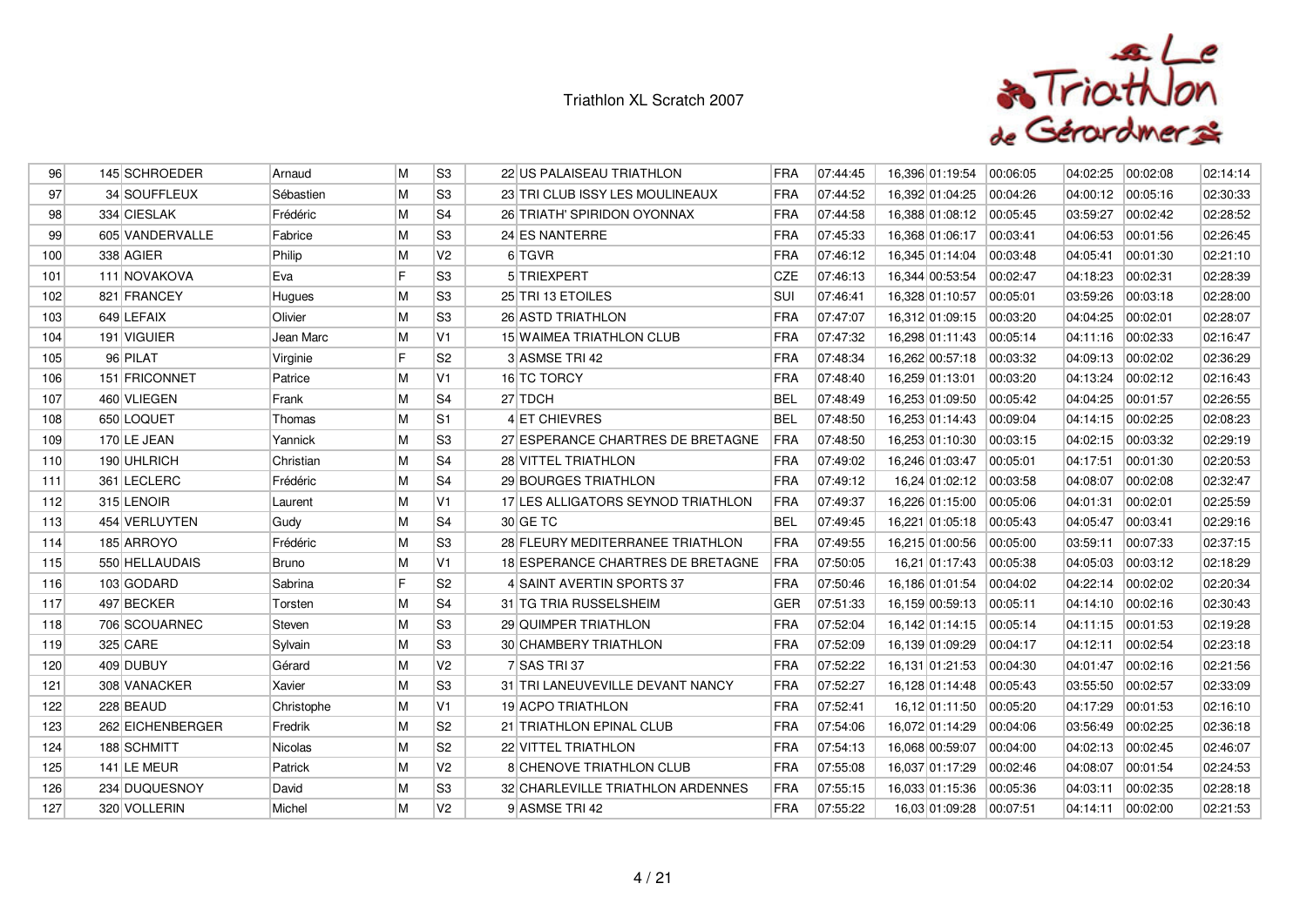

| 128 | 765 VAN DEN EYNDE | Johan       | М | S <sub>4</sub> | 32 HETRIC                              | <b>BEL</b> | 07:55:30 | 16,025 01:04:07          | 00:03:17 | 03:59:44 | 00:02:00 | 02:46:22 |
|-----|-------------------|-------------|---|----------------|----------------------------------------|------------|----------|--------------------------|----------|----------|----------|----------|
| 129 | 825 RENARD        | Guy         | M | S <sub>4</sub> | 33 CHIMAY SHARKS TRIATHLON             | <b>BEL</b> | 07:55:35 | 16.022 01:14:47          | 00:05:04 | 04:13:40 | 00:02:28 | 02:19:37 |
| 130 | 397 LOUTRE        | Christophe  | M | V1             | 20 ENDURANCE 72 TRIATHLON              | <b>FRA</b> | 07:56:11 | 16,002 01:13:47          | 00:05:25 | 04:08:23 | 00:02:32 | 02:26:03 |
| 131 | 777 ALBER         | Frank       | M | V <sub>1</sub> | 21 SG DETTINGEN ERMS                   | <b>GER</b> | 07:56:51 | 15,98 01:13:35           | 00:07:22 | 04:04:21 | 00:03:04 | 02:28:29 |
| 132 | 383 CONRAUX       | Emmanuel    | M | S <sub>4</sub> | 34 TAC COLMAR                          | FRA        | 07:57:22 | 15,962 01:28:12 00:11:21 |          | 03:55:24 | 00:04:05 | 02:18:21 |
| 133 | 642 DOMAIN        | Christophe  | M | S4             | 35 AC BOULOGNE BILLANCOURT             | FRA        | 07:57:23 | 15,962 01:13:01          | 00:07:17 | 03:56:20 | 00:03:42 | 02:37:02 |
| 134 | 327 REVEL         | Renaud      | M | S <sub>4</sub> | 36 MACH 3 TRIATHLON                    | FRA        | 07:57:37 | 15,954 01:14:21          | 00:05:15 | 04:16:32 | 00:01:59 | 02:19:30 |
| 135 | 232 DESHARBES     | Nicolas     | M | S <sub>4</sub> | 37 LES TRITONS MELDOIS                 | FRA        | 07:57:59 | 15,942 01:15:05          | 00:04:25 | 04:04:43 | 00:02:21 | 02:31:26 |
| 136 | 456 D'ESPALLIER   | Stefaan     | M | S <sub>2</sub> | 23 TDL                                 | <b>BEL</b> | 07:58:02 | 15,94 01:09:50           | 00:03:55 | 04:09:30 | 00:02:50 | 02:31:56 |
| 137 | 329 HUGUES        | Joel        | M | V <sub>2</sub> | 10 MACH 3 TRIATHLON                    | FRA        | 07:58:12 | 15,935 01:07:46          | 00:05:40 | 04:09:33 | 00:01:53 | 02:33:19 |
| 138 | 594 WYSS          | Martin      | M | V1             | 22 3ATHLON BERN                        | SUI        | 07:58:43 | 15,917 01:16:17          | 00:03:53 | 03:57:33 | 00:01:54 | 02:39:06 |
| 139 | 676 BIANCALANI    | Ludovic     | M | S3             | 33 TGV 54                              | FRA        | 07:58:49 | 15,914 01:07:43          | 00:03:40 | 04:17:13 | 00:04:51 | 02:25:22 |
| 140 | 494 MUNCH         | Uwe         | M | S <sub>4</sub> | 38 TG TRIA RUSSELSHEIM                 | <b>GER</b> | 07:59:15 | 15,9 01:03:41            | 00:08:28 | 04:16:18 | 00:04:16 | 02:26:32 |
| 141 | 842 VUILLEMEZ     | Samuel      | M | S <sub>2</sub> | 24 SWISS TRIATHLON                     | SUI        | 07:59:36 | 15,888 01:00:10          | 00:06:28 | 04:11:44 | 00:02:48 | 02:38:27 |
| 142 | 307 TAUSSAT       | Serge       | M | V <sub>1</sub> | 23 CLERMONT TRIATHLON                  | FRA        | 07:59:39 | 15,887 01:09:14          | 00:05:40 | 04:03:46 | 00:02:26 | 02:38:33 |
| 143 | 286 MAURON        | Pierre Yves | M | S <sub>3</sub> | 34 DIJON TRIATHLON                     | FRA        | 08:00:11 | 15,869 01:09:48          | 00:03:59 | 04:16:47 | 00:02:24 | 02:27:13 |
| 144 | 398 BIEROT        | Olivier     | M | S <sub>2</sub> | 25 NAVECO BETSCHDORF                   | FRA        | 08:00:18 | 15,865 01:06:05          | 00:02:37 | 03:56:49 | 00:02:31 | 02:52:15 |
| 145 | 180 MANCIOT       | Lionel      | M | V1             | 24 TRI TOUL                            | FRA        | 08:00:19 | 15,865 01:01:07          | 00:02:31 | 04:03:14 | 00:02:24 | 02:51:02 |
| 146 | 244 SAUVAGE       | Patrick     | M | V <sub>3</sub> | 2 ANGERS TRIATHLON                     | FRA        | 08:00:23 | 15,862 01:13:31          | 00:07:30 | 04:12:41 | 00:03:05 | 02:23:35 |
| 147 | 775 CHATELAN      | Anton       | M | V1             | 25 TRI CLUB VEVEY RIVIERA              | SUI        | 08:00:33 | 15,857 01:17:23          | 00:04:39 | 04:02:35 | 00:03:24 | 02:32:34 |
| 148 | 637 LEHOUX        | Mickael     | M | S <sub>2</sub> | 26 TOS TRIATHLON                       | FRA        | 08:00:50 | 15,847 01:14:31          | 00:05:27 | 03:59:11 | 00:01:43 | 02:39:59 |
| 149 | 760 STAELENS      | Stephane    | M | S4             | 39 DTTL                                | <b>BEL</b> | 08:01:52 | 15,813 01:07:09          | 00:03:10 | 04:08:39 | 00:02:24 | 02:40:30 |
| 150 | 776 SEYNAEVE      | <b>Bert</b> | M | S <sub>3</sub> | 35 IZEGEMSE TRIATHLON CLUB             | <b>BEL</b> | 08:01:59 | 15,81 01:07:52           | 00:05:05 | 04:08:17 | 00:02:14 | 02:38:31 |
| 151 | 827 DE LAVELEYE   | Arnaud      | M | S <sub>2</sub> | 27 GANT                                | <b>BEL</b> | 08:02:04 | 15,807 01:07:53          | 00:05:23 | 04:20:42 | 00:02:44 | 02:25:23 |
| 152 | 259 LEONARD       | Freddy      | M | V1             | 26 ESPERANCE TEAM NOGENT TRIATHLON FRA |            | 08:02:23 | 15,797 01:09:21          | 00:05:06 | 04:14:31 | 00:02:56 | 02:30:29 |
| 153 | 884 BOVERO        | Séverine    | F | S <sub>3</sub> | 6 ASMSE TRI 42                         | FRA        | 08:02:29 | 15,793 01:07:58          | 00:06:33 | 04:18:00 | 00:04:32 | 02:25:27 |
| 154 | 766 DECOCK        | Frank       | M | S <sub>4</sub> | 40 DTTL                                | <b>BEL</b> | 08:02:41 | 15,786 01:04:06          | 00.06.06 | 04:25:35 | 00:02:30 | 02:24:24 |
| 155 | 209 LAMBERT       | Philippe    | M | V <sub>2</sub> | 11 CN PONTARLIER TRIATHLON             | FRA        | 08:02:45 | 15,784 01:17:04          | 00:04:08 | 04:12:48 | 00:02:18 | 02:26:27 |
| 156 | 153 LE MEUR       | Yann        | M | S <sub>2</sub> | 28 TC TORCY                            | FRA        | 08:02:58 | 15,777 01:09:19          | 00:04:37 | 04:20:34 | 00:03:22 | 02:25:06 |
| 157 | 184 DUCHEMIN      | Raphael     | M | S <sub>3</sub> | 36 CSAG                                | FRA        | 08:03:12 | 15,77 01:07:59           | 00:04:51 | 04:20:27 | 00:03:10 | 02:26:44 |
| 158 | 294 NEGRI         | Christian   | M | S <sub>4</sub> | 41 STADE POITEVIN TRIATHLON            | <b>FRA</b> | 08:03:12 | 15,77 01:10:59           | 00:07:04 | 04:05:05 | 00:05:57 | 02:34:07 |
| 159 | 219 BAUDOUIN      | Emmanuel    | M | S <sub>3</sub> | 37 TRI CLUB ISSY LES MOULINEAUX        | <b>FRA</b> | 08:03:45 | 15,752 01:11:11 00:03:41 |          | 04:11:28 | 00:02:54 | 02:34:31 |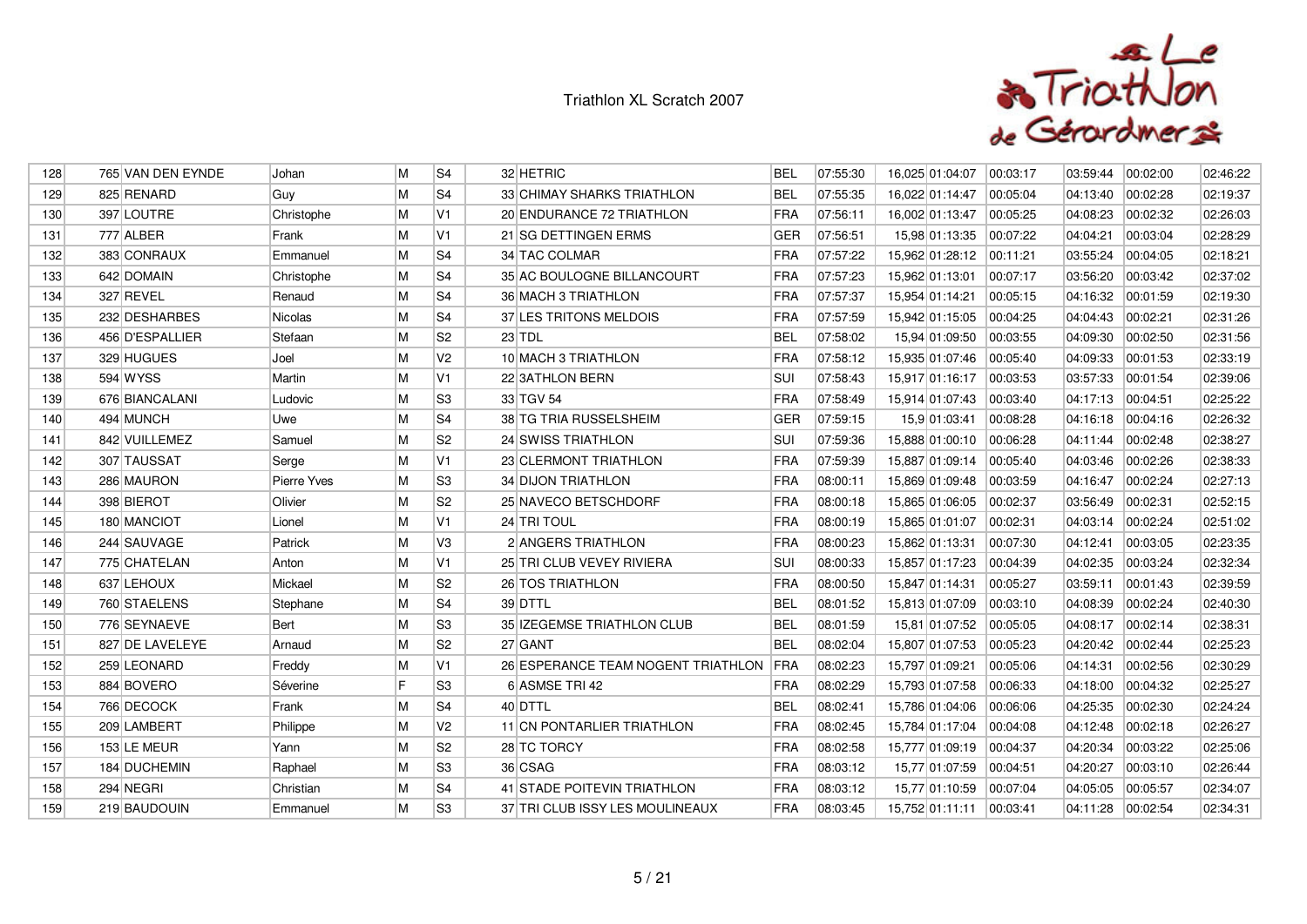

| 160 | 571 FOREST         | David     | M  | S <sub>4</sub> | 42 TRIATHLON CLUB QUIMPER        | <b>FRA</b> | 08:03:48 | 15,75 01:03:17            | 00:05:47 | 04:16:06 | 00:01:50 | 02:36:48 |
|-----|--------------------|-----------|----|----------------|----------------------------------|------------|----------|---------------------------|----------|----------|----------|----------|
| 161 | 853 TEFFOT         | Patrick   | M  | V1             | 27 US VENDOME TRIATHLON          | FRA        | 08:03:56 | 15,746 01:11:44           | 00:05:01 | 04:11:28 | 00:02:49 | 02:32:55 |
| 162 | 288 PENZO          | Claudio   | M  | lS3            | <b>38 DIJON TRIATHLON</b>        | <b>FRA</b> | 08:04:17 | 15,734 01:05:42  00:04:52 |          | 04:15:16 | 00:03:00 | 02:35:27 |
| 163 | 613 VALENTIN       | Antonio   | M  | S <sub>4</sub> | 43 ASCE TRIATHLON                | <b>FRA</b> | 08:04:22 | 15,732 01:17:07 00:07:35  |          | 04:10:51 | 00:03:44 | 02:25:06 |
| 164 | 110 FALLOWS        | Anne      | IF | S <sub>2</sub> | 5 AUCUN                          | UK         | 08:04:32 | 15,726 01:09:12           | 00:03:43 | 04:27:01 | 00:01:47 | 02:22:50 |
| 165 | 349 MANSUY         | Hervé     | M  | V <sub>1</sub> | 28 MILLE PATTES TRIATHLON        | FRA        | 08:04:50 | 15,717 01:17:08           | 00:06:44 | 04:06:28 | 00:03:00 | 02:31:30 |
| 166 | 177 FOULOUNOUX     | Thierry   | M  | V <sub>3</sub> | 3 ES NANTERRE                    | <b>FRA</b> | 08:05:08 | 15,707 01:20:21           | 00:04:59 | 04:12:06 | 00:02:33 | 02:25:09 |
| 167 | 287 GOUSSARD       | Jérome    | M  | S <sub>3</sub> | <b>39 DIJON TRIATHLON</b>        | FRA        | 08:05:19 | 15,701 01:12:19           | 00:05:23 | 04:16:51 | 00:01:43 | 02:29:02 |
| 168 | 169 GRIGNOUX       | Dominique | M  | V1             | 29 DRAVEIL TRIATHLON 2000        | FRA        | 08:05:48 | 15,685 01:06:01           | 00:05:34 | 04:18:43 | 00:02:42 | 02:32:47 |
| 169 | 140 SONZOGNI       | Thierry   | M  | V <sub>1</sub> | <b>30 CHENOVE TRIATHLON CLUB</b> | <b>FRA</b> | 08:06:30 | 15,662 01:15:24           | 00:07:01 | 04:18:15 | 00:02:45 | 02:23:06 |
| 170 | 817 TRULLEMANS     | Jean Luc  | M  | S3             | 40 NSTT                          | <b>BEL</b> | 08:06:37 | 15,659 01:14:12           | 00:04:41 | 04:17:59 | 00:03:29 | 02:26:16 |
| 171 | 710 COLLIN         | Laurent   | M  | S <sub>2</sub> | 29 TRI LANEUVEVILLE              | FRA        | 08:06:41 | 15,657 01:08:38           | 00:06:06 | 04:07:17 | 00:01:57 | 02:42:43 |
| 172 | 813 PETITFILS      | Gilles    | M  | V1             | 31 VC TRIATHLON CLUB DE FALCK    | <b>FRA</b> | 08:07:02 | 15,645 01:07:42           | 00:06:01 | 04:12:58 | 00:02:47 | 02:37:35 |
| 173 | 295 BRUCY          | Xavier    | M  | S <sub>4</sub> | 44 J3 SPORTS AMILLY TRI          | FRA        | 08:07:16 | 15,638 01:09:51           | 00:05:43 | 04:21:56 | 00:02:52 | 02:26:54 |
| 174 | 403 KRIEGER        | Bertrand  | M  | S3             | 41 VALENCIENNES TRIATHLON        | FRA        | 08:07:41 | 15,625 01:14:21           | 00:08:32 | 04:10:23 | 00:04:21 | 02:30:05 |
| 175 | 598 SENSEE         | Olivier   | M  | V <sub>1</sub> | 32 LDLV                          | <b>BEL</b> | 08:08:27 | 15,6 01:03:08             | 00:04:54 | 04:19:07 | 00:02:16 | 02:39:02 |
| 176 | 804 MAECHEL        | Patrice   | M  | VЗ             | 4 CHTITRIATLILLE                 | FRA        | 08:08:30 | 15,599 01:14:19           | 00:06:43 | 04:13:23 | 00:03:57 | 02:30:08 |
| 177 | 213 DOUET          | Jean Luc  | M  | V4             | 1 TOULON MUTUELLE VERTE          | FRA        | 08:08:36 | 15,596 01:14:45           | 00:04:08 | 04:21:20 | 00:02:37 | 02:25:46 |
| 178 | 832 KOCH           | Mich      | M  | S <sub>4</sub> | 45 TRIATHLON LUXEMBOURG          | <b>LUX</b> | 08:08:50 | 15,588 01:39:54           | 00:03:22 | 03:59:16 | 00:01:53 | 02:24:24 |
| 179 | 105 CHAGNON        | Pauline   | E  | S <sub>1</sub> | 1 CLERMONT TRIATHLON             | <b>FRA</b> | 08:09:43 | 15,56 00:57:30            | 00:04:17 | 04:26:46 | 00:02:54 | 02:38:16 |
| 180 | 856 DELAIT         | Olivier   | M  | V1             | $33$ STH                         | <b>BEL</b> | 08:09:50 | 15,556 01:06:16           | 00:03:58 | 04:16:33 | 00:02:51 | 02:40:12 |
| 181 | 102 CHORETIER      | Aline     | F  | S <sub>4</sub> | 1 ASMSE TRI 42                   | <b>FRA</b> | 08:10:01 | 15,55 01:21:57            | 00:05:16 | 04:20:08 | 00:01:55 | 02:20:46 |
| 182 | 268 THAUMIAUX      | Florent   | M  | S3             | 42 ECA CHAUMONT                  | FRA        | 08:10:07 | 15,547 01:11:38           | 00:04:35 | 04:27:54 | 00:03:02 | 02:22:59 |
| 183 | 273 VAN CAUWENBERG | Damien    | M  | S3             | 43 TRIATHLON NANCY LORRAINE      | FRA        | 08:10:17 | 15,542 01:24:11 00:06:46  |          | 04:00:55 | 00:02:12 | 02:36:13 |
| 184 | 333 ARRIGONI       | Sébastien | M  | S <sub>4</sub> | 46 TRIATH' SPIRIDON OYONNAX      | <b>FRA</b> | 08:10:20 | 15,54 01:14:59            | 00:07:43 | 04:13:52 | 00:04:30 | 02:29:16 |
| 185 | 781 FORINI         | Frédéric  | M  | S <sub>2</sub> | 30 LEMAN TRIATHLON CLUB THONON   | FRA        | 08:10:34 | 15,533 01:10:49           | 00:05:19 | 04:06:58 | 00:02:44 | 02:44:44 |
| 186 | 357 DUPERON        | Laurent   | M  | S4             | 47 US GRIGNY TRIATHLON           | FRA        | 08:10:41 | 15,529 01:12:09           | 00:06:23 | 04:19:20 | 00:03:37 | 02:29:12 |
| 187 | 666 TEMMERMAN      | Hervé     | M  | V1             | 34 CHTITRIATLILLE                | FRA        | 08:11:01 | 15,519 01:05:01           | 00:05:45 | 04:23:35 | 00:02:18 | 02:34:22 |
| 188 | 616 TORBIDONE      | David     | M  | S <sub>3</sub> | 44 TRIBIKE                       | <b>ITA</b> | 08:11:06 | 15,516 01:28:02           | 00:06:04 | 04:05:09 | 00:02:29 | 02:29:22 |
| 189 | 816 DELLUCCI       | Ben       | M  | S <sub>4</sub> | 48 TRILUX                        | LUX        | 08:11:16 | 15,511 01:24:18           | 00:05:46 | 04:07:46 | 00:02:38 | 02:30:48 |
| 190 | 368 BRULE          | Laurent   | M  | S <sub>3</sub> | 45 METZ TRIATHLON                | <b>FRA</b> | 08:11:18 | 15,51 01:05:43            | 00:05:07 | 04:25:13 | 00:03:37 | 02:31:38 |
| 191 | 693 GRIMONI        | Dietmar   | M  | V2             | 12 TRI CLUB WUPPERTAL            | <b>GER</b> | 08:11:20 | 15,508 01:05:58           | 00:04:36 | 04:23:27 | 00:02:33 | 02:34:47 |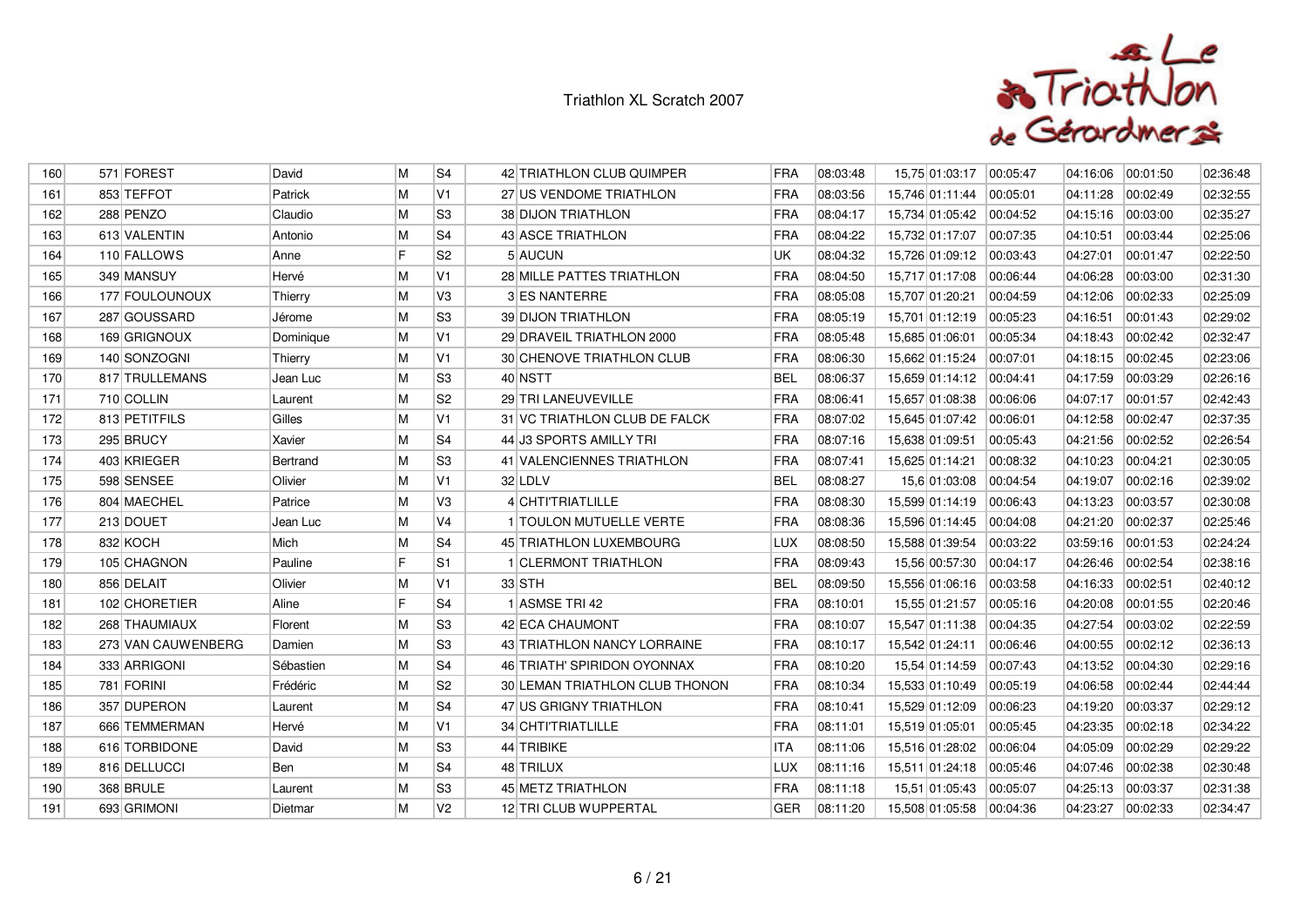

| 192 | 238 RUBAUX       | Jérome       | M  | S3             | 46 US CRETEIL TRIATHLON           | <b>FRA</b> | 08:11:38 | 15,499 01:21:48 | 00:04:07 | 04:05:32 | 00:02:35 | 02:37:37 |
|-----|------------------|--------------|----|----------------|-----------------------------------|------------|----------|-----------------|----------|----------|----------|----------|
| 193 | 272 DEPUISET     | Vincent      | M  | S <sub>3</sub> | 47 CT MARVILLE 55                 | FRA        | 08:11:56 | 15,49 01:17:28  | 00:05:19 | 04:22:50 | 00:02:38 | 02:23:41 |
| 194 | 515 DORR         | Frank        | M  | V <sub>1</sub> | 35 LTF KOLLERTAL                  | <b>GER</b> | 08:11:56 | 15,489 01:10:59 | 00:05:15 | 04:07:39 | 00:02:42 | 02:45:21 |
| 195 | 659 GOULLET      | Emmanuel     | M  | S <sub>4</sub> | 49 LES PIRANHAS                   | <b>FRA</b> | 08:11:58 | 15,488 01:11:47 | 00:04:52 | 04:01:42 | 00:04:04 | 02:49:33 |
| 196 | 655 HELFENSTEYN  | Dave         | M  | S <sub>3</sub> | 48 HETRIC                         | <b>BEL</b> | 08:12:05 | 15,485 01:04:18 | 00:02:11 | 04:03:32 | 00:03:41 | 02:58:23 |
| 197 | 168 FOURNIER     | Patrick      | M  | V <sub>2</sub> | 13 CHESSY TRIATHLON VAL D'EUROPE  | FRA        | 08:12:16 | 15,479 01:15:09 | 00:08:48 | 04:16:08 | 00:03:26 | 02:28:44 |
| 198 | 404 JEANNET      | Florent      | M  | S <sub>2</sub> | 31 VITTEL TRIATHLON               | <b>FRA</b> | 08:12:31 | 15,471 01:09:17 | 00:06:41 | 04:08:59 | 00:04:33 | 02:43:01 |
| 199 | 634 NAUMANN      | Franck       | M  | S <sub>4</sub> | 50 TOS TRIATHLON                  | FRA        | 08:12:41 | 15,466 01:30:58 | 00:05:41 | 04:07:17 | 00:02:39 | 02:26:05 |
| 200 | 313 LEVERNE      | Gerald       | M  | S <sub>4</sub> | 51 CLES GARDANNE TRIATHLON        | FRA        | 08:13:11 | 15,451 01:11:57 | 00:06:44 | 04:16:55 | 00:02:55 | 02:34:41 |
| 201 | 647 GAYDOU       | Fabrice      | M  | S <sub>3</sub> | 49 LEMAN TRIATHLON CLUB THONON    | <b>FRA</b> | 08:13:29 | 15,441 01:08:36 | 00:08:03 | 04:11:41 | 00:03:10 | 02:41:59 |
| 202 | 581 VAN RAAK     | Jeroen       | M  | S <sub>3</sub> | 50 TRIATLONVERENIGING RDG         | <b>NED</b> | 08:13:52 | 15,429 01:12:39 | 00:06:29 | 04:20:22 | 00:02:53 | 02:31:29 |
| 203 | 806 SIMONET      | David        | M  | S <sub>3</sub> | 51 MACH 3 TRIATHLON               | FRA        | 08:13:58 | 15,426 01:06:06 | 00:04:52 | 04:32:36 | 00:05:40 | 02:24:44 |
| 204 | 674 PERNOT       | Fabrice      | M  | V1             | 36 CO SAINT DIZIER TRIATHLON      | <b>FRA</b> | 08:14:06 | 15,421 01:17:18 | 00:07:21 | 04:14:34 | 00:02:18 | 02:32:36 |
| 205 | 833 BORCHERS     | Stefanie     | IF | S <sub>4</sub> | 2 TRIATHLON CLUB ESSEN            | <b>GER</b> | 08:14:31 | 15,409 01:02:47 | 00:02:59 | 04:29:52 | 00:01:47 | 02:37:07 |
| 206 | 626 DEPOERS      | Sébastien    | M  | S <sub>3</sub> | 52 VALENCIENNES TRIATHLON         | FRA        | 08:15:35 | 15,376 01:15:00 | 00:04:10 | 04:25:56 | 00:01:52 | 02:28:36 |
| 207 | 394 PUYAL        | Laurent      | M  | S2             | 32 CHARTRES METROPOLE TRIATHLON   | FRA        | 08:15:38 | 15,374 01:02:21 | 00:05:28 | 04:20:06 | 00:04:13 | 02:43:30 |
| 208 | 812 SCHOTTE      | Oliver       | M  | S <sub>4</sub> | 52 TSG REUTLINGEN                 | <b>GER</b> | 08:15:39 | 15.373 01:15:58 | 00:04:57 | 04:14:49 | 00:02:39 | 02:37:15 |
| 209 | 23 HERVE         | <b>Steve</b> | M  | S <sub>2</sub> | 33 TRIATH'CLUB D'ANDRESY          | FRA        | 08:16:00 | 15,363 01:01:55 | 00:02:42 | 04:48:31 | 00:01:47 | 02:21:06 |
| 210 | 379 LAURENT      | Sydney       | M  | S <sub>4</sub> | 53 LOURDES TRIATHLON              | <b>FRA</b> | 08:16:26 | 15,349 01:09:10 | 00:06:34 | 04:19:39 | 00:02:06 | 02:38:57 |
| 211 | 773 HOLZKAMP     | Jens         | M  | V1             | 37 WOHRL TEAM SSV ULM 1846        | <b>GER</b> | 08:16:58 | 15,333 01:04:34 | 00:03:42 | 04:14:52 | 00:02:38 | 02:51:12 |
| 212 | 237 BLAVIER      | Vincent      | M  | V <sub>2</sub> | 14 CHARLEVILLE TRIATHLON ARDENNES | FRA        | 08:17:04 | 15,33 01:24:28  | 00:05:15 | 04:02:56 | 00:02:57 | 02:41:27 |
| 213 | 790 CHEVALIER    | Arnaud       | M  | V <sub>1</sub> | 38 DIJON TRIATHLON                | <b>FRA</b> | 08:17:14 | 15,325 01:16:01 | 00:04:59 | 04:17:09 | 00:03:03 | 02:36:02 |
| 214 | 753 PFEFFERKORN  | Arnaud       | M  | S <sub>3</sub> | 53 RIXHEIM TRI 132                | <b>FRA</b> | 08:17:30 | 15,317 01:10:38 | 00:07:31 | 04:20:52 | 00:02:20 | 02:36:08 |
| 215 | 370 PERRIER      | Frédéric     | M  | V1             | 39 METZ TRIATHLON                 | FRA        | 08:17:35 | 15,314 01:09:54 | 00:06:03 | 04:20:56 | 00:03:18 | 02:37:24 |
| 216 | 565 VILLEMIN     | Martin       | M  | S <sub>3</sub> | 54 NAVECO BETSCHDORF              | <b>FRA</b> | 08:17:59 | 15,301 01:09:47 | 00:04:16 | 04:24:34 | 00:02:15 | 02:37:06 |
| 217 | 162 QUEMENER     | Arnaud       | M  | S <sub>4</sub> | 54 DASSAULT SPORT                 | FRA        | 08:18:17 | 15,292 01:23:19 | 00:06:42 | 04:05:25 | 00:02:43 | 02:40:08 |
| 218 | 305 LONDICHE     | <b>Brice</b> | M  | S <sub>2</sub> | 34 CLERMONT TRIATHLON             | FRA        | 08:18:19 | 15,291 01:15:11 | 00:04:53 | 03:56:58 | 00:02:51 | 02:58:26 |
| 219 | 386 VERSCHUERE   | Grégory      | M  | S <sub>2</sub> | 35 BEAUVAIS TRIATHLON             | FRA        | 08:18:52 | 15,274 01:16:19 | 00:06:30 | 04:15:36 | 00:02:34 | 02:37:53 |
| 220 | 557 VALLERIE     | Fabien       | M  | S <sub>4</sub> | 55 ESPERANCE CHARTRES DE BRETAGNE | FRA        | 08:19:19 | 15,261 01:08:59 | 00:06:36 | 04:13:47 | 00:02:50 | 02:47:07 |
| 221 | 353 MARS         | Christophe   | M  | V1             | 40 OZOIR VSOP TRIATHLON           | FRA        | 08:19:25 | 15,258 01:17:44 | 00:06:21 | 04:22:29 | 00:04:07 | 02:28:44 |
| 222 | 318 HADJ RABAH   | Farid        | M  | S <sub>3</sub> | 55 ASMSE TRI 42                   | <b>FRA</b> | 08:19:37 | 15,252 01:08:07 | 00:05:55 | 04:20:39 | 00:03:34 | 02:41:21 |
| 223 | 364 CALESTROUPAT | Raphael      | M  | S1             | 5 TRI LANEUVEVILLE DEVANT NANCY   | <b>FRA</b> | 08:19:57 | 15,241 01:10:01 | 00:04:27 | 04:12:34 | 00:04:05 | 02:48:49 |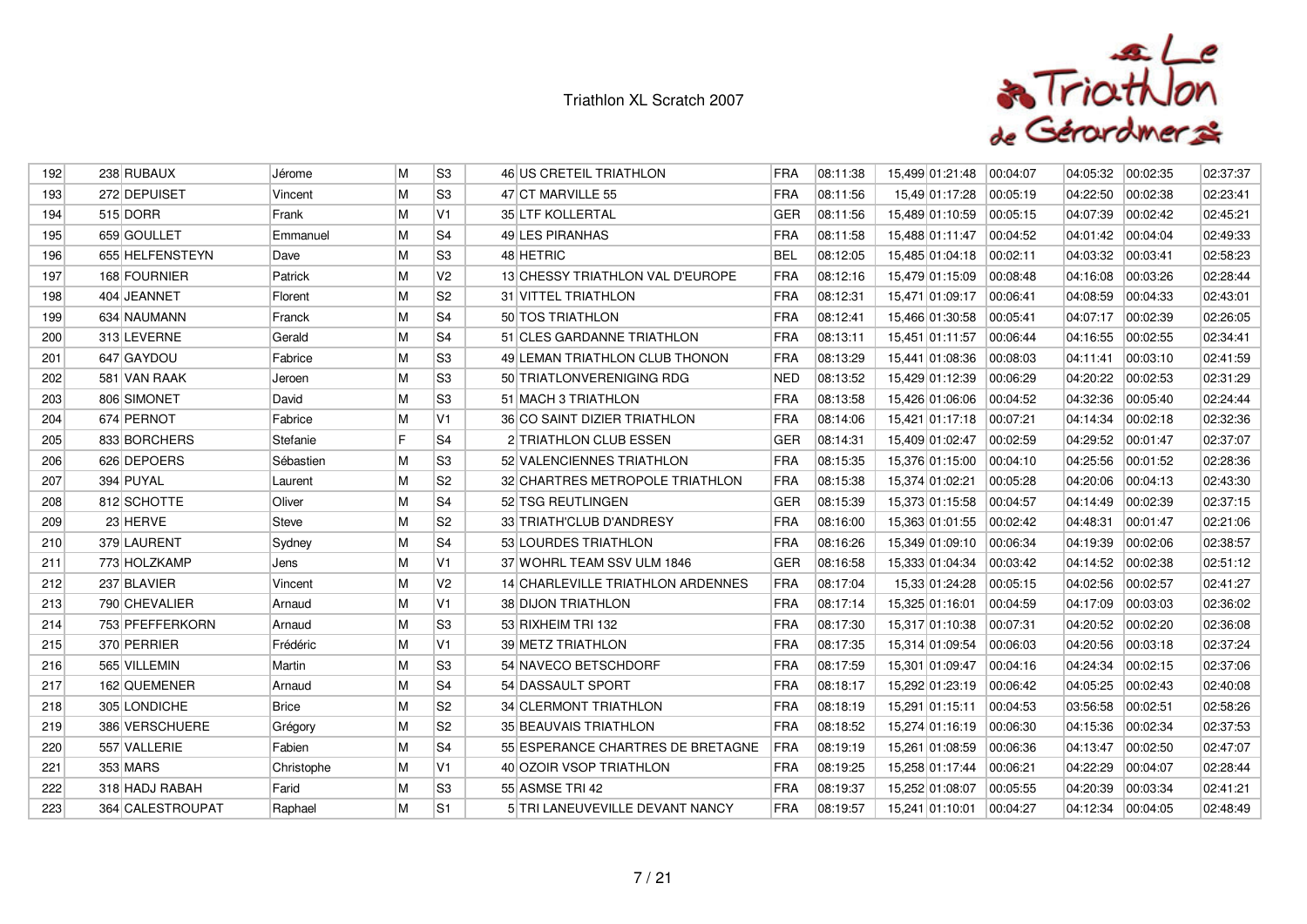

| M<br>S <sub>2</sub><br>FRA<br>225<br>311 MAROT<br><b>36 EMBRUN TRIATHLON CLUB</b><br>08:20:21<br>15,229 01:02:06<br>04:30:59<br>00:03:44<br>02:38:11<br>Julien<br>00:05:21<br>M<br>S4<br>239 RENAUD<br>Hubert<br>57 CLUB NAUTIQUE CASTELBRIANTAIS<br><b>FRA</b><br>08:20:23<br>15,228 01:15:34<br>00:05:15<br>04:28:04<br>00:02:31<br>02:28:59<br>226<br>M<br>S4<br>227<br>705 BOUCHE<br>58 TRI CLUB DEODATIEN<br><b>FRA</b><br>08:20:31<br>15,224 01:18:23<br>00:07:26<br>03:56:16<br>00:02:30<br>02:55:56<br>Vincent<br>M<br>S <sub>2</sub><br>FRA<br>789 MEUNIER<br>37 FREE IRON TEAM<br>08:20:39<br>04:04:47<br>228<br>Maxime<br>15.22 01:13:30<br>00:08:47<br>00:03:34<br>02:50:01<br>M<br>V <sub>1</sub><br>465 SMYTH<br>41 SWISSTRI<br>FRA<br>08:20:44<br>15,217 01:18:12 00:04:21<br>04:12:45<br>00:02:45<br>229<br>Matt<br>02:42:40<br>M<br>S <sub>3</sub><br>230<br>720 MAIRE<br>56 HAUT JURA VO3 MAX TRIATHLON<br><b>FRA</b><br>08:21:03<br>15,208 01:12:59<br>00:02:38<br>04:22:07<br>Sylvain<br>00:02:14<br>02:41:05<br>298 COCHO<br>M<br>S <sub>3</sub><br>FRA<br>57 TRYSSINGEAUX<br>08:21:09<br>15,205 01:15:22<br>00:06:58<br>04:11:33<br>00:04:21<br>02:42:55<br>231<br>Emmanuel<br>M<br>S <sub>2</sub><br><b>BEL</b><br>232<br>559 JAMAR<br>Frédéric<br>38 SCB TRI<br>08:21:17<br>15,201 01:10:09<br>00:05:56<br>04:15:59<br>00:03:31<br>02:45:43<br>M<br>V1<br><b>FRA</b><br>233<br>189 DUGRAVOT<br>Philippe<br>42 VITTEL TRIATHLON<br>08:21:23<br>15,198 01:18:00<br>00:12:17<br>04:20:17<br>00:03:30<br>02:27:19<br>F<br>S <sub>4</sub><br>GER<br>498 JOCHEM<br><b>3 TG TRIA RUSSELSHEIM</b><br>08:21:57<br>15,18 01:20:39<br>04:30:09<br>00:03:19<br>02:21:14<br>234<br>Simone<br>00:06:35<br>M<br>S3<br>FRA<br>754 WACHS<br>58 RIXHEIM TRI 132<br>08:22:15<br>00:07:26<br>04:08:43<br>00:03:39<br>02:37:26<br>235<br>Anthony<br>15,171 01:25:01<br>M<br>S <sub>4</sub><br><b>FRA</b><br>335 BERNARD<br>59 TRIATH' SPIRIDON OYONNAX<br>08:22:45<br>02:50:36<br>236<br>Patrick<br>15,156 01:13:26<br>00:09:38<br>04:05:36<br>00:03:28<br>M<br>154 CANCIANI<br>V <sub>2</sub><br>15 TC TORCY<br>FRA<br>08:23:01<br>04:05:14<br>02:52:01<br>237<br><b>Bruno</b><br>15,148 01:15:29<br>00:06:19<br>00:03:58<br>M<br>Olivier<br>S <sub>3</sub><br>59 LEVALLOIS TRIATHLON<br>FRA<br>08:23:02<br>02:33:49<br>238<br>718 PICHAYROU<br>15,148 01:03:32<br>00:04:32<br>04:38:06<br>00:03:03<br>M<br>V <sub>1</sub><br><b>FRA</b><br>239<br>276 COURTIOL<br>Fabrice<br>43 TRIATHLON NANCY LORRAINE<br>08:23:08<br>15,145 01:20:04<br>00:05:47<br>04:13:45<br>00:02:42<br>02:40:50<br>FRA<br>M<br>V1<br>44 TC TORCY<br>152 COURBOULIN<br>08:23:21<br>15,138 01:11:58<br>00:06:22<br>04:19:46<br>00:03:32<br>02:41:45<br>240<br>Dominique<br>352 BIECHY<br>M<br>V1<br><b>FRA</b><br>08:23:23<br>Jean Philippe<br>45 OZOIR VSOP TRIATHLON<br>15,137 01:17:42  00:03:18<br>04:32:10<br>00:02:19<br>02:27:55<br>241<br>684 HEUMANN<br>M<br>V <sub>2</sub><br><b>FRA</b><br>08:23:28<br>16 TAC COLMAR<br>15,135 01:08:50<br>00:04:36<br>04:15:20<br>00:02:03<br>02:52:38<br>242<br>Carmelo<br>645 BIZ<br>M<br>S <sub>3</sub><br>FRA<br>Michael<br>60 MALO LES BAINS<br>08:23:41<br>15,128 01:30:33<br> 00:04:04<br>04:09:22<br>00:02:57<br>02:36:45<br>243<br>M<br>850 BARBIER<br>Eric<br>V1<br>46 CLUB DES NAGEURS DE PARIS<br>FRA<br>08:23:45<br>15,126 01:13:25<br>00:04:55<br>04:16:49<br>00:04:45<br>02:43:52<br>244<br>M<br>V3<br>851 BLANCHY<br><b>BEL</b><br>08:23:52<br>00:03:04<br>04:25:12<br>00:02:34<br>02:31:51<br>245<br>Jean Loup<br>5 PMX TREVIRE<br>15,123 01:21:12<br>M<br>S <sub>2</sub><br><b>BEL</b><br>607 MINETTE<br>39 TRIGT<br>08:23:59<br>15,119 00:58:54<br>04:36:55<br>246<br>Sébastien<br> 00:03:11<br>00:02:33<br>02:42:27<br>M<br>lS3<br>600 MERTEN<br>61 TRIATHLON CLUB SAINT AVOLD<br>FRA<br>08:24:04<br>15,117 01:12:16<br>04:16:45<br>00:04:09<br>02:45:27<br>247<br>Yanick<br>00:05:26<br>M<br>S <sub>4</sub><br>732 SCHIMENTI<br>60 TRIGT<br><b>BEL</b><br>08:24:08<br>04:25:09<br>02:34:11<br>248<br>15,115 01:15:22<br>00:06:24<br>00:03:02<br>Fabrice<br>373 HENRY<br>M<br>V1<br>47 METZ TRIATHLON<br>FRA<br>Guillaume<br>08:24:48<br>15,095 01:14:43<br>00:07:03<br>04:16:56<br>00:04:24<br>02:41:41<br>249<br>M<br>V2<br>FRA<br>133 CORSO<br>Gérard<br>17 TRIATHLON SANNOIS FRANCONVILLE<br>08:25:04<br>15,087 01:15:33<br>00:09:00<br>04:33:56<br>02:23:35<br>250<br>00:03:01<br>M<br>S <sub>3</sub><br>08:25:13<br>251<br>858 TALLANT<br>62 CN NYON<br>SUI<br>15,083 01:06:31<br>00:07:27<br>04:20:09<br>00:05:05<br>Lionel<br>02:46:02<br>M<br>FRA<br>04:27:17<br>579 MALIBA<br><b>Bruno</b><br>VЗ<br>6 ASFAS TRIATHLON<br>08:25:31<br>15,074 01:19:56<br>02:26:56<br>252<br>00:07:26<br>00:03:56<br>IF<br>V2<br>FRA<br>345 JULIA<br>Anne France<br>1 TRI 07 PRIVAS<br>08:25:50<br>00:04:35<br>04:26:46<br>02:29:32<br>253<br>15,064 01:23:07<br>00:01:51<br>M<br>S <sub>3</sub><br><b>FRA</b><br>793 FROELICH<br>63 IRON CLUB DANNEMARIE TRI<br>08:26:04<br>02:39:27<br>254<br>Patrice<br>15,057 01:19:47<br>00:04:44<br>04:19:16<br>00:02:50<br>M<br>FRA<br>255<br>682 MICHAUT<br>S <sub>3</sub><br>64 TROC<br>08:26:19<br>15,05 01:16:28 00:07:12<br>04:20:31<br>Julien<br>00:03:26<br>02:38:42 | 224 | 142 LEGRAND | Frédéric | M | S <sub>4</sub> | 56 CHENOVE TRIATHLON CLUB | <b>FRA</b> | 08:20:10 | 15,235 01:17:33 | 00:04:13 | 04:27:36 | 00:02:31 | 02:28:16 |
|-------------------------------------------------------------------------------------------------------------------------------------------------------------------------------------------------------------------------------------------------------------------------------------------------------------------------------------------------------------------------------------------------------------------------------------------------------------------------------------------------------------------------------------------------------------------------------------------------------------------------------------------------------------------------------------------------------------------------------------------------------------------------------------------------------------------------------------------------------------------------------------------------------------------------------------------------------------------------------------------------------------------------------------------------------------------------------------------------------------------------------------------------------------------------------------------------------------------------------------------------------------------------------------------------------------------------------------------------------------------------------------------------------------------------------------------------------------------------------------------------------------------------------------------------------------------------------------------------------------------------------------------------------------------------------------------------------------------------------------------------------------------------------------------------------------------------------------------------------------------------------------------------------------------------------------------------------------------------------------------------------------------------------------------------------------------------------------------------------------------------------------------------------------------------------------------------------------------------------------------------------------------------------------------------------------------------------------------------------------------------------------------------------------------------------------------------------------------------------------------------------------------------------------------------------------------------------------------------------------------------------------------------------------------------------------------------------------------------------------------------------------------------------------------------------------------------------------------------------------------------------------------------------------------------------------------------------------------------------------------------------------------------------------------------------------------------------------------------------------------------------------------------------------------------------------------------------------------------------------------------------------------------------------------------------------------------------------------------------------------------------------------------------------------------------------------------------------------------------------------------------------------------------------------------------------------------------------------------------------------------------------------------------------------------------------------------------------------------------------------------------------------------------------------------------------------------------------------------------------------------------------------------------------------------------------------------------------------------------------------------------------------------------------------------------------------------------------------------------------------------------------------------------------------------------------------------------------------------------------------------------------------------------------------------------------------------------------------------------------------------------------------------------------------------------------------------------------------------------------------------------------------------------------------------------------------------------------------------------------------------------------------------------------------------------------------------------------------------------------------------------------------------------------------------------------------------------------------------------------------------------------------------------------------------------------------------------------------------------------------------------------------------------------------------------------------------------------------------------------------------------------------------------------------------------------------------------------------------------------------------------|-----|-------------|----------|---|----------------|---------------------------|------------|----------|-----------------|----------|----------|----------|----------|
|                                                                                                                                                                                                                                                                                                                                                                                                                                                                                                                                                                                                                                                                                                                                                                                                                                                                                                                                                                                                                                                                                                                                                                                                                                                                                                                                                                                                                                                                                                                                                                                                                                                                                                                                                                                                                                                                                                                                                                                                                                                                                                                                                                                                                                                                                                                                                                                                                                                                                                                                                                                                                                                                                                                                                                                                                                                                                                                                                                                                                                                                                                                                                                                                                                                                                                                                                                                                                                                                                                                                                                                                                                                                                                                                                                                                                                                                                                                                                                                                                                                                                                                                                                                                                                                                                                                                                                                                                                                                                                                                                                                                                                                                                                                                                                                                                                                                                                                                                                                                                                                                                                                                                                                                                                                       |     |             |          |   |                |                           |            |          |                 |          |          |          |          |
|                                                                                                                                                                                                                                                                                                                                                                                                                                                                                                                                                                                                                                                                                                                                                                                                                                                                                                                                                                                                                                                                                                                                                                                                                                                                                                                                                                                                                                                                                                                                                                                                                                                                                                                                                                                                                                                                                                                                                                                                                                                                                                                                                                                                                                                                                                                                                                                                                                                                                                                                                                                                                                                                                                                                                                                                                                                                                                                                                                                                                                                                                                                                                                                                                                                                                                                                                                                                                                                                                                                                                                                                                                                                                                                                                                                                                                                                                                                                                                                                                                                                                                                                                                                                                                                                                                                                                                                                                                                                                                                                                                                                                                                                                                                                                                                                                                                                                                                                                                                                                                                                                                                                                                                                                                                       |     |             |          |   |                |                           |            |          |                 |          |          |          |          |
|                                                                                                                                                                                                                                                                                                                                                                                                                                                                                                                                                                                                                                                                                                                                                                                                                                                                                                                                                                                                                                                                                                                                                                                                                                                                                                                                                                                                                                                                                                                                                                                                                                                                                                                                                                                                                                                                                                                                                                                                                                                                                                                                                                                                                                                                                                                                                                                                                                                                                                                                                                                                                                                                                                                                                                                                                                                                                                                                                                                                                                                                                                                                                                                                                                                                                                                                                                                                                                                                                                                                                                                                                                                                                                                                                                                                                                                                                                                                                                                                                                                                                                                                                                                                                                                                                                                                                                                                                                                                                                                                                                                                                                                                                                                                                                                                                                                                                                                                                                                                                                                                                                                                                                                                                                                       |     |             |          |   |                |                           |            |          |                 |          |          |          |          |
|                                                                                                                                                                                                                                                                                                                                                                                                                                                                                                                                                                                                                                                                                                                                                                                                                                                                                                                                                                                                                                                                                                                                                                                                                                                                                                                                                                                                                                                                                                                                                                                                                                                                                                                                                                                                                                                                                                                                                                                                                                                                                                                                                                                                                                                                                                                                                                                                                                                                                                                                                                                                                                                                                                                                                                                                                                                                                                                                                                                                                                                                                                                                                                                                                                                                                                                                                                                                                                                                                                                                                                                                                                                                                                                                                                                                                                                                                                                                                                                                                                                                                                                                                                                                                                                                                                                                                                                                                                                                                                                                                                                                                                                                                                                                                                                                                                                                                                                                                                                                                                                                                                                                                                                                                                                       |     |             |          |   |                |                           |            |          |                 |          |          |          |          |
|                                                                                                                                                                                                                                                                                                                                                                                                                                                                                                                                                                                                                                                                                                                                                                                                                                                                                                                                                                                                                                                                                                                                                                                                                                                                                                                                                                                                                                                                                                                                                                                                                                                                                                                                                                                                                                                                                                                                                                                                                                                                                                                                                                                                                                                                                                                                                                                                                                                                                                                                                                                                                                                                                                                                                                                                                                                                                                                                                                                                                                                                                                                                                                                                                                                                                                                                                                                                                                                                                                                                                                                                                                                                                                                                                                                                                                                                                                                                                                                                                                                                                                                                                                                                                                                                                                                                                                                                                                                                                                                                                                                                                                                                                                                                                                                                                                                                                                                                                                                                                                                                                                                                                                                                                                                       |     |             |          |   |                |                           |            |          |                 |          |          |          |          |
|                                                                                                                                                                                                                                                                                                                                                                                                                                                                                                                                                                                                                                                                                                                                                                                                                                                                                                                                                                                                                                                                                                                                                                                                                                                                                                                                                                                                                                                                                                                                                                                                                                                                                                                                                                                                                                                                                                                                                                                                                                                                                                                                                                                                                                                                                                                                                                                                                                                                                                                                                                                                                                                                                                                                                                                                                                                                                                                                                                                                                                                                                                                                                                                                                                                                                                                                                                                                                                                                                                                                                                                                                                                                                                                                                                                                                                                                                                                                                                                                                                                                                                                                                                                                                                                                                                                                                                                                                                                                                                                                                                                                                                                                                                                                                                                                                                                                                                                                                                                                                                                                                                                                                                                                                                                       |     |             |          |   |                |                           |            |          |                 |          |          |          |          |
|                                                                                                                                                                                                                                                                                                                                                                                                                                                                                                                                                                                                                                                                                                                                                                                                                                                                                                                                                                                                                                                                                                                                                                                                                                                                                                                                                                                                                                                                                                                                                                                                                                                                                                                                                                                                                                                                                                                                                                                                                                                                                                                                                                                                                                                                                                                                                                                                                                                                                                                                                                                                                                                                                                                                                                                                                                                                                                                                                                                                                                                                                                                                                                                                                                                                                                                                                                                                                                                                                                                                                                                                                                                                                                                                                                                                                                                                                                                                                                                                                                                                                                                                                                                                                                                                                                                                                                                                                                                                                                                                                                                                                                                                                                                                                                                                                                                                                                                                                                                                                                                                                                                                                                                                                                                       |     |             |          |   |                |                           |            |          |                 |          |          |          |          |
|                                                                                                                                                                                                                                                                                                                                                                                                                                                                                                                                                                                                                                                                                                                                                                                                                                                                                                                                                                                                                                                                                                                                                                                                                                                                                                                                                                                                                                                                                                                                                                                                                                                                                                                                                                                                                                                                                                                                                                                                                                                                                                                                                                                                                                                                                                                                                                                                                                                                                                                                                                                                                                                                                                                                                                                                                                                                                                                                                                                                                                                                                                                                                                                                                                                                                                                                                                                                                                                                                                                                                                                                                                                                                                                                                                                                                                                                                                                                                                                                                                                                                                                                                                                                                                                                                                                                                                                                                                                                                                                                                                                                                                                                                                                                                                                                                                                                                                                                                                                                                                                                                                                                                                                                                                                       |     |             |          |   |                |                           |            |          |                 |          |          |          |          |
|                                                                                                                                                                                                                                                                                                                                                                                                                                                                                                                                                                                                                                                                                                                                                                                                                                                                                                                                                                                                                                                                                                                                                                                                                                                                                                                                                                                                                                                                                                                                                                                                                                                                                                                                                                                                                                                                                                                                                                                                                                                                                                                                                                                                                                                                                                                                                                                                                                                                                                                                                                                                                                                                                                                                                                                                                                                                                                                                                                                                                                                                                                                                                                                                                                                                                                                                                                                                                                                                                                                                                                                                                                                                                                                                                                                                                                                                                                                                                                                                                                                                                                                                                                                                                                                                                                                                                                                                                                                                                                                                                                                                                                                                                                                                                                                                                                                                                                                                                                                                                                                                                                                                                                                                                                                       |     |             |          |   |                |                           |            |          |                 |          |          |          |          |
|                                                                                                                                                                                                                                                                                                                                                                                                                                                                                                                                                                                                                                                                                                                                                                                                                                                                                                                                                                                                                                                                                                                                                                                                                                                                                                                                                                                                                                                                                                                                                                                                                                                                                                                                                                                                                                                                                                                                                                                                                                                                                                                                                                                                                                                                                                                                                                                                                                                                                                                                                                                                                                                                                                                                                                                                                                                                                                                                                                                                                                                                                                                                                                                                                                                                                                                                                                                                                                                                                                                                                                                                                                                                                                                                                                                                                                                                                                                                                                                                                                                                                                                                                                                                                                                                                                                                                                                                                                                                                                                                                                                                                                                                                                                                                                                                                                                                                                                                                                                                                                                                                                                                                                                                                                                       |     |             |          |   |                |                           |            |          |                 |          |          |          |          |
|                                                                                                                                                                                                                                                                                                                                                                                                                                                                                                                                                                                                                                                                                                                                                                                                                                                                                                                                                                                                                                                                                                                                                                                                                                                                                                                                                                                                                                                                                                                                                                                                                                                                                                                                                                                                                                                                                                                                                                                                                                                                                                                                                                                                                                                                                                                                                                                                                                                                                                                                                                                                                                                                                                                                                                                                                                                                                                                                                                                                                                                                                                                                                                                                                                                                                                                                                                                                                                                                                                                                                                                                                                                                                                                                                                                                                                                                                                                                                                                                                                                                                                                                                                                                                                                                                                                                                                                                                                                                                                                                                                                                                                                                                                                                                                                                                                                                                                                                                                                                                                                                                                                                                                                                                                                       |     |             |          |   |                |                           |            |          |                 |          |          |          |          |
|                                                                                                                                                                                                                                                                                                                                                                                                                                                                                                                                                                                                                                                                                                                                                                                                                                                                                                                                                                                                                                                                                                                                                                                                                                                                                                                                                                                                                                                                                                                                                                                                                                                                                                                                                                                                                                                                                                                                                                                                                                                                                                                                                                                                                                                                                                                                                                                                                                                                                                                                                                                                                                                                                                                                                                                                                                                                                                                                                                                                                                                                                                                                                                                                                                                                                                                                                                                                                                                                                                                                                                                                                                                                                                                                                                                                                                                                                                                                                                                                                                                                                                                                                                                                                                                                                                                                                                                                                                                                                                                                                                                                                                                                                                                                                                                                                                                                                                                                                                                                                                                                                                                                                                                                                                                       |     |             |          |   |                |                           |            |          |                 |          |          |          |          |
|                                                                                                                                                                                                                                                                                                                                                                                                                                                                                                                                                                                                                                                                                                                                                                                                                                                                                                                                                                                                                                                                                                                                                                                                                                                                                                                                                                                                                                                                                                                                                                                                                                                                                                                                                                                                                                                                                                                                                                                                                                                                                                                                                                                                                                                                                                                                                                                                                                                                                                                                                                                                                                                                                                                                                                                                                                                                                                                                                                                                                                                                                                                                                                                                                                                                                                                                                                                                                                                                                                                                                                                                                                                                                                                                                                                                                                                                                                                                                                                                                                                                                                                                                                                                                                                                                                                                                                                                                                                                                                                                                                                                                                                                                                                                                                                                                                                                                                                                                                                                                                                                                                                                                                                                                                                       |     |             |          |   |                |                           |            |          |                 |          |          |          |          |
|                                                                                                                                                                                                                                                                                                                                                                                                                                                                                                                                                                                                                                                                                                                                                                                                                                                                                                                                                                                                                                                                                                                                                                                                                                                                                                                                                                                                                                                                                                                                                                                                                                                                                                                                                                                                                                                                                                                                                                                                                                                                                                                                                                                                                                                                                                                                                                                                                                                                                                                                                                                                                                                                                                                                                                                                                                                                                                                                                                                                                                                                                                                                                                                                                                                                                                                                                                                                                                                                                                                                                                                                                                                                                                                                                                                                                                                                                                                                                                                                                                                                                                                                                                                                                                                                                                                                                                                                                                                                                                                                                                                                                                                                                                                                                                                                                                                                                                                                                                                                                                                                                                                                                                                                                                                       |     |             |          |   |                |                           |            |          |                 |          |          |          |          |
|                                                                                                                                                                                                                                                                                                                                                                                                                                                                                                                                                                                                                                                                                                                                                                                                                                                                                                                                                                                                                                                                                                                                                                                                                                                                                                                                                                                                                                                                                                                                                                                                                                                                                                                                                                                                                                                                                                                                                                                                                                                                                                                                                                                                                                                                                                                                                                                                                                                                                                                                                                                                                                                                                                                                                                                                                                                                                                                                                                                                                                                                                                                                                                                                                                                                                                                                                                                                                                                                                                                                                                                                                                                                                                                                                                                                                                                                                                                                                                                                                                                                                                                                                                                                                                                                                                                                                                                                                                                                                                                                                                                                                                                                                                                                                                                                                                                                                                                                                                                                                                                                                                                                                                                                                                                       |     |             |          |   |                |                           |            |          |                 |          |          |          |          |
|                                                                                                                                                                                                                                                                                                                                                                                                                                                                                                                                                                                                                                                                                                                                                                                                                                                                                                                                                                                                                                                                                                                                                                                                                                                                                                                                                                                                                                                                                                                                                                                                                                                                                                                                                                                                                                                                                                                                                                                                                                                                                                                                                                                                                                                                                                                                                                                                                                                                                                                                                                                                                                                                                                                                                                                                                                                                                                                                                                                                                                                                                                                                                                                                                                                                                                                                                                                                                                                                                                                                                                                                                                                                                                                                                                                                                                                                                                                                                                                                                                                                                                                                                                                                                                                                                                                                                                                                                                                                                                                                                                                                                                                                                                                                                                                                                                                                                                                                                                                                                                                                                                                                                                                                                                                       |     |             |          |   |                |                           |            |          |                 |          |          |          |          |
|                                                                                                                                                                                                                                                                                                                                                                                                                                                                                                                                                                                                                                                                                                                                                                                                                                                                                                                                                                                                                                                                                                                                                                                                                                                                                                                                                                                                                                                                                                                                                                                                                                                                                                                                                                                                                                                                                                                                                                                                                                                                                                                                                                                                                                                                                                                                                                                                                                                                                                                                                                                                                                                                                                                                                                                                                                                                                                                                                                                                                                                                                                                                                                                                                                                                                                                                                                                                                                                                                                                                                                                                                                                                                                                                                                                                                                                                                                                                                                                                                                                                                                                                                                                                                                                                                                                                                                                                                                                                                                                                                                                                                                                                                                                                                                                                                                                                                                                                                                                                                                                                                                                                                                                                                                                       |     |             |          |   |                |                           |            |          |                 |          |          |          |          |
|                                                                                                                                                                                                                                                                                                                                                                                                                                                                                                                                                                                                                                                                                                                                                                                                                                                                                                                                                                                                                                                                                                                                                                                                                                                                                                                                                                                                                                                                                                                                                                                                                                                                                                                                                                                                                                                                                                                                                                                                                                                                                                                                                                                                                                                                                                                                                                                                                                                                                                                                                                                                                                                                                                                                                                                                                                                                                                                                                                                                                                                                                                                                                                                                                                                                                                                                                                                                                                                                                                                                                                                                                                                                                                                                                                                                                                                                                                                                                                                                                                                                                                                                                                                                                                                                                                                                                                                                                                                                                                                                                                                                                                                                                                                                                                                                                                                                                                                                                                                                                                                                                                                                                                                                                                                       |     |             |          |   |                |                           |            |          |                 |          |          |          |          |
|                                                                                                                                                                                                                                                                                                                                                                                                                                                                                                                                                                                                                                                                                                                                                                                                                                                                                                                                                                                                                                                                                                                                                                                                                                                                                                                                                                                                                                                                                                                                                                                                                                                                                                                                                                                                                                                                                                                                                                                                                                                                                                                                                                                                                                                                                                                                                                                                                                                                                                                                                                                                                                                                                                                                                                                                                                                                                                                                                                                                                                                                                                                                                                                                                                                                                                                                                                                                                                                                                                                                                                                                                                                                                                                                                                                                                                                                                                                                                                                                                                                                                                                                                                                                                                                                                                                                                                                                                                                                                                                                                                                                                                                                                                                                                                                                                                                                                                                                                                                                                                                                                                                                                                                                                                                       |     |             |          |   |                |                           |            |          |                 |          |          |          |          |
|                                                                                                                                                                                                                                                                                                                                                                                                                                                                                                                                                                                                                                                                                                                                                                                                                                                                                                                                                                                                                                                                                                                                                                                                                                                                                                                                                                                                                                                                                                                                                                                                                                                                                                                                                                                                                                                                                                                                                                                                                                                                                                                                                                                                                                                                                                                                                                                                                                                                                                                                                                                                                                                                                                                                                                                                                                                                                                                                                                                                                                                                                                                                                                                                                                                                                                                                                                                                                                                                                                                                                                                                                                                                                                                                                                                                                                                                                                                                                                                                                                                                                                                                                                                                                                                                                                                                                                                                                                                                                                                                                                                                                                                                                                                                                                                                                                                                                                                                                                                                                                                                                                                                                                                                                                                       |     |             |          |   |                |                           |            |          |                 |          |          |          |          |
|                                                                                                                                                                                                                                                                                                                                                                                                                                                                                                                                                                                                                                                                                                                                                                                                                                                                                                                                                                                                                                                                                                                                                                                                                                                                                                                                                                                                                                                                                                                                                                                                                                                                                                                                                                                                                                                                                                                                                                                                                                                                                                                                                                                                                                                                                                                                                                                                                                                                                                                                                                                                                                                                                                                                                                                                                                                                                                                                                                                                                                                                                                                                                                                                                                                                                                                                                                                                                                                                                                                                                                                                                                                                                                                                                                                                                                                                                                                                                                                                                                                                                                                                                                                                                                                                                                                                                                                                                                                                                                                                                                                                                                                                                                                                                                                                                                                                                                                                                                                                                                                                                                                                                                                                                                                       |     |             |          |   |                |                           |            |          |                 |          |          |          |          |
|                                                                                                                                                                                                                                                                                                                                                                                                                                                                                                                                                                                                                                                                                                                                                                                                                                                                                                                                                                                                                                                                                                                                                                                                                                                                                                                                                                                                                                                                                                                                                                                                                                                                                                                                                                                                                                                                                                                                                                                                                                                                                                                                                                                                                                                                                                                                                                                                                                                                                                                                                                                                                                                                                                                                                                                                                                                                                                                                                                                                                                                                                                                                                                                                                                                                                                                                                                                                                                                                                                                                                                                                                                                                                                                                                                                                                                                                                                                                                                                                                                                                                                                                                                                                                                                                                                                                                                                                                                                                                                                                                                                                                                                                                                                                                                                                                                                                                                                                                                                                                                                                                                                                                                                                                                                       |     |             |          |   |                |                           |            |          |                 |          |          |          |          |
|                                                                                                                                                                                                                                                                                                                                                                                                                                                                                                                                                                                                                                                                                                                                                                                                                                                                                                                                                                                                                                                                                                                                                                                                                                                                                                                                                                                                                                                                                                                                                                                                                                                                                                                                                                                                                                                                                                                                                                                                                                                                                                                                                                                                                                                                                                                                                                                                                                                                                                                                                                                                                                                                                                                                                                                                                                                                                                                                                                                                                                                                                                                                                                                                                                                                                                                                                                                                                                                                                                                                                                                                                                                                                                                                                                                                                                                                                                                                                                                                                                                                                                                                                                                                                                                                                                                                                                                                                                                                                                                                                                                                                                                                                                                                                                                                                                                                                                                                                                                                                                                                                                                                                                                                                                                       |     |             |          |   |                |                           |            |          |                 |          |          |          |          |
|                                                                                                                                                                                                                                                                                                                                                                                                                                                                                                                                                                                                                                                                                                                                                                                                                                                                                                                                                                                                                                                                                                                                                                                                                                                                                                                                                                                                                                                                                                                                                                                                                                                                                                                                                                                                                                                                                                                                                                                                                                                                                                                                                                                                                                                                                                                                                                                                                                                                                                                                                                                                                                                                                                                                                                                                                                                                                                                                                                                                                                                                                                                                                                                                                                                                                                                                                                                                                                                                                                                                                                                                                                                                                                                                                                                                                                                                                                                                                                                                                                                                                                                                                                                                                                                                                                                                                                                                                                                                                                                                                                                                                                                                                                                                                                                                                                                                                                                                                                                                                                                                                                                                                                                                                                                       |     |             |          |   |                |                           |            |          |                 |          |          |          |          |
|                                                                                                                                                                                                                                                                                                                                                                                                                                                                                                                                                                                                                                                                                                                                                                                                                                                                                                                                                                                                                                                                                                                                                                                                                                                                                                                                                                                                                                                                                                                                                                                                                                                                                                                                                                                                                                                                                                                                                                                                                                                                                                                                                                                                                                                                                                                                                                                                                                                                                                                                                                                                                                                                                                                                                                                                                                                                                                                                                                                                                                                                                                                                                                                                                                                                                                                                                                                                                                                                                                                                                                                                                                                                                                                                                                                                                                                                                                                                                                                                                                                                                                                                                                                                                                                                                                                                                                                                                                                                                                                                                                                                                                                                                                                                                                                                                                                                                                                                                                                                                                                                                                                                                                                                                                                       |     |             |          |   |                |                           |            |          |                 |          |          |          |          |
|                                                                                                                                                                                                                                                                                                                                                                                                                                                                                                                                                                                                                                                                                                                                                                                                                                                                                                                                                                                                                                                                                                                                                                                                                                                                                                                                                                                                                                                                                                                                                                                                                                                                                                                                                                                                                                                                                                                                                                                                                                                                                                                                                                                                                                                                                                                                                                                                                                                                                                                                                                                                                                                                                                                                                                                                                                                                                                                                                                                                                                                                                                                                                                                                                                                                                                                                                                                                                                                                                                                                                                                                                                                                                                                                                                                                                                                                                                                                                                                                                                                                                                                                                                                                                                                                                                                                                                                                                                                                                                                                                                                                                                                                                                                                                                                                                                                                                                                                                                                                                                                                                                                                                                                                                                                       |     |             |          |   |                |                           |            |          |                 |          |          |          |          |
|                                                                                                                                                                                                                                                                                                                                                                                                                                                                                                                                                                                                                                                                                                                                                                                                                                                                                                                                                                                                                                                                                                                                                                                                                                                                                                                                                                                                                                                                                                                                                                                                                                                                                                                                                                                                                                                                                                                                                                                                                                                                                                                                                                                                                                                                                                                                                                                                                                                                                                                                                                                                                                                                                                                                                                                                                                                                                                                                                                                                                                                                                                                                                                                                                                                                                                                                                                                                                                                                                                                                                                                                                                                                                                                                                                                                                                                                                                                                                                                                                                                                                                                                                                                                                                                                                                                                                                                                                                                                                                                                                                                                                                                                                                                                                                                                                                                                                                                                                                                                                                                                                                                                                                                                                                                       |     |             |          |   |                |                           |            |          |                 |          |          |          |          |
|                                                                                                                                                                                                                                                                                                                                                                                                                                                                                                                                                                                                                                                                                                                                                                                                                                                                                                                                                                                                                                                                                                                                                                                                                                                                                                                                                                                                                                                                                                                                                                                                                                                                                                                                                                                                                                                                                                                                                                                                                                                                                                                                                                                                                                                                                                                                                                                                                                                                                                                                                                                                                                                                                                                                                                                                                                                                                                                                                                                                                                                                                                                                                                                                                                                                                                                                                                                                                                                                                                                                                                                                                                                                                                                                                                                                                                                                                                                                                                                                                                                                                                                                                                                                                                                                                                                                                                                                                                                                                                                                                                                                                                                                                                                                                                                                                                                                                                                                                                                                                                                                                                                                                                                                                                                       |     |             |          |   |                |                           |            |          |                 |          |          |          |          |
|                                                                                                                                                                                                                                                                                                                                                                                                                                                                                                                                                                                                                                                                                                                                                                                                                                                                                                                                                                                                                                                                                                                                                                                                                                                                                                                                                                                                                                                                                                                                                                                                                                                                                                                                                                                                                                                                                                                                                                                                                                                                                                                                                                                                                                                                                                                                                                                                                                                                                                                                                                                                                                                                                                                                                                                                                                                                                                                                                                                                                                                                                                                                                                                                                                                                                                                                                                                                                                                                                                                                                                                                                                                                                                                                                                                                                                                                                                                                                                                                                                                                                                                                                                                                                                                                                                                                                                                                                                                                                                                                                                                                                                                                                                                                                                                                                                                                                                                                                                                                                                                                                                                                                                                                                                                       |     |             |          |   |                |                           |            |          |                 |          |          |          |          |
|                                                                                                                                                                                                                                                                                                                                                                                                                                                                                                                                                                                                                                                                                                                                                                                                                                                                                                                                                                                                                                                                                                                                                                                                                                                                                                                                                                                                                                                                                                                                                                                                                                                                                                                                                                                                                                                                                                                                                                                                                                                                                                                                                                                                                                                                                                                                                                                                                                                                                                                                                                                                                                                                                                                                                                                                                                                                                                                                                                                                                                                                                                                                                                                                                                                                                                                                                                                                                                                                                                                                                                                                                                                                                                                                                                                                                                                                                                                                                                                                                                                                                                                                                                                                                                                                                                                                                                                                                                                                                                                                                                                                                                                                                                                                                                                                                                                                                                                                                                                                                                                                                                                                                                                                                                                       |     |             |          |   |                |                           |            |          |                 |          |          |          |          |
|                                                                                                                                                                                                                                                                                                                                                                                                                                                                                                                                                                                                                                                                                                                                                                                                                                                                                                                                                                                                                                                                                                                                                                                                                                                                                                                                                                                                                                                                                                                                                                                                                                                                                                                                                                                                                                                                                                                                                                                                                                                                                                                                                                                                                                                                                                                                                                                                                                                                                                                                                                                                                                                                                                                                                                                                                                                                                                                                                                                                                                                                                                                                                                                                                                                                                                                                                                                                                                                                                                                                                                                                                                                                                                                                                                                                                                                                                                                                                                                                                                                                                                                                                                                                                                                                                                                                                                                                                                                                                                                                                                                                                                                                                                                                                                                                                                                                                                                                                                                                                                                                                                                                                                                                                                                       |     |             |          |   |                |                           |            |          |                 |          |          |          |          |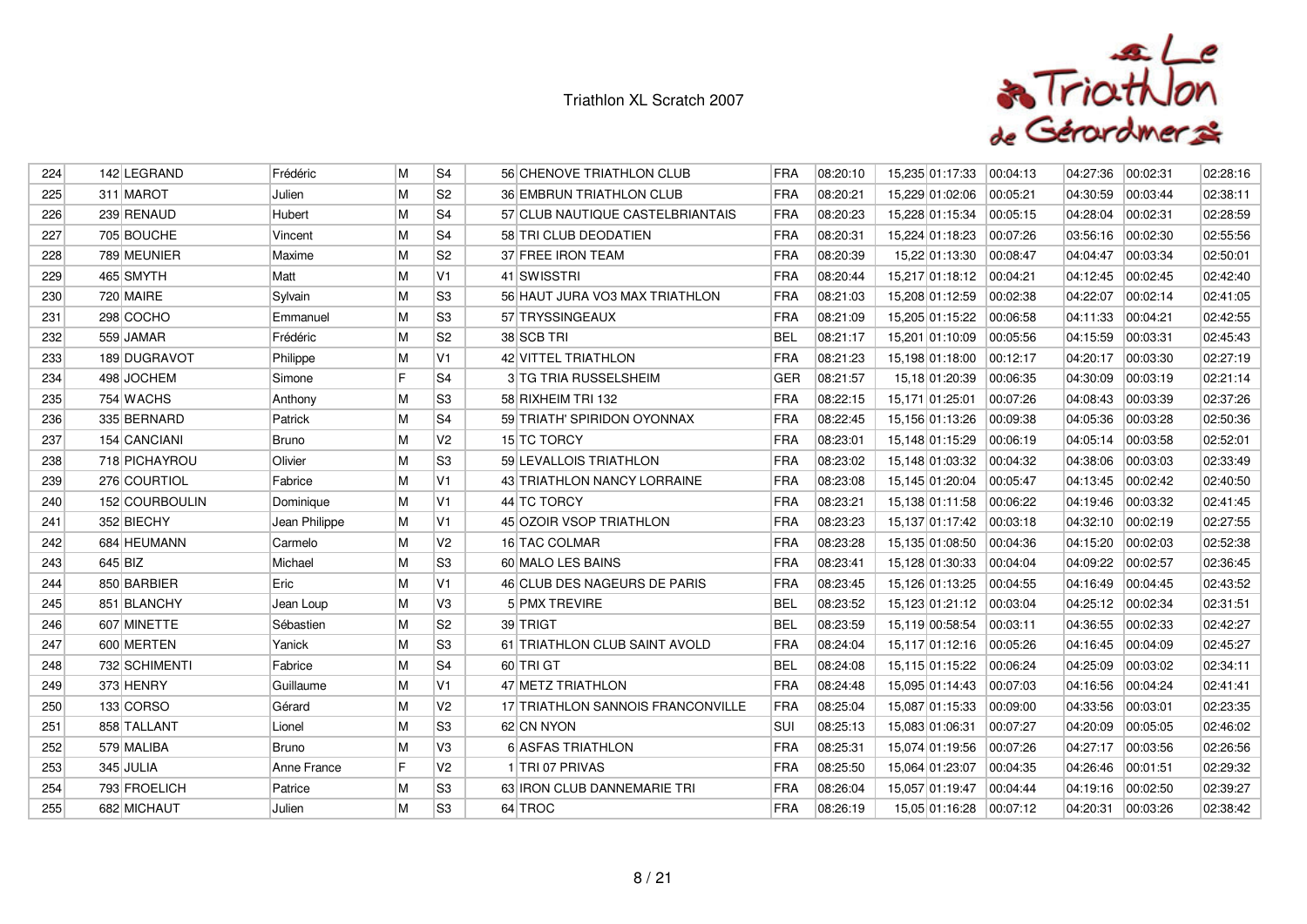

| 256 | 576 ROCH         | Jean Daniel   | M  | V <sub>1</sub> | 48 CAPA                           | <b>SUI</b> | 08:26:32 | 15,043 01:17:13 | 00:05:23 | 04:26:40 | 00:03:25 | 02:33:51 |
|-----|------------------|---------------|----|----------------|-----------------------------------|------------|----------|-----------------|----------|----------|----------|----------|
| 257 | 828 TARDIVAT     | Franck        | M  | V1             | $49$ BIN                          | <b>FRA</b> | 08:26:32 | 15,043 01:23:58 | 00:09:22 | 04:19:41 | 00:02:45 | 02:30:45 |
| 258 | 547 GENDRON      | Olivier       | M  | S <sub>2</sub> | 40 ESPERANCE CHARTRES DE BRETAGNE | FRA        | 08:26:35 | 15,042 01:03:02 | 00:05:38 | 04:17:14 | 00:02:55 | 02:57:45 |
| 259 | 648 FLOURY       | Stéphane      | M  | S3             | 65 US METRO                       | FRA        | 08:26:42 | 15,038 01:29:48 | 00:06:32 | 04:12:49 | 00:02:57 | 02:34:37 |
| 260 | 248 GIRAULT      | Pierre        | M  | S <sub>3</sub> | 66 ANGERS TRIATHLON               | FRA        | 08:27:17 | 15,021 01:15:01 | 00:06:26 | 04:04:32 | 00:02:17 | 02:59:01 |
| 261 | 526 MEIJNDERT    | Johan         | M  | S4             | 61 HEERJANSDAM                    | <b>NED</b> | 08:27:21 | 15,019 01:08:58 | 00:03:20 | 04:35:19 | 00:02:35 | 02:37:09 |
| 262 | 544 MAGUERO      | Erwann        | M  | S <sub>3</sub> | 67 ESPERANCE CHARTRES DE BRETAGNE | <b>FRA</b> | 08:27:30 | 15,015 01:08:19 | 00:06:56 | 04:19:05 | 00:05:17 | 02:47:53 |
| 263 | 639 DESPLANQUES  | Laurent       | M  | S4             | 62 TOS TRIATHLON                  | <b>FRA</b> | 08:27:48 | 15,006 01:16:44 | 00:05:55 | 04:24:06 | 00:03:55 | 02:37:09 |
| 264 | 351 SCHLOSSER    | Aline         | F  | V1             | 1 PIRANHAS                        | <b>FRA</b> | 08:28:02 | 14,999 01:15:21 | 00:02:34 | 04:41:22 | 00:01:43 | 02:27:01 |
| 265 | 104 CHAVARDES    | Peggy         | F  | S <sub>3</sub> | 7 TRI CLUB CHATEAUROUX 36         | <b>FRA</b> | 08:28:09 | 14,995 00:57:20 | 00:03:23 | 04:31:21 | 00:02:29 | 02:53:36 |
| 266 | 811 DUBOIS       | Bernard       | M  | V1             | 50 CHTI'TRIATLILLE                | FRA        | 08:28:15 | 14,992 01:15:29 | 00:08:41 | 04:01:14 | 00:04:23 | 02:58:28 |
| 267 | 270 LALLEMAND    | Youri         | M  | S4             | 63 CT MARVILLE 55                 | <b>BEL</b> | 08:28:15 | 14,992 01:04:16 | 00:05:36 | 04:30:27 | 00:03:06 | 02:44:50 |
| 268 | 399 LESUR        | Franck        | M  | V <sub>2</sub> | 18 TORCY TRIATHLON                | FRA        | 08:28:26 | 14,987 01:15:28 | 00:02:49 | 04:25:20 | 00:02:16 | 02:42:33 |
| 269 | 328 BERNE        | Franck        | M  | V1             | 51 MACH 3 TRIATHLON               | <b>FRA</b> | 08:28:44 | 14,978 01:15:30 | 00:05:44 | 04:14:55 | 00:01:59 | 02:50:37 |
| 270 | 317 CHARREYRE    | Denis         | M  | V1             | 52 ASMSE TRI 42                   | <b>FRA</b> | 08:29:04 | 14,969 01:09:08 | 00:05:57 | 04:15:34 | 00:03:56 | 02:54:29 |
| 271 | 857 CANTON       | José          | M  | V <sub>2</sub> | 19 CN NYON                        | SUI        | 08:29:04 | 14,968 01:15:35 | 00:03:58 | 04:21:51 | 00:01:45 | 02:45:54 |
| 272 | 585 NAJEL        | Sébastien     | ۱M | S3             | 68 NEUVES MAISONS TRI 54          | <b>FRA</b> | 08:29:32 | 14,955 01:19:30 | 00:07:33 | 04:19:33 | 00:03:09 | 02:39:47 |
| 273 | 809 TITEUX       | Arnaud        | M  | V <sub>1</sub> | 53 TRIATHLON EPINAL CLUB          | FRA        | 08:30:34 | 14,924 01:11:20 | 00:06:10 | 04:22:09 | 00:04:45 | 02:46:11 |
| 274 | 212 LAMBERT      | Eric          | M  | S4             | 64 TC TORCY                       | FRA        | 08:30:47 | 14,918 01:24:31 | 00:08:58 | 04:16:04 | 00:04:22 | 02:36:51 |
| 275 | 722 CORSI        | Pierre        | M  | S4             | 65 CO SAINT DIZIER TRIATHLON      | FRA        | 08:30:55 | 14,914 01:16:10 | 00:05:44 | 04:27:32 | 00:03:35 | 02:37:54 |
| 276 | 826 DEPRET       | Vincent       | M  | S4             | 66 CHIMAY SHARKS TRIATHLON        | <b>BEL</b> | 08:31:36 | 14,894 01:10:34 | 00:03:20 | 04:17:09 | 00:02:48 | 02:57:46 |
| 277 | 519 CNUDDE       | Bertrand      | M  | S <sub>2</sub> | 41 TRIATHLON SANNOIS FRANCONVILLE | <b>FRA</b> | 08:31:56 | 14,885 01:18:32 | 00:07:26 | 04:12:19 | 00:04:57 | 02:48:41 |
| 278 | 165 ROUDAIRE     | Frédéric      | M  | V <sub>2</sub> | 20 ASFAS TRIATHLON                | FRA        | 08:32:29 | 14,869 01:15:58 | 00:09:00 | 04:25:39 | 00:02:46 | 02:39:06 |
| 279 | 194 MARTIN       | Loic          | M  | S4             | 67 CEPS DINAN ARMOR TRIATHLON     | FRA        | 08:32:30 | 14,868 01:27:05 | 00:06:26 | 04:20:15 | 00:02:11 | 02:36:33 |
| 280 | 506 BILLEREY     | Vincent       | M  | S4             | 68 TRIATHLON HOCHFELDEN           | <b>FRA</b> | 08:32:50 | 14,858 01:10:44 | 00:04:21 | 04:26:10 | 00:02:47 | 02:48:49 |
| 281 | 363 ROYER        | Stéphane      | M  | S4             | 69 CLUB YERROIS TRIATHLON         | FRA        | 08:33:17 | 14,845 01:24:02 | 00:08:53 | 04:25:02 | 00:04:21 | 02:30:59 |
| 282 | 495 SCHWAR       | Daniela       | F  | S <sub>3</sub> | 8 TG TRIA RUSSELSHEIM             | <b>GER</b> | 08:33:51 | 14,829 01:02:39 | 00:06:10 | 04:35:03 | 00:04:18 | 02:45:41 |
| 283 | 755 VANGENECHTEN | Danny         | M  | V1             | 54 GE TC                          | <b>BEL</b> | 08:33:59 | 14,825 01:10:05 | 00:05:50 | 04:15:22 | 00:03:23 | 02:59:19 |
| 284 | 702 LE MOIGNE    | Jean Francois | M  | V <sub>2</sub> | 21 MEUDON TRIATHLON               | FRA        | 08:34:10 | 14,82 01:16:16  | 00:09:50 | 04:24:50 | 00:02:59 | 02:40:15 |
| 285 | 167 BAUDRY       | Bernard       | M  | V <sub>2</sub> | 22 CHESSY TRIATHLON VAL D'EUROPE  | FRA        | 08:34:11 | 14,819 01:17:12 | 00:06:25 | 04:30:36 | 00:02:46 | 02:37:12 |
| 286 | 635 MOUGEL       | Eric          | M  | V1             | 55 TOS TRIATHLON                  | <b>FRA</b> | 08:34:22 | 14,814 01:22:14 | 00:08:00 | 04:27:36 | 00:04:13 | 02:32:19 |
| 287 | 139 SONZOGNI     | Patrick       | M  | V1             | 56 AUTUN TRIATHLON                | <b>FRA</b> | 08:34:35 | 14,808 01:30:04 | 00:07:45 | 04:20:34 | 00:02:32 | 02:33:41 |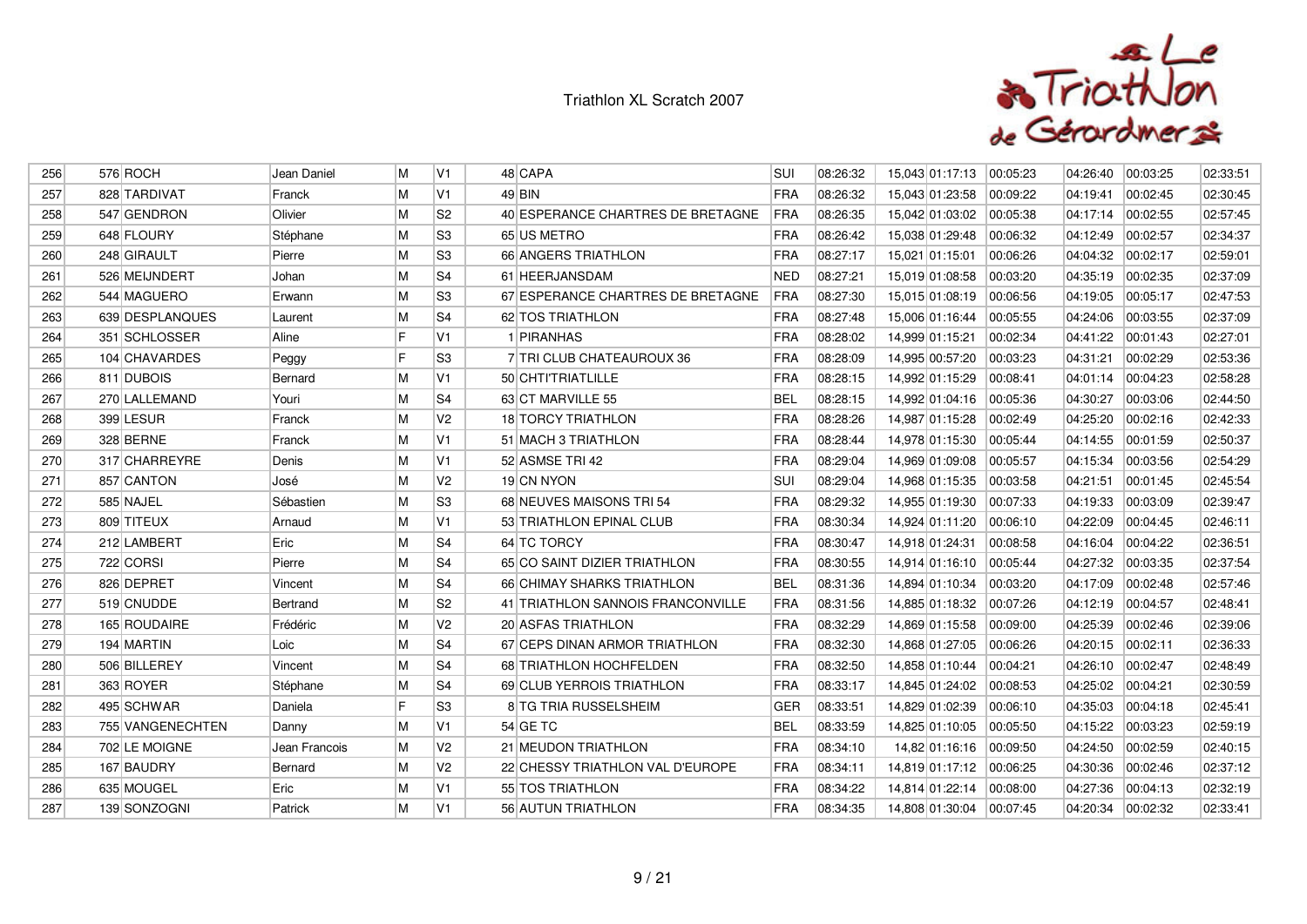

| 288 | 250 BOITEAU      | <b>Bruno</b>    | ۱M | V1             | 57 ANGERS TRIATHLON               | <b>FRA</b> | 08:34:49 | 14,801 01:18:27 | 00:08:39 | 04:23:14 | 00:05:49 | 02:38:40 |
|-----|------------------|-----------------|----|----------------|-----------------------------------|------------|----------|-----------------|----------|----------|----------|----------|
| 289 | 563 DEBOMY       | Fabien          | M  | S4             | 70 TRIATHLON CLUB DE BISCHWILLER  | FRA        | 08:35:12 | 14,79 01:04:28  | 00:04:24 | 04:39:23 | 00:03:30 | 02:43:27 |
| 290 | 709 TRESSELT     | Kevin           | M  | S <sub>2</sub> | 42 TRI LANEUVEVILLE DEVANT NANCY  | <b>FRA</b> | 08:35:26 | 14,783 01:09:51 | 00:04:42 | 04:15:43 | 00:03:21 | 03:01:49 |
| 291 | 695 IRVINE       | Josh            | M  | S <sub>2</sub> | 43 LAKEHEATH                      | <b>USA</b> | 08:35:33 | 14,78 01:42:22  | 00:13:03 | 05:40:52 | 00:04:39 | 00:54:37 |
| 292 | 554 LE CLOIREC   | Gwenael         | M  | S4             | 71 ESPERANCE CHARTRES DE BRETAGNE | <b>FRA</b> | 08:35:39 | 14,777 01:09:29 | 00:06:11 | 04:24:31 | 00:02:28 | 02:53:01 |
| 293 | 545 LE CALLENNEC | Mickael         | M  | S3             | 69 ESPERANCE CHARTRES DE BRETAGNE | <b>FRA</b> | 08:35:39 | 14,777 01:24:27 | 00:05:38 | 04:30:20 | 00:03:12 | 02:32:02 |
| 294 | 402 THIAULT      | Michael         | M  | S <sub>3</sub> | 70 ANGERS TRIATHLON               | <b>FRA</b> | 08:35:46 | 14,774 01:18:46 | 00:09:29 | 04:26:29 | 00:02:10 | 02:38:52 |
| 295 | 304 GANDON       | Jérome          | M  | S4             | 72 CLERMONT TRIATHLON             | FRA        | 08:36:13 | 14,761 01:16:12 | 00:06:28 | 04:27:38 | 00:02:52 | 02:43:03 |
| 296 | 878 JOSWIAK      | Ludovic         | M  | S3             | 71 ACPO TRIATHLON                 | <b>FRA</b> | 08:36:15 | 14,76 01:31:07  | 00:06:05 | 04:06:09 | 00:02:06 | 02:50:49 |
| 297 | 779 DELBARRE     | Jean Marc       | M  | S <sub>4</sub> | 73 AL ECHIROLLES TRIATHLON        | <b>FRA</b> | 08:36:17 | 14,759 01:04:07 | 00:03:54 | 04:31:20 | 00:03:18 | 02:53:39 |
| 298 | 106 GANCE        | Catherine       | F  | V <sub>1</sub> | 2 CLUB DES NAGEURS DE PARIS       | FRA        | 08:36:29 | 14,753 01:18:46 | 00:03:57 | 04:27:49 | 00:01:55 | 02:44:03 |
| 299 | 578 DURAND       | Fabrice         | M  | S4             | 74 ASFAS TRIATHLON                | FRA        | 08:36:35 | 14,75 01:05:06  | 00:06:15 | 04:28:48 | 00:03:32 | 02:52:53 |
| 300 | 346 SELOI        | Emmanuel        | M  | S4             | 75 AIX SAVOIE TRIATHLON           | FRA        | 08:37:43 | 14,718 01:16:57 | 00:06:11 | 04:24:40 | 00:02:59 | 02:46:57 |
| 301 | 593 BEIMEL       | Christian       | M  | S4             | 76 HILDENER AT                    | <b>GER</b> | 08:38:32 | 14,695 00:59:53 | 00:03:30 | 04:19:34 | 00:02:22 | 03:13:13 |
| 302 | 208 ZAOUICHE     | <b>Mabrouck</b> | M  | V <sub>1</sub> | 58 VC A FALCK TRIATHLON           | FRA        | 08:39:23 | 14,671 01:12:46 | 00:04:15 | 04:20:55 | 00:03:39 | 02:57:49 |
| 303 | 530 DE GROOF     | Paul            | M  | S3             | 72 HETRIC                         | <b>BEL</b> | 08:39:34 | 14,666 01:08:27 | 00:02:59 | 04:29:40 | 00:02:00 | 02:56:29 |
| 304 | 881 SCHAUB       | Patrik          | M  | V1             | 59 AESCH                          | <b>SUI</b> | 08:39:38 | 14,664 01:17:57 | 00:08:42 | 04:06:39 | 00:05:17 | 03:01:03 |
| 305 | 358 DAPOIGNY     | <b>Bruno</b>    | M  | IV1            | 60 US GRIGNY TRIATHLON            | FRA        | 08:40:44 | 14,633 01:08:13 | 00:04:20 | 04:36:14 | 00:04:56 | 02:47:02 |
| 306 | 723 VAUDOUR      | Julien          | M  | S1             | 6 US VENDOME TRIATHLON            | <b>FRA</b> | 08:40:55 | 14,628 01:08:52 | 00:06:32 | 04:21:02 | 00:03:07 | 03:01:22 |
| 307 | 661 HOUOT        | <b>Nicolas</b>  | M  | S <sub>3</sub> | 73 OLYMPIC NICE NATATION          | <b>FRA</b> | 08:42:02 | 14,596 01:13:24 | 00:04:45 | 04:31:03 | 00:03:05 | 02:49:45 |
| 308 | 646 MEURS        | Sébastien       | M  | S <sub>3</sub> | 74 DUNKERQUE                      | FRA        | 08:42:10 | 14,593 01:14:16 | 00:05:54 | 04:31:44 | 00:02:44 | 02:47:33 |
| 309 | 341 COUDERT      | Jean Claude     | M  | V <sub>2</sub> | 23 GRENOBLE UC TRIATHLON          | <b>FRA</b> | 08:42:11 | 14,592 01:09:25 | 00:03:57 | 04:20:19 | 00:04:40 | 03:03:50 |
| 310 | 470 SCHULZE      | Harald          | ۱M | V3             | 7 DAV TUTTLINGEN                  | GER        | 08:42:33 | 14.582 01:19:53 | 00:08:50 | 04:25:49 | 00:04:00 | 02:44:02 |
| 311 | 738 MOREAU       | Eddy            | M  | S <sub>2</sub> | 44 SAINT RAPHAEL TRIATHLON        | FRA        | 08:42:54 | 14,572 01:20:01 | 00:06:53 | 04:19:28 | 00:02:55 | 02:53:37 |
| 312 | 235 DELISEE      | Alain           | M  | V <sub>2</sub> | 24 CHARLEVILLE TRIATHLON ARDENNES | FRA        | 08:43:12 | 14,564 01:30:56 | 00:07:39 | 04:23:15 | 00:07:20 | 02:34:02 |
| 313 | 149 BOUTEILLE    | Denis           | M  | V <sub>2</sub> | 25 TC TORCY                       | FRA        | 08:43:15 | 14,563 01:22:14 | 00:06:05 | 04:32:28 | 00:03:57 | 02:38:30 |
| 314 | 182 TRINIDAD     | Yves            | M  | S3             | 75 J3 SPORTS AMILLY TRI           | FRA        | 08:44:06 | 14,539 01:14:25 | 00:03:20 | 04:25:50 | 00:03:40 | 02:56:51 |
| 315 | 656 TROIANO      | Michael         | M  | S3             | 76 TDCH                           | <b>BEL</b> | 08:44:31 | 14,528 01:22:18 | 00:06:35 | 04:30:37 | 00:02:46 | 02:42:16 |
| 316 | 704 LAUDEN       | Yann            | M  | S <sub>3</sub> | 77 COETQUIDAN TRIATHLON           | <b>FRA</b> | 08:44:40 | 14,523 01:21:45 | 00:08:13 | 04:16:24 | 00:04:31 | 02:53:47 |
| 317 | 302 LEMASSON     | Guillaume       | M  | S3             | 78 CLERMONT TRIATHLON             | FRA        | 08:44:43 | 14,522 01:16:23 | 00:07:06 | 04:30:32 | 00:03:35 | 02:47:08 |
| 318 | 472 LEQUIN       | Didier          | M  | V1             | 61 AUTUN TRIATHLON                | <b>FRA</b> | 08:44:51 | 14.518 01:19:43 | 00:08:43 | 04:29:26 | 00:05:31 | 02:41:28 |
| 319 | 202 MILLERET     | Philippe        | M  | V <sub>2</sub> | 26 TROYES GYMNIQUE TRI 10         | <b>FRA</b> | 08:45:49 | 14,491 01:19:10 | 00:05:21 | 04:35:55 | 00:02:42 | 02:42:42 |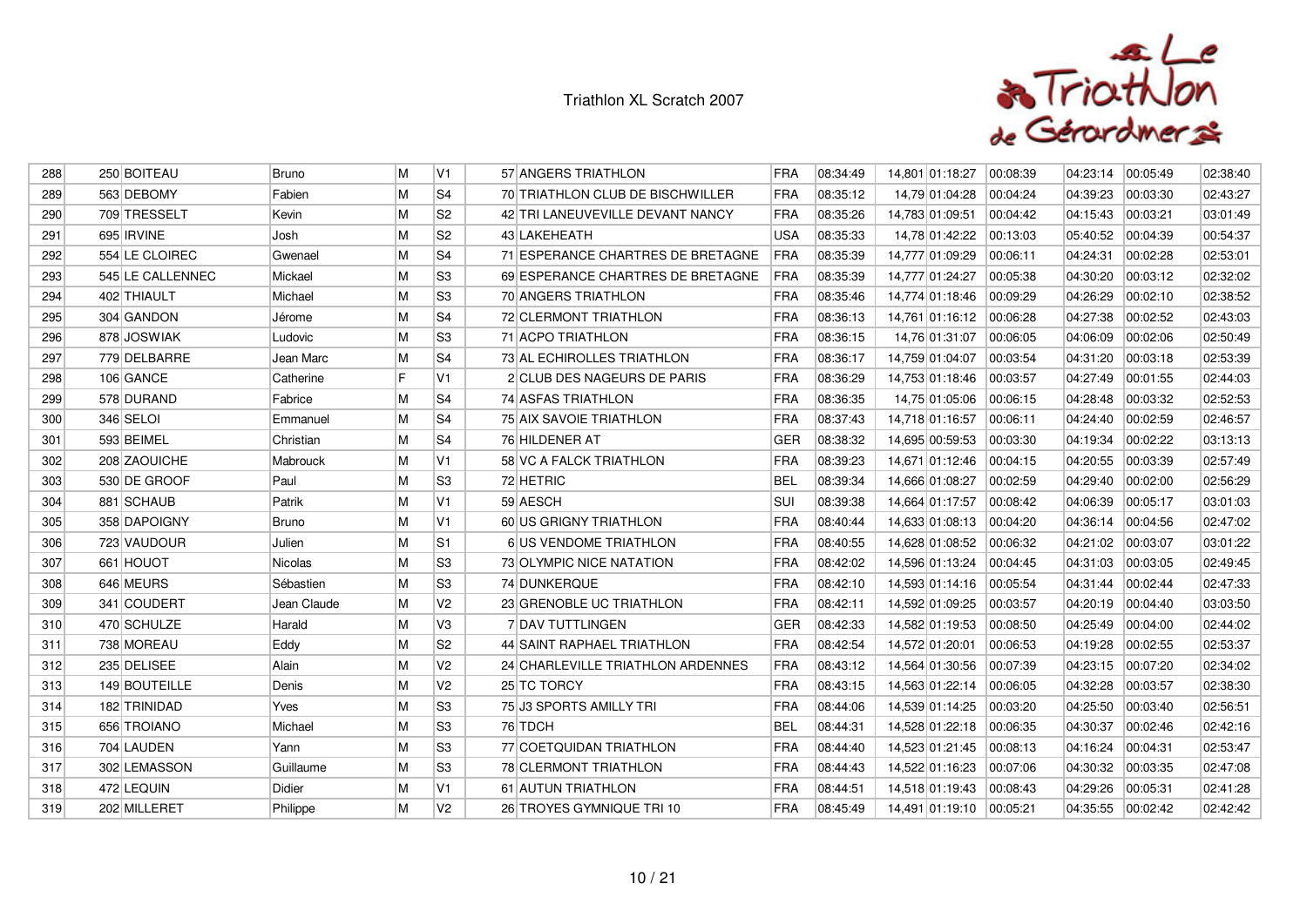

| 320 | 469 BALBEUR       | Olivier     | M | S <sub>2</sub> | 45 POWERMAXX                           | <b>BEL</b> | 08:46:01 | 14,486 01:12:48 | 00:02:59 | 04:20:26 | 00:01:34 | 03:08:13 |
|-----|-------------------|-------------|---|----------------|----------------------------------------|------------|----------|-----------------|----------|----------|----------|----------|
| 321 | 845 STOYANOV      | Charles     | M | S4             | 77 SGW TRIATHLON                       | <b>FRA</b> | 08:46:39 | 14,469 01:09:44 | 00:06:12 | 04:31:14 | 00:02:17 | 02:57:12 |
| 322 | 588 WANDELS       | Noel        | M | S3             | 79 93° RAM                             | <b>FRA</b> | 08:47:14 | 14,453 01:19:29 | 00:08:36 | 04:37:41 | 00:04:49 | 02:36:39 |
| 323 | 740 SCHNEIDER     | Christophe  | M | S4             | 78 FREE IRON TEAM                      | FRA        | 08:47:16 | 14,452 01:19:07 | 00:05:10 | 04:18:04 | 00:03:23 | 03:01:33 |
| 324 | 198 RIVAL         | Patrick     | M | V <sub>2</sub> | 27 NEUVES MAISONS TRI 54 54            | <b>FRA</b> | 08:49:11 | 14,399 01:11:56 | 00:06:41 | 04:28:52 | 00:04:03 | 02:57:40 |
| 325 | 193 FASSORA       | Guillaume   | M | lS1            | <b>7 SAINTES TRIATHLON</b>             | <b>FRA</b> | 08:49:11 | 14,399 01:08:14 | 00:05:38 | 04:20:38 | 00:05:20 | 03:09:21 |
| 326 | 147 LIBERT        | Jean Marc   | M | l V3           | 8 TC TORCY                             | FRA        | 08:49:24 | 14,393 01:28:05 | 00:05:01 | 04:26:21 | 00:03:44 | 02:46:14 |
| 327 | 84 ROUYER         | Stéphane    | M | V <sub>2</sub> | 28 LES ALLIGATORS SEYNOD TRIATHLON     | FRA        | 08:49:36 | 14,388 01:25:03 | 00:07:18 | 04:49:22 | 00:04:53 | 02:23:02 |
| 328 | 197 LECLERC       | Pascal      | M | V <sub>1</sub> | 62 TRIATHLON NANCY LORRAINE            | <b>FRA</b> | 08:49:44 | 14,384 01:17:37 | 00:05:48 | 04:30:47 | 00:03:27 | 02:52:05 |
| 329 | 657 VANWYNSBERGHE | Philippe    | M | S4             | 79 ITC                                 | <b>BEL</b> | 08:50:05 | 14,375 01:08:25 | 00:06:45 | 04:15:37 | 00:02:46 | 03:16:32 |
| 330 | 355 ETIENNE       | Laurent     | M | S4             | 80 OZOIR VSOP TRIATHLON                | FRA        | 08:50:22 | 14,367 01:13:23 | 00:06:25 | 04:43:50 | 00:03:12 | 02:43:32 |
| 331 | 312 CORDIER       | Jean        | M | V <sub>4</sub> | 2 CLES GARDANNE TRIATHLON              | <b>FRA</b> | 08:50:28 | 14,364 01:15:42 | 00:07:30 | 04:28:48 | 00:02:48 | 02:55:41 |
| 332 | 261 BRUNET        | Jocelyn     | M | S4             | 81 ESPERANCE TEAM NOGENT TRIATHLON FRA |            | 08:50:33 | 14,362 01:14:58 | 00:05:18 | 04:39:20 | 00:02:48 | 02:48:09 |
| 333 | 520 GARNIER       | Hugues      | M | S4             | 82 TRI LANEUVEVILLE DEVANT NANCY       | FRA        | 08:50:51 | 14,354 01:23:33 | 00:10:30 | 04:32:25 | 00:04:42 | 02:39:41 |
| 334 | 837 ARMAND        | Manuel      | M | S3             | 80 TCO                                 | FRA        | 08:50:58 | 14,351 01:20:19 | 00:05:44 | 04:31:13 | 00:03:00 | 02:50:42 |
| 335 | 577 MASSARD       | Laurent     | M | S4             | 83 ASFAS TRIATHLON                     | FRA        | 08:51:17 | 14,342 01:15:09 | 00:13:45 | 04:24:45 | 00:03:10 | 02:54:28 |
| 336 | 553 PROVOST       | Denis       | M | S4             | 84 ESPERANCE CHARTRES DE BRETAGNE      | <b>FRA</b> | 08:51:20 | 14,341 01:23:01 | 00:07:02 | 04:33:32 | 00:05:00 | 02:42:45 |
| 337 | 834 HENRY         | Pascal      | M | lS3            | 81 CHAMBERY TRIATHLON                  | <b>FRA</b> | 08:51:56 | 14,325 01:05:03 | 00:03:25 | 04:26:46 | 00:04:11 | 03:12:31 |
| 338 | 838 BERTHELOT     | Sébastien   | M | S3             | 82 TRIATHL'AIX                         | <b>FRA</b> | 08:51:57 | 14,324 01:20:29 | 00:06:08 | 04:27:10 | 00:03:14 | 02:54:56 |
| 339 | 342 PIERRET       | Christophe  | M | V1             | 63 CLAIR RILLIEUX TRIATHLON            | FRA        | 08:52:03 | 14,322 01:23:54 | 00:06:42 | 04:33:17 | 00:02:33 | 02:45:36 |
| 340 | 382 HUNTZIGER     | Guillaume   | M | lS1            | 8 FAST GUEBWILLER                      | FRA        | 08:52:03 | 14,322 01:09:01 | 00:04:08 | 04:24:23 | 00:02:22 | 03:12:09 |
| 341 | 241 VANDENBROUCKE | Gauthier    | M | S3             | 83 ANGERS TRIATHLON                    | <b>FRA</b> | 08:52:11 | 14,318 01:29:16 | 00:09:09 | 04:23:07 | 00:05:31 | 02:45:08 |
| 342 | 215 HUNAULT       | Lionel      | M | V1             | 64 TRIATHLON PLESSIS ROBINSON          | FRA        | 08:52:25 | 14,312 01:14:01 | 00:08:01 | 04:18:34 | 00:04:46 | 03:07:03 |
| 343 | 540 LEHMANN       | Eric        | M | S2             | 46 LE RAPIDE WINGERSHEIM TRIATHLON     | FRA        | 08:53:24 | 14,286 01:29:29 | 00:05:55 | 04:15:29 | 00:03:14 | 02:59:17 |
| 344 | 331 NAVARRO       | Jean Marcel | M | S4             | 85 MACH 3 TRIATHLON                    | <b>FRA</b> | 08:53:27 | 14,284 01:08:24 | 00:05:22 | 04:33:43 | 00:03:48 | 03:02:10 |
| 345 | 830 L'HUILLIER    | Patrice     | M | V <sub>2</sub> | 29 METZ TRIATHLON                      | FRA        | 08:53:40 | 14,278 01:14:02 | 00:06:06 | 04:23:32 | 00:04:00 | 03:06:00 |
| 346 | 764 WENDE         | Cora        | F | S3             | 9 TV LEMGO                             | <b>GER</b> | 08:53:47 | 14,275 01:10:48 | 00:03:51 | 04:51:45 | 00:02:08 | 02:45:15 |
| 347 | 163 LEFEVRE       | Francois    | M | V1             | 65 ASFAS TRIATHLON                     | <b>FRA</b> | 08:53:53 | 14,273 01:17:31 | 00:07:25 | 04:38:35 | 00:03:35 | 02:46:47 |
| 348 | 282 GOEPFERT      | David       | M | S4             | 86 BEAUNE MONNOT TRIATHLON             | <b>FRA</b> | 08:54:00 | 14,269 01:19:25 | 00:10:44 | 04:30:22 | 00:04:23 | 02:49:07 |
| 349 | 236 HULOT         | Laurent     | M | S4             | 87 CHARLEVILLE TRIATHLON ARDENNES      | FRA        | 08:54:02 | 14,269 01:24:04 | 00:04:41 | 04:33:50 | 00:02:40 | 02:48:47 |
| 350 | 599 HUGEL         | Philippe    | M | S <sub>2</sub> | 47 TAC COLMAR                          | <b>FRA</b> | 08:54:12 | 14,264 01:09:32 | 00.07:59 | 04:34:25 | 00:04:43 | 02:57:32 |
| 351 | 205 MENDOZA       | Hervé       | M | V <sub>2</sub> | 30 TROYES GYMNIQUE TRI 10              | <b>FRA</b> | 08:54:54 | 14,245 01:32:16 | 00:04:21 | 04:37:02 | 00:02:47 | 02:38:28 |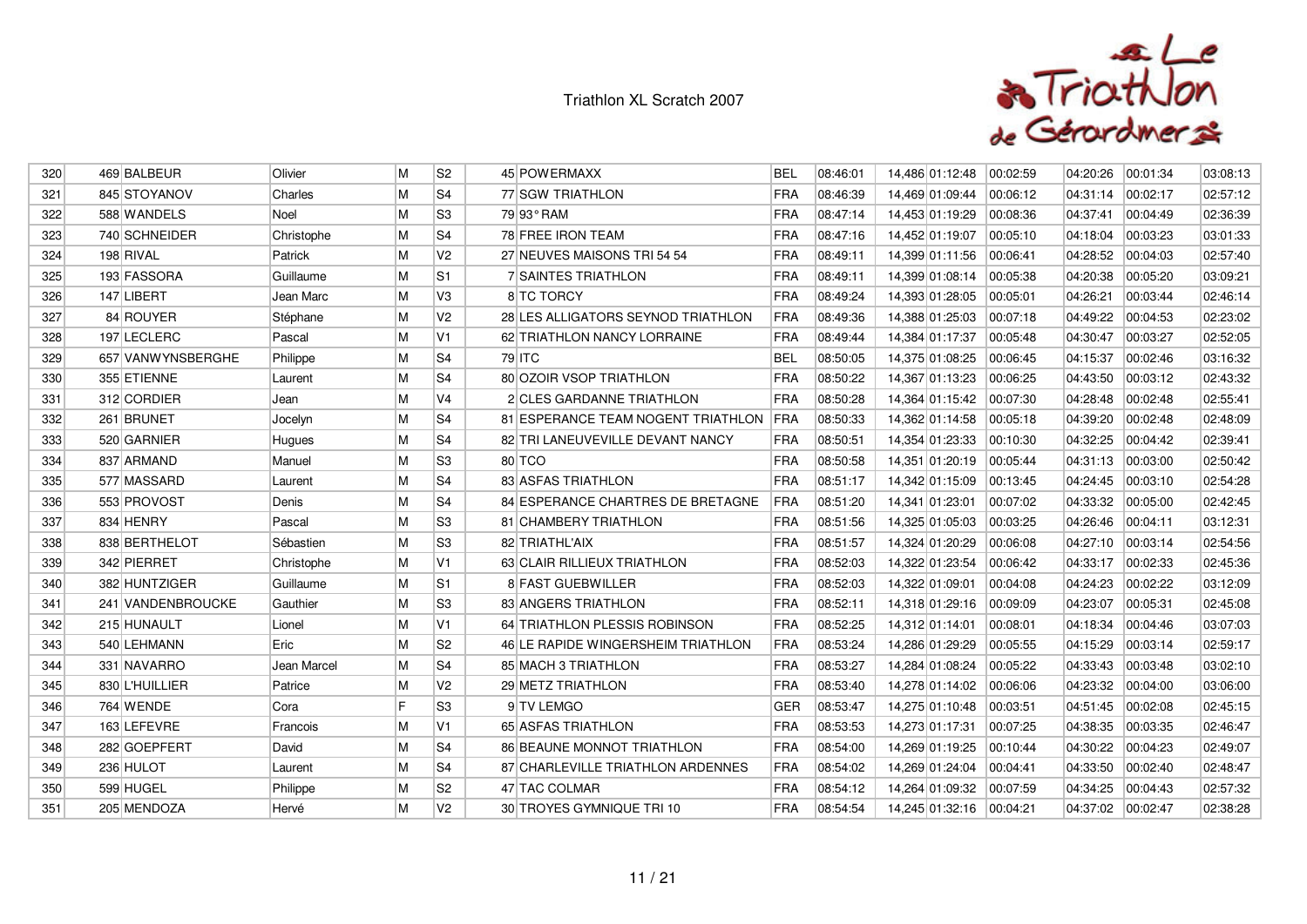

| 352 | 367 WEBER        | Thierry       | M  | S <sub>3</sub> | 84 METZ TRIATHLON                 | <b>FRA</b> | 08:54:57 | 14,244 01:09:31           | 00:07:53 | 04:45:13 | 00:02:00 | 02:50:20 |
|-----|------------------|---------------|----|----------------|-----------------------------------|------------|----------|---------------------------|----------|----------|----------|----------|
| 353 | 174 GAUTIER      | Jérome        | M  | V1             | 66 CN BREST                       | FRA        | 08:54:58 | 14,243 01:22:21           | 00:06:39 | 04:28:50 | 00:02:55 | 02:54:13 |
| 354 | 455 GUERBET      | Jean Luc      | M  | S <sub>4</sub> | <b>88 LILLE TRIATHLON</b>         | <b>FRA</b> | 08:56:26 | 14,205 01:15:25           | 00:10:03 | 04:39:14 | 00:05:27 | 02:46:17 |
| 355 | 549 TESSEREAU    | Stéphane      | M  | V1             | 67 ESPERANCE CHARTRES DE BRETAGNE | <b>FRA</b> | 08:56:37 | 14,2 01:16:19             | 00:07:09 | 04:29:57 | 00:05:07 | 02:58:05 |
| 356 | 871 HUBERT       | Arnaud        | M  | V1             | 68 ARTOIS TRIATHLON               | <b>FRA</b> | 08:56:45 | 14,196 01:27:18           | 00:07:37 | 04:43:04 | 00:03:46 | 02:35:00 |
| 357 | 230 MARCILLOUX   | Laurent       | M  | S1             | 9 ACPO TRIATHLON                  | FRA        | 08:57:02 | 14,189 01:13:22           | 00:04:41 | 04:40:42 | 00:04:11 | 02:54:07 |
| 358 | 699 DIEFENBACHER | Timo          | M  | S <sub>2</sub> | 48 TV FORST TRIATHLON             | <b>GER</b> | 08:57:08 | 14,186 01:14:27           | 00:04:53 | 04:27:46 | 00:03:05 | 03:06:57 |
| 359 | 484 LIBERT       | Eric          | M  | V <sub>2</sub> | 31 TRIATHLON CLUB BOULONNAIS      | FRA        | 08:57:17 | 14,182 01:16:15 00:11:48  |          | 04:48:55 | 00:05:18 | 02:35:01 |
| 360 | 678 BARON        | Lionel        | M  | V <sub>1</sub> | 69 TDT TOURNAL                    | <b>BEL</b> | 08:57:29 | 14,177 01:10:57           | 00:06:54 | 04:32:36 | 00:04:40 | 03:02:22 |
| 361 | 508 RAICHLE      | Steve         | M  | S <sub>3</sub> | 85 TRIATHLON HOCHFELDEN           | <b>FRA</b> | 08:57:36 | 14,174 01:17:54           | 00:06:51 | 04:36:40 | 00:03:34 | 02:52:38 |
| 362 | 336 JACQUET      | Paul          | M  | V3             | 9 TRIATH' SPIRIDON OYONNAX        | <b>FRA</b> | 08:57:42 | 14,171 01:31:00           | 00:10:13 | 04:32:44 | 00:03:45 | 02:40:00 |
| 363 | 461 EBERT        | Harald        | M  | V1             | 70 TCEC MAINZ                     | <b>GER</b> | 08:58:21 | 14,154 01:16:32           | 00:07:51 | 04:45:29 | 00:02:48 | 02:45:40 |
| 364 | 663 GASSELIN     | Fabrice       | M  | V <sub>2</sub> | 32 POISSY TRIATHLON               | <b>FRA</b> | 08:58:24 | 14,153 01:20:53           | 00:09:15 | 04:31:29 | 00:04:36 | 02:52:11 |
| 365 | 662 BOGHOSSIAN   | Jean Olivier  | M  | V1             | 71 3ATHLON.ORG                    | <b>GER</b> | 08:58:31 | 14,15 01:23:51            | 00:03:20 | 04:44:11 | 00:03:37 | 02:43:32 |
| 366 | 883 LIEBERMANN   | René          | M  | V <sub>1</sub> | 72 CNP PONTARLIER TRIATHLON       | FRA        | 08:58:31 | 14,15 01:14:24            | 00:07:46 | 04:34:40 | 00:03:31 | 02:58:11 |
| 367 | 211 KLEIVER      | Renaud        | M  | S <sub>3</sub> | 86 TRIATHLON CLUB CHATELLERAULT   | <b>FRA</b> | 08:58:47 | 14,143 01:19:00           | 00:08:44 | 04:38:46 | 00:04:19 | 02:47:58 |
| 368 | 539 PLANA        | Fabrice       | M  | V1             | 73 ISTRES TRIATHLON               | FRA        | 09:00:15 | 14,104 01:28:30           | 00:11:48 | 04:25:07 | 00:04:29 | 02:50:21 |
| 369 | 728 PORRET       | Philippe      | M  | V1             | 74 ORLEANAIS TRI CLUB 45          | FRA        | 09:00:46 | 14,091 01:19:36           | 00:06:20 | 04:30:48 | 00:03:27 | 03:00:34 |
| 370 | 316 FILIPPI      | Alain         | M  | V <sub>1</sub> | 75 WAIMEA TRIATHLON CLUB          | <b>FRA</b> | 09:00:51 | 14,088 01:16:16           | 00:08:28 | 04:42:25 | 00:03:13 | 02:50:31 |
| 371 | 747 BOUCHE       | Guillaume     | M  | S <sub>3</sub> | 87 AUXERRE TRIATHLON ENDURANCE    | FRA        | 09:01:17 | 14,078 01:20:17           | 00:07:29 | 04:28:54 | 00:03:38 | 03:00:58 |
| 372 | 546 MONNERIE     | Arnaud        | M  | S <sub>4</sub> | 89 ESPERANCE CHARTRES DE BRETAGNE | FRA        | 09:01:28 | 14,073 01:20:44           | 00:08:59 | 04:29:50 | 00:05:12 | 02:56:44 |
| 373 | 323 LEMEUR       | Caroline      | IF | S <sub>2</sub> | <b>6 ASVEL TRIATHLON</b>          | <b>FRA</b> | 09:01:32 | 14,071 01:14:27           | 00:05:15 | 04:54:19 | 00:04:41 | 02:42:50 |
| 374 | 532 DAVID        | Dominique     | M  | V2             | 33 DROMAD'ERDRE                   | <b>FRA</b> | 09:01:44 | 14,066 01:05:59           | 00:07:10 | 04:46:33 | 00:03:25 | 02:58:37 |
| 375 | 324 MARGUERON    | Lionel        | M  | S <sub>2</sub> | 49 CHAMBERY TRIATHLON             | FRA        | 09:01:53 | 14,062 01:42:04           | 00:07:21 | 04:29:31 | 00:02:52 | 02:40:06 |
| 376 | 870 VOYOT        | Cédric        | M  | S <sub>3</sub> | 88 SC SELESTAT TRIATHLON          | <b>FRA</b> | 09:02:15 | 14,052 01:20:27           | 00:11:24 | 04:23:33 | 00:04:01 | 03:02:51 |
| 377 | 886 GRUNER       | Sabine        | F  | S <sub>3</sub> | 10 VMCZ                           | <b>GER</b> | 09:02:33 | 14,044 01:23:57           | 00:05:53 | 04:31:00 | 00:02:46 | 02:58:58 |
| 378 | 475 WAGNER       | Jean Marc     | M  | S <sub>4</sub> | 90 CAEG                           | <b>GER</b> | 09:02:48 | 14,038 01:16:08           | 00:10:06 | 04:46:14 | 00:04:21 | 02:46:00 |
| 379 | 714 RENOU        | Laurent       | M  | S <sub>4</sub> | 91 TRI CLUB ISSY LES MOULINEAUX   | <b>FRA</b> | 09:03:25 | 14,022 01:25:45           | 00:09:38 | 04:30:05 | 00:04:52 | 02:53:05 |
| 380 | 389 PRUNIER      | Gilles        | M  | V1             | 76 US HAM TRIATHLON               | <b>FRA</b> | 09:03:29 | 14,02 01:11:53            | 00:06:32 | 04:41:04 | 00:04:12 | 02:59:49 |
| 381 | 390 BOULOT       | Maurice       | M  | S <sub>4</sub> | 92 AMIENS TRIATHLON               | FRA        | 09:03:29 | 14,02 01:26:37            | 00:06:34 | 04:47:33 | 00:03:21 | 02:39:24 |
| 382 | 735 CARON        | Jean Francois | M  | VЗ             | 10 TRIATHLON CLUB DE LIEVIN       | <b>FRA</b> | 09:03:31 | 14,02 01:14:18            | 00:10:37 | 04:34:56 | 00:04:04 | 02:59:35 |
| 383 | 548 DESCLOZEAUX  | Thomas        | M  | S <sub>3</sub> | 89 ASPTT STRASBOURG               | <b>FRA</b> | 09:03:49 | 14,012 01:15:52  00:11:31 |          | 04:56:00 | 00:04:13 | 02:36:12 |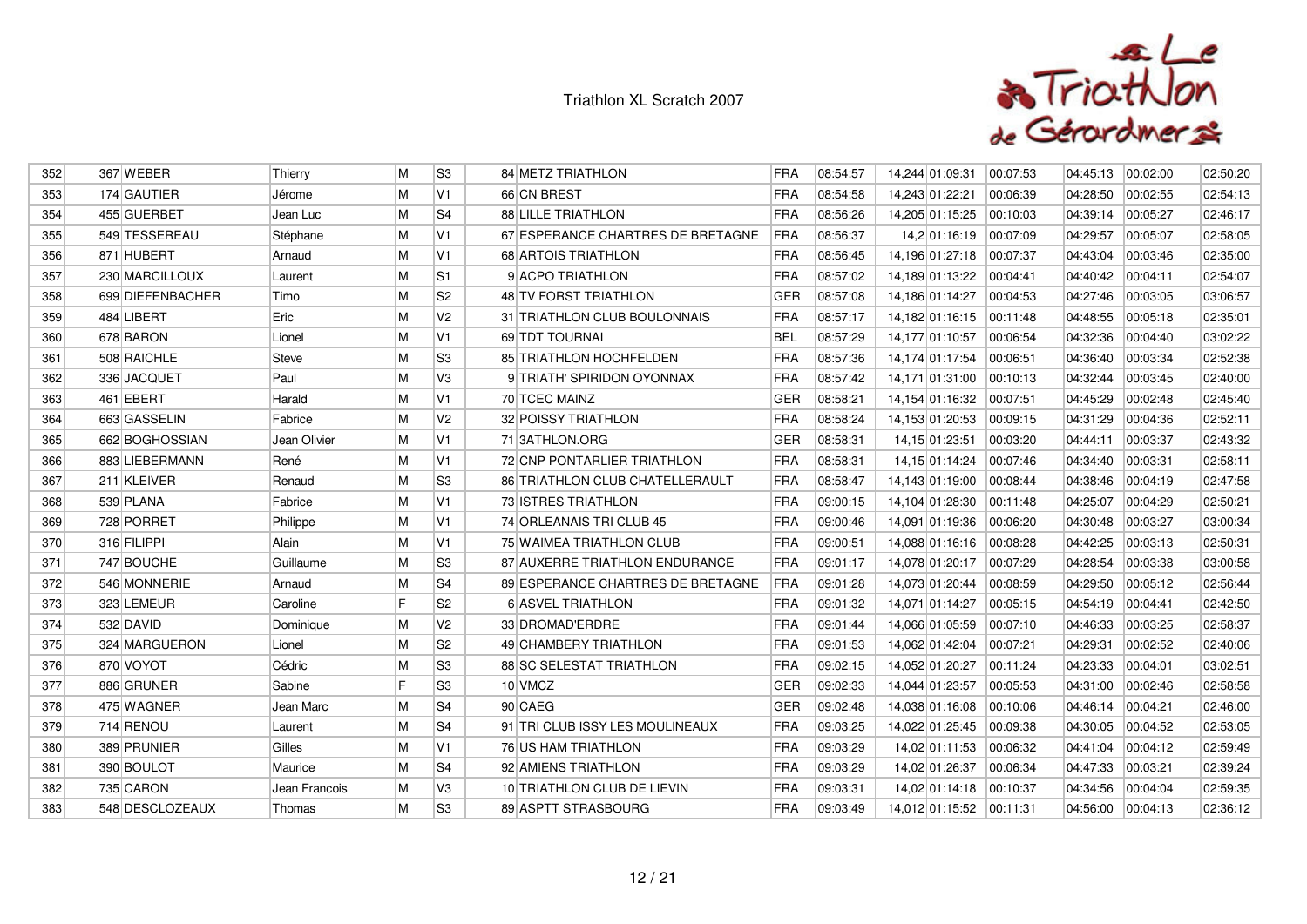

| 384 | 206 MOULIN    | Dominique     | M | V2             | 34 CN BREST                  | <b>FRA</b> | 09:04:01 | 14,007 01:30:37 | 00:08:34 | 04:38:18 | 00:03:26 | 02:43:06 |
|-----|---------------|---------------|---|----------------|------------------------------|------------|----------|-----------------|----------|----------|----------|----------|
| 385 | 696 THOMAS    | Benoit        | M | S3             | 90 NEW SARREBOURG TEAM TRI   | FRA        | 09:04:36 | 13,992 01:19:11 | 00:07:50 | 04:23:57 | 00:07:47 | 03:05:50 |
| 386 | 217 MERCENIER | Julien        | M | S3             | 91 US PALAISEAU TRIATHLON    | <b>BEL</b> | 09:04:52 | 13,985 01:15:16 | 00:05:13 | 04:30:06 | 00:02:25 | 03:11:52 |
| 387 | 619 COUPIN    | Ludovic       | M | S <sub>4</sub> | 93 COTE D'OPALE TRIATHLON    | <b>FRA</b> | 09:05:12 | 13,976 01:25:05 | 00:08:27 | 04:21:54 | 00:03:13 | 03:06:33 |
| 388 | 597 HUYSSEUNE | Luc           | M | V1             | 77 STT                       | <b>BEL</b> | 09:05:14 | 13,976 01:16:14 | 00:12:26 | 04:46:04 | 00:07:42 | 02:42:49 |
| 389 | 749 JUNIQUE   | Laurent       | M | V <sub>1</sub> | 78 MACH 3 TRIATHLON          | <b>FRA</b> | 09:05:23 | 13,971 01:19:45 | 00:03:48 | 04:33:35 | 00:03:05 | 03:05:11 |
| 390 | 836 MATHOT    | Paul          | M | S <sub>3</sub> | 92 WTT 2000                  | <b>BEL</b> | 09:05:25 | 13,971 01:15:45 | 00:04:09 | 04:26:49 | 00:02:15 | 03:16:27 |
| 391 | 640 GRUET     | José          | M | V <sub>4</sub> | 3 TOS TRIATHLON              | FRA        | 09:05:46 | 13,962 01:19:44 | 00:05:45 | 04:55:10 | 00:03:45 | 02:41:22 |
| 392 | 638 DUQUE     | Francisco     | M | S4             | 94 TOS TRIATHLON             | <b>FRA</b> | 09:05:47 | 13,961 01:19:01 | 00:08:29 | 04:42:34 | 00:04:29 | 02:51:14 |
| 393 | 876 VERKOYEN  | Yvon          | M | V3             | 11 DTTL                      | <b>BEL</b> | 09:06:14 | 13,95 01:27:42  | 00:11:53 | 04:34:51 | 00:04:39 | 02:47:10 |
| 394 | 854 MEGAL     | Olivier       | M | S <sub>4</sub> | 95 TRIATHLON CLUB DE DOUAI   | FRA        | 09:06:22 | 13,946 01:15:47 | 00:08:38 | 04:39:52 | 00:04:55 | 02:57:10 |
| 395 | 265 UHL       | Philippe      | M | V <sub>1</sub> | 79 TRIATHLON EPINAL CLUB     | <b>FRA</b> | 09:06:28 | 13,944 01:16:23 | 00:03:54 | 04:37:18 | 00:02:57 | 03:05:56 |
| 396 | 748 MORIN     | Yves          | M | S <sub>4</sub> | 96 CHALON TRIATHLON CLUB     | <b>FRA</b> | 09:06:43 | 13,938 01:18:40 | 00:06:52 | 04:36:49 | 00:08:02 | 02:56:20 |
| 397 | 292 VALETTE   | Gérard        | M | V3             | <b>12 DIJON TRIATHLON</b>    | FRA        | 09:06:48 | 13.935 01:17:23 | 00:08:07 | 04:32:57 | 00:03:42 | 03:04:39 |
| 398 | 801 PETEUIL   | <b>Bruno</b>  | M | S4             | 97 CO SAINT DIZIER TRIATHLON | <b>FRA</b> | 09:07:22 | 13,921 01:27:47 | 00:07:10 | 04:27:55 | 00:03:55 | 03:00:34 |
| 399 | 787 CORNET    | Pierre        | M | V <sub>1</sub> | 80 AAS FRESNES TRIATHLON     | <b>FRA</b> | 09:07:25 | 13,919 01:22:31 | 00:08:53 | 04:50:27 | 00:04:43 | 02:40:52 |
| 400 | 887 MOCKLY    | Gilles        | M | S <sub>2</sub> | 50 DANNEMARIE                | FRA        | 09:07:30 | 13,917 01:19:34 | 00:05:13 | 04:39:19 | 00:03:21 | 03:00:03 |
| 401 | 587 WUYTS     | Frédéric      | M | S3             | 93 RCBT                      | <b>BEL</b> | 09:07:33 | 13,916 01:03:10 | 00:05:28 | 04:36:01 | 00:03:37 | 03:19:17 |
| 402 | 395 FAUCHEUX  | Jean Noel     | M | V <sub>1</sub> | 81 BEAUVAIS TRIATHLON        | <b>FRA</b> | 09:08:02 | 13,904 01:18:12 | 00:08:22 | 04:43:06 | 00:06:08 | 02:52:13 |
| 403 | 874 ROSSI     | Eric          | M | V1             | 82 LEVALLOIS TRIATHLON       | FRA        | 09:08:06 | 13,902 01:23:36 | 00:10:36 | 04:43:11 | 00:03:06 | 02:47:38 |
| 404 | 668 PECHEREAU | Vincent       | M | S3             | 94 ES NANTERRE               | <b>FRA</b> | 09:09:26 | 13,868 01:22:58 | 00:08:31 | 04:14:46 | 00:04:40 | 03:18:33 |
| 405 | 343 SALINAS   | Christophe    | M | V <sub>1</sub> | 83 CLAIR RILLIEUX TRIATHLON  | <b>FRA</b> | 09:10:11 | 13,85 01:30:55  | 00:09:41 | 04:28:47 | 00:04:00 | 02:56:47 |
| 406 | 572 HUMBERT   | Olivier       | M | V <sub>2</sub> | 35 SC SELESTAT TRIATHLON     | FRA        | 09:10:39 | 13,838 01:36:27 | 00:05:38 | 04:27:16 | 00:02:33 | 02:58:45 |
| 407 | 481 CANAC     | Christophe    | M | S4             | 98 TRIATHLON CLUB BOULONNAIS | FRA        | 09:11:22 | 13,82 01:36:26  | 00:07:51 | 04:39:25 | 00:02:55 | 02:44:45 |
| 408 | 243 ROUX      | Hervé         | M | S4             | 99 ANGERS TRIATHLON          | <b>FRA</b> | 09:12:05 | 13,802 01:32:05 | 00:07:34 | 04:37:45 | 00:04:22 | 02:50:20 |
| 409 | 300 PRANCHERE | Dominique     | M | V <sub>2</sub> | 36 CLERMONT TRIATHLON        | FRA        | 09:12:28 | 13,792 01:21:33 | 00:09:26 | 04:44:15 | 00:09:21 | 02:47:53 |
| 410 | 344 VEYRE     | Jean Philippe | M | V <sub>1</sub> | 84 CS LAC DES SAPINS         | <b>FRA</b> | 09:13:04 | 13,778 01:15:20 | 00:07:32 | 04:43:16 | 00:02:33 | 03:04:22 |
| 411 | 685 BUCHERT   | Christophe    | M | V1             | 85 ASPTT STRASBOURG          | <b>FRA</b> | 09:13:09 | 13,775 01:26:03 | 00:08:30 | 04:46:12 | 00:05:37 | 02:46:47 |
| 412 | 717 HOUZE     | David         | M | S4             | 100 LEVALLOIS TRIATHLON      | <b>FRA</b> | 09:13:46 | 13,76 01:24:38  | 00:14:16 | 04:45:49 | 00:04:54 | 02:44:10 |
| 413 | 624 LE RHUN   | Jean Luc      | M | $\mathsf{V}1$  | 86 LANNION TRIATHLON         | FRA        | 09:13:59 | 13,755 01:27:44 | 00:05:57 | 04:35:09 | 00:04:28 | 03:00:42 |
| 414 | 792 GARGAN    | Arnaud        | M | S4             | 101 TOC CESSON SEVIGNE       | <b>FRA</b> | 09:13:59 | 13,755 01:06:20 | 00:08:00 | 04:18:55 | 00:04:26 | 03:36:17 |
| 415 | 385 JOUIN     | Delphine      | E | S <sub>4</sub> | 4 METZ TRIATHLON             | <b>FRA</b> | 09:14:27 | 13,743 01:24:19 | 00:06:37 | 04:56:54 | 00:04:27 | 02:42:11 |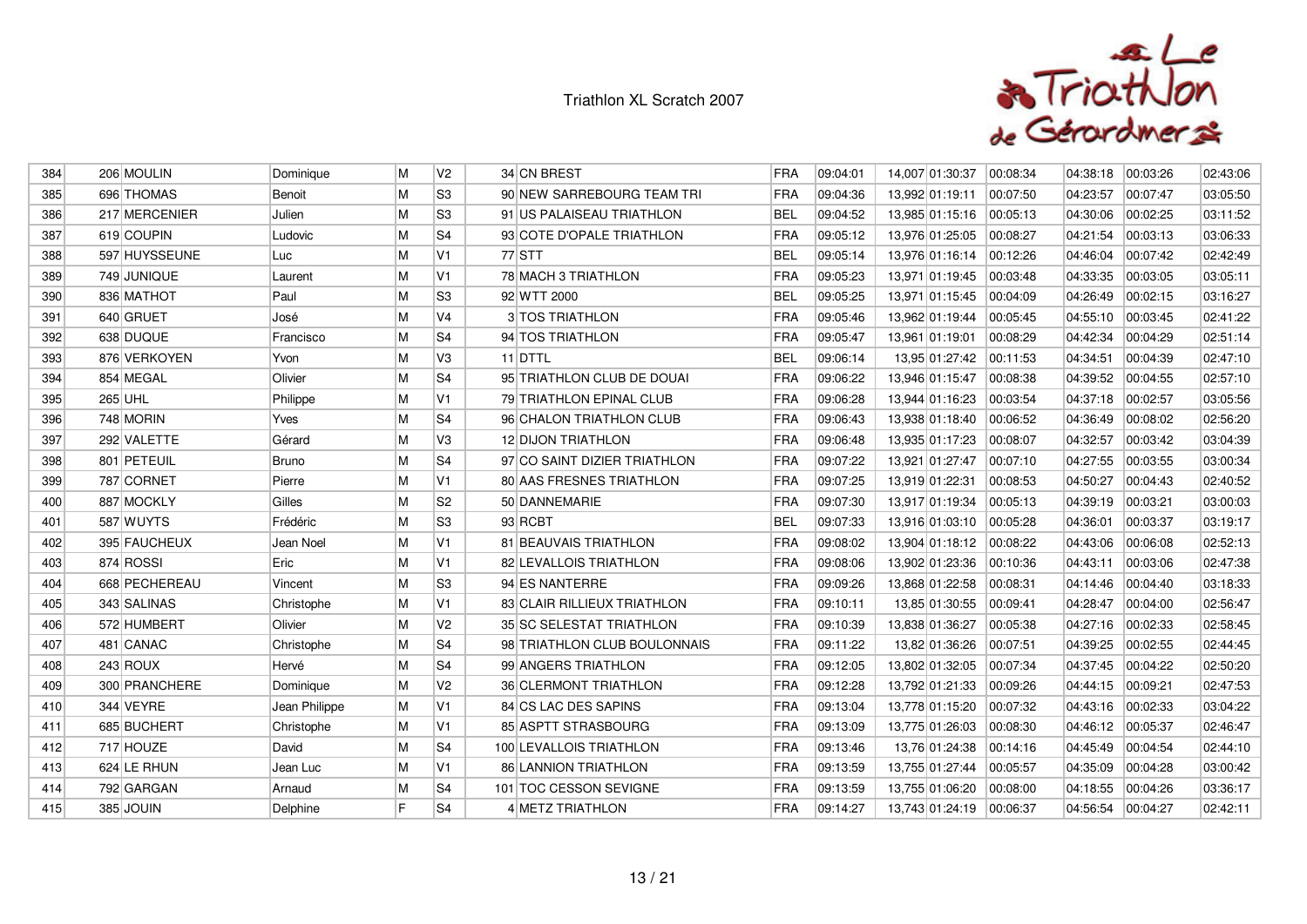

| 416 | 603 MARECAL                    | Thierry      | M  | V <sub>2</sub> | 37 DIJON TRIATHLON                | FRA        | 09:14:32 | 13,741 01:13:11           | 00:06:44 | 04:50:42 | 00:05:59 | 02:57:56 |
|-----|--------------------------------|--------------|----|----------------|-----------------------------------|------------|----------|---------------------------|----------|----------|----------|----------|
| 417 | 173 VAUCEL                     | Sylvain      | M  | S <sub>4</sub> | 102 PONT AUDEMER TRIATHLON        | FRA        | 09:14:40 | 13,738 01:10:51           | 00:07:14 | 04:39:38 | 00:05:31 | 03:11:26 |
| 418 | 381 INGELAERE                  | Isabelle     | F  | S <sub>4</sub> | 5 EVREUX TRIATHLON                | FRA        | 09:14:45 | 13,736 01:11:25           | 00:05:07 | 04:56:37 | 00:02:24 | 02:59:12 |
| 419 | 653 BEAUFILS                   | Hervé        | M  | S <sub>4</sub> | 103 TRI 91 ST MICHEL SUR ORGE     | FRA        | 09:15:54 | 13,707 01:12:46           | 00:07:20 | 04:29:18 | 00:04:25 | 03:22:05 |
| 420 | 680 ALLART                     | Maxime       | M  | S <sub>3</sub> | 95 FREE IRON TEAM                 | FRA        | 09:16:22 | 13,696 01:17:49           | 00:06:24 | 04:43:27 | 00:06:50 | 03:01:52 |
| 421 | 803 LOCATELLI                  | Serge        | M  | S4             | 104 BOURGUIGNON                   | FRA        | 09:16:35 | 13,691 01:20:27           | 00:09:59 | 04:24:54 | 00:06:06 | 03:15:09 |
| 422 | 247 LOISON                     | Philippe     | M  | V1             | 87 ANGERS TRIATHLON               | FRA        | 09:17:02 | 13,679 01:28:03           | 00:03:54 | 04:28:48 | 00:01:58 | 03:14:19 |
| 423 | 214 CALMELS                    | Alain        | M  | V1             | 88 US CRETEIL TRIATHLON           | FRA        | 09:17:14 | 13,674 01:09:09           | 00:04:37 | 04:52:42 | 00:05:27 | 03:05:20 |
| 424 | 620 DEVESTEL                   | Jean Michel  | M  | V <sub>2</sub> | 38 COTE D'OPALE TRIATHLON         | FRA        | 09:17:17 | 13,673 01:15:32           | 00:12:11 | 04:39:40 | 00:06:18 | 03:03:37 |
| 425 | 181 DEMARQUET                  | Michel       | M  | V <sub>4</sub> | 4 VALENCIENNES TRIATHLON          | FRA        | 09:17:33 | 13,667 01:31:52           | 00:07:10 | 04:30:52 | 00:03:22 | 03:04:16 |
| 426 | 608 SCHAFER                    | Sandra       | F  | S <sub>4</sub> | 61 FC KAISERSLAUTERN              | <b>GER</b> | 09:17:35 | 13,666 01:18:59           | 00.06.00 | 05:08:40 | 00:02:16 | 02:41:41 |
| 427 | 347 DAUMAS                     | <b>Bruno</b> | M  | S3             | 96 MILLE PATTES TRIATHLON         | FRA        | 09:17:40 | 13,664 01:22:19           | 00:07:51 | 04:34:14 | 00:05:14 | 03:08:02 |
| 428 | 507 MULLER                     | Hervé        | M  | S <sub>4</sub> | 105 TRIATHLON HOCHFELDEN          | FRA        | 09:18:02 | 13,655 01:21:35           | 00:08:54 | 04:45:40 | 00:04:05 | 02:57:49 |
| 429 | 505 BOULOC                     | Yves         | M  | V1             | 89 TRIATHLON HOCHFELDEN           | <b>FRA</b> | 09:18:02 | 13,655 01:18:16           | 00:09:53 | 05:00:45 | 00:02:30 | 02:46:38 |
| 430 | 204 ROUX                       | Carie        | F  | V <sub>2</sub> | 2 TROYES GYMNIQUE TRI 10          | FRA        | 09:18:08 | 13,652 01:14:41           | 00:05:32 | 04:47:36 | 00:02:14 | 03:08:05 |
| 431 | 492 CREUZAUD                   | Cyril        | M  | S <sub>4</sub> | 106 US CRETEIL TRIATHLON          | FRA        | 09:18:11 | 13,651 01:10:39           | 00:05:20 | 04:46:58 | 00:03:32 | 03:11:43 |
| 432 | 882 NOEL                       | Didier       | M  | S <sub>4</sub> | 107 TRIASUD SP 54                 | FRA        | 09:18:36 | 13,641 01:26:23           | 00:04:58 | 04:36:38 | 00:02:00 | 03:08:37 |
| 433 | 233 VICTOR                     | Cyril        | M  | S3             | 97 POISSY TRIATHLON               | FRA        | 09:19:31 | 13,618 01:15:51           | 00:06:18 | 04:40:42 | 00:02:59 | 03:13:41 |
| 434 | 861 KAPPELER FROMENTIN Corinne |              | F. | S <sub>4</sub> | 7 CN NYON                         | <b>SUI</b> | 09:19:37 | 13,616 01:21:31           | 00:06:17 | 04:45:59 | 00:02:37 | 03:03:13 |
| 435 | 541 GROSSKOPF                  | Jean Louis   | M  | V3             | 13 ESPERANCE CHARTRES DE BRETAGNE | <b>FRA</b> | 09:20:29 | 13,595 02:08:48           | 00:06:17 | 04:31:05 | 00:02:38 | 02:31:42 |
| 436 | 744 MERCIER                    | Laurent      | M  | S <sub>4</sub> | 108 HAUT JURA VO3 MAX TRIATHLON   | FRA        | 09:20:47 | 13,588 01:23:43           | 00:07:08 | 04:38:23 | 00:03:34 | 03:07:59 |
| 437 | 719 GOSNET                     | Didier       | M  | V4             | 5 LEVALLOIS TRIATHLON             | FRA        | 09:20:51 | 13,586 01:21:08           | 00:05:00 | 04:43:16 | 00:04:01 | 03:07:26 |
| 438 | 521 BIZIEN                     | Franck       | M  | S <sub>4</sub> | 109 TRIATHLON 61 ARGENTAN         | FRA        | 09:20:54 | 13,585 01:22:21           | 00:08:42 | 04:44:54 | 00:03:59 | 03:00:59 |
| 439 | 889 PINCKERS                   | Francis      | M  | V <sub>2</sub> | 39 TDCH                           | <b>BEL</b> | 09:21:13 | 13,577 01:40:35           | 00:08:09 | 04:40:34 | 00:04:19 | 02:47:36 |
| 440 | 703 GRANDJEAN                  | David        | M  | S <sub>3</sub> | 98 METZERT                        | <b>BEL</b> | 09:21:34 | 13,569 01:23:26           | 00:06:38 | 04:58:36 | 00:04:22 | 02:48:33 |
| 441 | 178 TOURDOT                    | Marcel       | M  | V <sub>2</sub> | 40 ASFAS TRIATHLON                | <b>FRA</b> | 09:22:04 | 13,557 01:14:34           | 00:06:26 | 04:39:54 | 00:02:46 | 03:18:25 |
| 442 | 225 CHOUQUET                   | Hervé        | M  | V <sub>1</sub> | 90 VELIZY TRIATHLON               | FRA        | 09:22:10 | 13,555 01:38:33           | 00:10:15 | 04:30:08 | 00:02:47 | 03:00:26 |
| 443 | 621 RIGOULET                   | Pascal       | M  | S <sub>4</sub> | 110 COTE D'OPALE TRIATHLON        | FRA        | 09:23:04 | 13,533 01:26:21           | 00:09:18 | 04:35:42 | 00:04:07 | 03:07:37 |
| 444 | 468 SACHOT                     | Francois     | M  | V1             | 91 ASPTT ANGERS TRIATHLON         | <b>FRA</b> | 09:23:05 | 13,532 01:51:54           | 00:04:52 | 04:49:23 | 00:03:10 | 02:33:47 |
| 445 | 618 DARRE                      | Philippe     | M  | V1             | 92 COTE D'OPALE TRIATHLON         | <b>FRA</b> | 09:23:13 | 13,529 01:23:33           | 00:10:23 | 04:48:17 | 00:05:30 | 02:55:30 |
| 446 | 808 POULAIN                    | Cyriaque     | M  | S <sub>4</sub> | 111 TGV 54                        | <b>FRA</b> | 09:23:25 | 13,525 01:18:17  00:07:33 |          | 04:39:41 | 00:04:00 | 03:13:53 |
| 447 | 512 KUNTZ                      | Thierry      | M  | V <sub>2</sub> | 41 US METRO                       | <b>FRA</b> | 09:23:27 | 13,524 01:24:14 00:10:46  |          | 04:55:31 | 00:06:10 | 02:46:45 |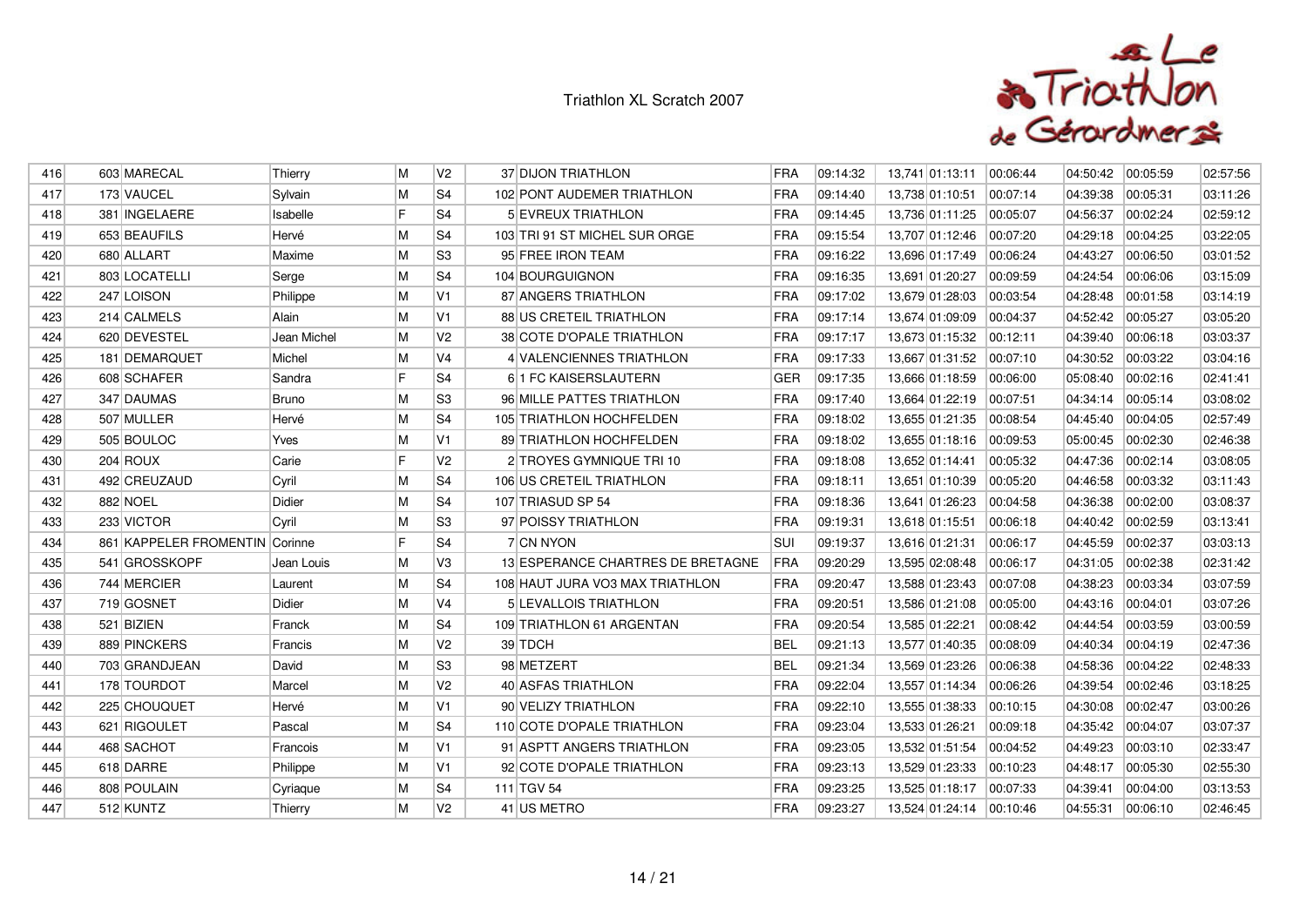

| 448 | 692 WHITE       | Lee          | М | S <sub>4</sub> | 112 LEICESTER TRI                      | UK         | 09:23:53 | 13,513 01:12:27           | 00:04:06 | 04:45:09 | 00:03:11 | 03:19:00 |
|-----|-----------------|--------------|---|----------------|----------------------------------------|------------|----------|---------------------------|----------|----------|----------|----------|
| 449 | 818 HUTTEMANN   | Hardy        | M | S <sub>3</sub> | 99 TVDA                                | <b>GER</b> | 09:24:16 | 13,504 01:25:15           | 00:07:43 | 05:03:51 | 00:02:50 | 02:44:37 |
| 450 | 574 MAHO        | Philippe     | M | V <sub>1</sub> | 93 ASFAS TRIATHLON                     | FRA        | 09:24:27 | 13,5 01:32:32             | 00:07:59 | 04:49:52 | 00:02:18 | 02:51:46 |
| 451 | 700 LAURY       | Marc         | M | V <sub>2</sub> | 42 AL ECHIROLLES TRIATHLON             | FRA        | 09:24:35 | 13,497 01:25:30           | 00:10:49 | 04:49:24 | 00:05:28 | 02:53:24 |
| 452 | 157 ARBIN       | Olivier      | M | S <sub>3</sub> | 100 TC TORCY                           | FRA        | 09:24:53 | 13,489 01:21:53           | 00:08:29 | 04:50:52 | 00:03:35 | 03:00:04 |
| 453 | 584 HAGELE      | Joachim      | M | S4             | 113 SG ARHEILGEN TRIATHLON             | <b>GER</b> | 09:25:03 | 13,485 01:16:31           | 00:07:50 | 04:51:53 | 00:04:03 | 03:04:46 |
| 454 | 681 ROCCHIA     | René         | M | V <sub>5</sub> | 1 CLES GARDANNE TRIATHLON              | FRA        | 09:25:12 | 13,482 01:31:51           | 00:08:25 | 04:44:49 | 00:04:32 | 02:55:35 |
| 455 | 257 YAHIAOUI    | Said         | M | S <sub>4</sub> | 114 ANGERS TRIATHLON                   | FRA        | 09:25:15 | 13,48 01:34:23            | 00:05:38 | 05:12:25 | 00:02:38 | 02:30:11 |
| 456 | 671 VARRIER     | Denis        | M | S <sub>2</sub> | 51 CAMBRAI TRIATHLON                   | <b>FRA</b> | 09:25:32 | 13,474 01:14:29           | 00:05:06 | 04:32:38 | 00:03:00 | 03:30:20 |
| 457 | 654 STOCKREISER | Pierre       | M | V <sub>1</sub> | 94 TRIATHLON LUXEMBOURG                | LUX        | 09:25:37 | 13,472 01:27:55           | 00:08:58 | 04:47:36 | 00:04:53 | 02:56:16 |
| 458 | 715 BRELOT      | Marc         | M | S <sub>4</sub> | 115 TRI CLUB ISSY LES MOULINEAUX       | FRA        | 09:26:24 | 13,453 01:15:12  00:07:04 |          | 04:57:46 | 00:05:25 | 03:00:58 |
| 459 | 672 JOOSTEN     | Jean Luc     | M | V1             | 95 CAMBRAI TRIATHLON                   | FRA        | 09:26:28 | 13,452 01:17:12 00:08:02  |          | 04:53:58 | 00:03:08 | 03:04:09 |
| 460 | 477 BRUNIN      | Guillaume    | M | V1             | 96 TRIATHLON CLUB BOULONNAIS           | FRA        | 09:27:02 | 13,438 01:34:14           | 00:10:02 | 04:39:25 | 00:05:19 | 02:58:03 |
| 461 | 179 LE CONTE    | Vincent      | M | S <sub>4</sub> | 116 CN BREST                           | FRA        | 09:27:05 | 13,437 01:29:14           | 00:09:11 | 04:47:22 | 00:05:34 | 02:55:44 |
| 462 | 660 DUPONT      | Olivier      | M | V <sub>2</sub> | 43 LES HYDROCYCLOPEDS                  | FRA        | 09:27:12 | 13,434 01:34:54           | 00:07:15 | 04:54:27 | 00:03:19 | 02:47:15 |
| 463 | 795 ENGLINGER   | Alix         | M | S <sub>4</sub> | <b>117 VITTEL TRIATHLON</b>            | FRA        | 09:27:18 | 13,432 01:23:26           | 00:07:27 | 04:47:02 | 00:02:19 | 03:07:04 |
| 464 | 736 MERSAK      | Jean Marie   | M | V2             | 44 TRIATHLON CLUB DE LIEVIN            | FRA        | 09:27:23 | 13,43 01:29:20            | 00:07:09 | 04:50:19 | 00:02:35 | 02:58:00 |
| 465 | 187 WILLMANN    | Damien       | M | S3             | 101 CSAG                               | FRA        | 09:27:28 | 13,428 01:21:42 00:15:55  |          | 04:38:54 | 00:07:05 | 03:03:51 |
| 466 | 711 SAINDO      | Daniel       | M | V1             | 97 ASFAS TRIATHLON                     | FRA        | 09:27:37 | 13,424 01:38:40           | 00:05:29 | 04:40:04 | 00:03:00 | 03:00:24 |
| 467 | 725 GEYDET      | Fabrice      | M | S <sub>4</sub> | 118 LEMAN TRIATHLON CLUB THONON        | FRA        | 09:27:54 | 13,418 01:10:37           | 00:05:15 | 04:57:57 | 00:02:21 | 03:11:45 |
| 468 | 583 ADE         | Grégory      | M | S <sub>4</sub> | 119 MEUDON TRIATHLON                   | FRA        | 09:28:29 | 13,404 01:22:38           | 00:07:29 | 04:48:07 | 00:05:28 | 03:04:48 |
| 469 | 555 HERUBEL     | <b>Bruno</b> | M | V <sub>1</sub> | 98 ESPERANCE CHARTRES DE BRETAGNE      | <b>FRA</b> | 09:28:37 | 13,401 01:42:06           | 00:04:39 | 04:36:19 | 00:02:05 | 03:03:29 |
| 470 | 552 TULANE      | Frédéric     | M | S <sub>3</sub> | 102 ESPERANCE CHARTRES DE BRETAGNE     | FRA        | 09:28:38 | 13,4 01:08:20             | 00:06:08 | 04:38:58 | 00:05:08 | 03:30:04 |
| 471 | 260 THEVENIN    | Christian    | M | V <sub>2</sub> | 45 ESPERANCE TEAM NOGENT TRIATHLON FRA |            | 09:28:39 | 13,4 01:29:51             | 00:14:02 | 04:55:52 | 00:04:25 | 02:44:30 |
| 472 | 568 FRITSCH     | Jean Claude  | M | V <sub>3</sub> | 14 SWISS TRIATHLON ZURICH              | FRA        | 09:28:41 | 13,399 01:16:58           | 00:08:27 | 05:00:53 | 00:04:24 | 02:58:00 |
| 473 | 483 TALON       | Jean         | M | V <sub>2</sub> | 46 TRIATHLON CLUB BOULONNAIS           | FRA        | 09:30:08 | 13,365 01:08:19           | 00:06:44 | 05:01:09 | 00:04:03 | 03:09:53 |
| 474 | 156 CAREME      | Didier       | M | V <sub>2</sub> | 47 TC TORCY                            | FRA        | 09:30:41 | 13,352 01:38:42           | 00:13:41 | 04:49:26 | 00:03:10 | 02:45:42 |
| 475 | 627 GRABIEC     | Régis        | M | V1             | 99 VALENCIENNES TRIATHLON              | FRA        | 09:31:20 | 13,337 01:40:37           | 00:09:18 | 04:38:39 | 00:04:18 | 02:58:27 |
| 476 | 518 FONTAINE    | Guillaume    | M | S1             | 10 US HAM TRIATHLON                    | FRA        | 09:31:30 | 13,333 01:16:43           | 00:04:20 | 04:56:58 | 00:02:40 | 03:10:50 |
| 477 | 868 CHAUDOT     | Philippe     | M | V1             | 100 ECA CHAUMONT                       | FRA        | 09:31:38 | 13,33 01:29:57            | 00:12:06 | 04:44:53 | 00:05:27 | 02:59:14 |
| 478 | 641 GRUET       | Dany         | M | V4             | 6 TOS TRIATHLON                        | FRA        | 09:31:57 | 13,323 01:13:06           | 00:06:18 | 05:06:01 | 00:03:55 | 03:02:36 |
| 479 | 761 URREA       | Frank        | M | S <sub>4</sub> | 120 AQUA CLUB PONTAULT COMBAULT        | <b>FRA</b> | 09:32:34 | 13,308 01:23:24           | 00:10:06 | 04:56:26 | 00:03:09 | 02:59:30 |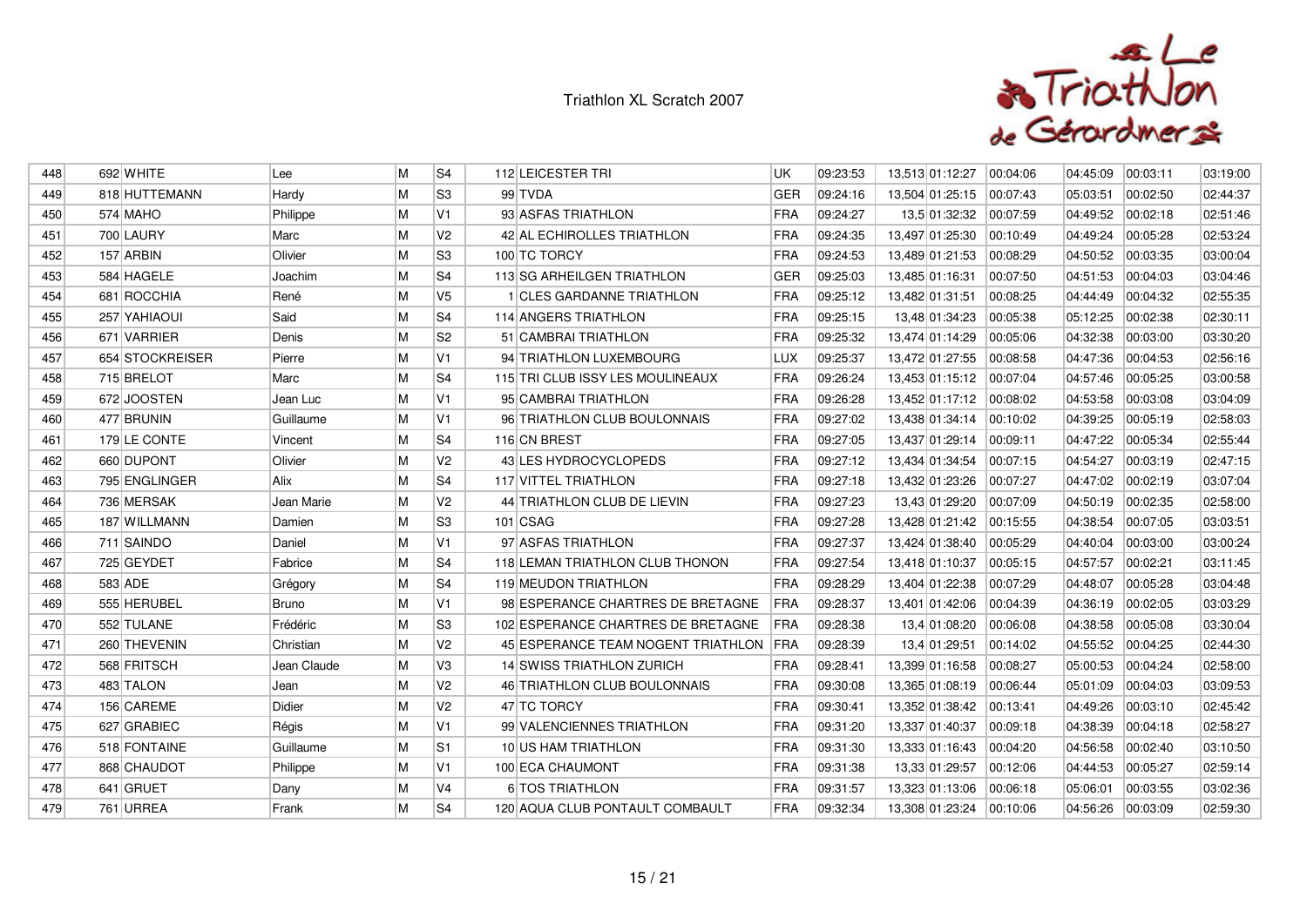

| 480 | 245 MARTIN       | Pascal        | M | V <sub>2</sub> | 48 LAVAL TRIATHLON              | <b>FRA</b> | 09:32:40 | 13,306 01:20:12           | 00:06:41 | 04:59:52 | 00:06:31 | 02:59:24 |
|-----|------------------|---------------|---|----------------|---------------------------------|------------|----------|---------------------------|----------|----------|----------|----------|
| 481 | 266 LANGLOIS     | Pascal        | M | V1             | 101 TRI LANEUVEVILLE DVT NANCY  | FRA        | 09:32:42 | 13,305 01:17:46           | 00:08:14 | 05:07:50 | 00:03:45 | 02:55:06 |
| 482 | 408 COSSIN       | Eric          | M | V <sub>2</sub> | 49 ANGERS TRIATHLON             | <b>FRA</b> | 09:33:15 | 13,292 01:28:27           | 00:08:47 | 04:49:15 | 00:06:48 | 02:59:59 |
| 483 | 158 FRAPPART     | Fabien        | M | S3             | 103 TC TORCY                    | <b>FRA</b> | 09:33:18 | 13,291 01:15:14 00:04:49  |          | 05:00:35 | 00:02:32 | 03:10:08 |
| 484 | 221 BOUVILLE     | Gérard        | M | <b>V4</b>      | <b>7 VELIZY TRIATHLON</b>       | <b>FRA</b> | 09:33:49 | 13,279 01:28:07           | 00:08:49 | 04:52:16 | 00:03:03 | 03:01:34 |
| 485 | 651 KIRK         | Glen          | M | S3             | 104 SAUK                        | <b>NZL</b> | 09:35:11 | 13,248 01:26:28 00:06:59  |          | 05:22:51 | 00:03:34 | 02:35:19 |
| 486 | 388 CAZIER       | Gael          | M | lS3            | 105 BEAUVAIS TRIATHLON          | <b>FRA</b> | 09:35:17 | 13,245 01:48:20           | 00:11:21 | 04:48:40 | 00:02:50 | 02:44:06 |
| 487 | 778 MACHINAL     | Stéphane      | M | S3             | 106 SCHILTIGHEIM                | FRA        | 09:35:45 | 13,235 01:15:36           | 00:06:06 | 05:07:03 | 00:04:09 | 03:02:51 |
| 488 | 708 VANDESCHOOR  | Frédéric      | M | S4             | 121 BRUSSELS                    | <b>BEL</b> | 09:35:52 | 13,232 01:14:56           | 00:11:57 | 05:08:31 | 00:05:32 | 02:54:57 |
| 489 | 815 JARDON       | Paul          | M | V <sub>3</sub> | $15$ TTF                        | <b>BEL</b> | 09:35:57 | 13,23 01:38:34 00:12:53   |          | 04:47:48 | 00:04:52 | 02:51:49 |
| 490 | 774 PICHS        | Jean Francois | M | S4             | 122 CLUB YERROIS TRIATHLON      | <b>FRA</b> | 09:36:03 | 13,228 01:15:14           | 00:10:27 | 04:58:59 | 00:08:16 | 03:03:07 |
| 491 | 875 SCHNEIDER    | Frédéric      | M | S3             | 107 GERARDMER TRIATHLON         | FRA        | 09:36:13 | 13,224 01:20:49           | 00:08:45 | 04:58:47 | 00:07:03 | 03:00:49 |
| 492 | 819 MOXHON       | Henri         | M | V <sub>1</sub> | 102 TRIATHLON CLUB GEMBLOUX     | <b>BEL</b> | 09:36:26 | 13,219 01:23:06  00:07:48 |          | 04:59:40 | 00:04:21 | 03:01:31 |
| 493 | 566 WAAL VAN DER | Herman        | M | V <sub>1</sub> | 103 AUCUN                       | <b>NED</b> | 09:36:47 | 13,211 01:08:54           | 00:03:45 | 05:53:58 | 00:03:09 | 02:27:01 |
| 494 | 253 DIVARET      | Christophe    | M | S4             | 123 LAVAL TRIATHLON             | FRA        | 09:37:38 | 13,192 01:32:54  00:12:01 |          | 04:53:32 | 00:06:05 | 02:53:06 |
| 495 | 252 NABAT        | Yvan          | M | V <sub>2</sub> | 50 MASTRIA 53                   | <b>FRA</b> | 09:37:54 | 13,185 01:12:08           | 00:08:50 | 05:00:02 | 00:04:50 | 03:12:05 |
| 496 | 264 MAS          | Michel        | M | V <sub>3</sub> | 16 TRI LANEUVEVILLE DVT NANCY   | <b>FRA</b> | 09:38:03 | 13,182 01:27:39           | 00:06:00 | 05:00:16 | 00:02:23 | 03:01:45 |
| 497 | 892 JESEL        | Hubert        | M | lV3            | 17 SARREGUEMINES TRIATHLON CLUB | FRA        | 09:38:03 | 13,182 01:25:38           | 00:13:05 | 04:38:43 | 00:06:55 | 03:13:43 |
| 498 | 636 MARE         | Gilles        | M | S <sub>4</sub> | 124 TOS TRIATHLON               | FRA        | 09:38:34 | 13,17 01:39:28            | 00:08:40 | 04:48:15 | 00:04:37 | 02:57:33 |
| 499 | 131 ALBIN        | Nicolas       | M | V <sub>1</sub> | 104 EVREUX TRIATHLON            | <b>FRA</b> | 09:38:55 | 13,162 01:17:45           | 00:05:14 | 04:46:34 | 00:04:23 | 03:24:59 |
| 500 | 614 MILLAN       | Anselme       | M | S4             | 125 ASPTT MULHOUSE TRIATHLON    | <b>FRA</b> | 09:39:22 | 13,152 01:37:13 00:04:58  |          | 04:36:17 | 00:03:23 | 03:17:30 |
| 501 | 229 LE PROVOST   | Jean Pierre   | M | V <sub>3</sub> | 18 ACPO TRIATHLON               | <b>FRA</b> | 09:39:27 | 13,15 01:40:16 00:10:13   |          | 04:48:12 | 00:03:23 | 02:57:24 |
| 502 | 231 LELEU        | Patrice       | M | V2             | 51 ACPO TRIATHLON               | <b>FRA</b> | 09:39:28 | 13,15 01:32:20            | 00:06:43 | 04:48:40 | 00:05:11 | 03:06:34 |
| 503 | 203 DEHAEMERS    | Claude        | M | V <sub>5</sub> | 2 TROYES GYMNIQUE TRI 10        | FRA        | 09:40:18 | 13,131 01:18:25           | 00:06:45 | 04:56:14 | 00:03:08 | 03:15:47 |
| 504 | 522 WEINBERG     | Olivier       | M | S4             | 126 TRI LUX                     | FRA        | 09:40:22 | 13,129 01:37:25           | 00:08:14 | 05:06:28 | 00:05:06 | 02:43:09 |
| 505 | 392 THEVENOT     | Laurent       | M | S4             | 127 ECA CHAUMONT                | <b>FRA</b> | 09:41:36 | 13,101 01:40:07           | 00:11:44 | 04:44:56 | 00:05:28 | 02:59:20 |
| 506 | 134 RUELLO       | Edmond        | M | V <sub>5</sub> | <b>3 WAPITI TRIATHLON CLUB</b>  | FRA        | 09:41:59 | 13,093 01:37:06           | 00:07:54 | 04:34:20 | 00:04:47 | 03:17:52 |
| 507 | 743 NUSS         | Jean Yves     | M | V1             | 105 FREE IRON TEAM              | FRA        | 09:42:24 | 13,084 01:29:07           | 00:08:18 | 04:55:07 | 00:04:35 | 03:05:17 |
| 508 | 669 BERNARD      | Francois      | M | S2             | 52 TRIATH'CLUB D'ANDRESY        | <b>FRA</b> | 09:42:57 | 13,071 01:20:32 00:13:33  |          | 05:02:52 | 00:04:33 | 03:01:27 |
| 509 | 768 SEMMELROTH   | Gerno         | M | S4             | 128 WASPO 08 GOTTINGEN          | GER        | 09:43:02 | 13,069 01:29:23           | 00.08.38 | 05:09:03 | 00:05:21 | 02:50:38 |
| 510 | 731 GEENTJENS    | Tom           | M | S3             | 108 GE TC                       | BEL        | 09:43:11 | 13,066 01:19:39           | 00:11:35 | 05:01:22 | 00:03:00 | 03:07:34 |
| 511 | 155 LANGLOIS     | Jean Yves     | M | V <sub>2</sub> | 52 TC TORCY                     | <b>FRA</b> | 09:43:11 | 13,066 01:32:40 00:07:19  |          | 04:54:29 | 00:04:24 | 03:04:19 |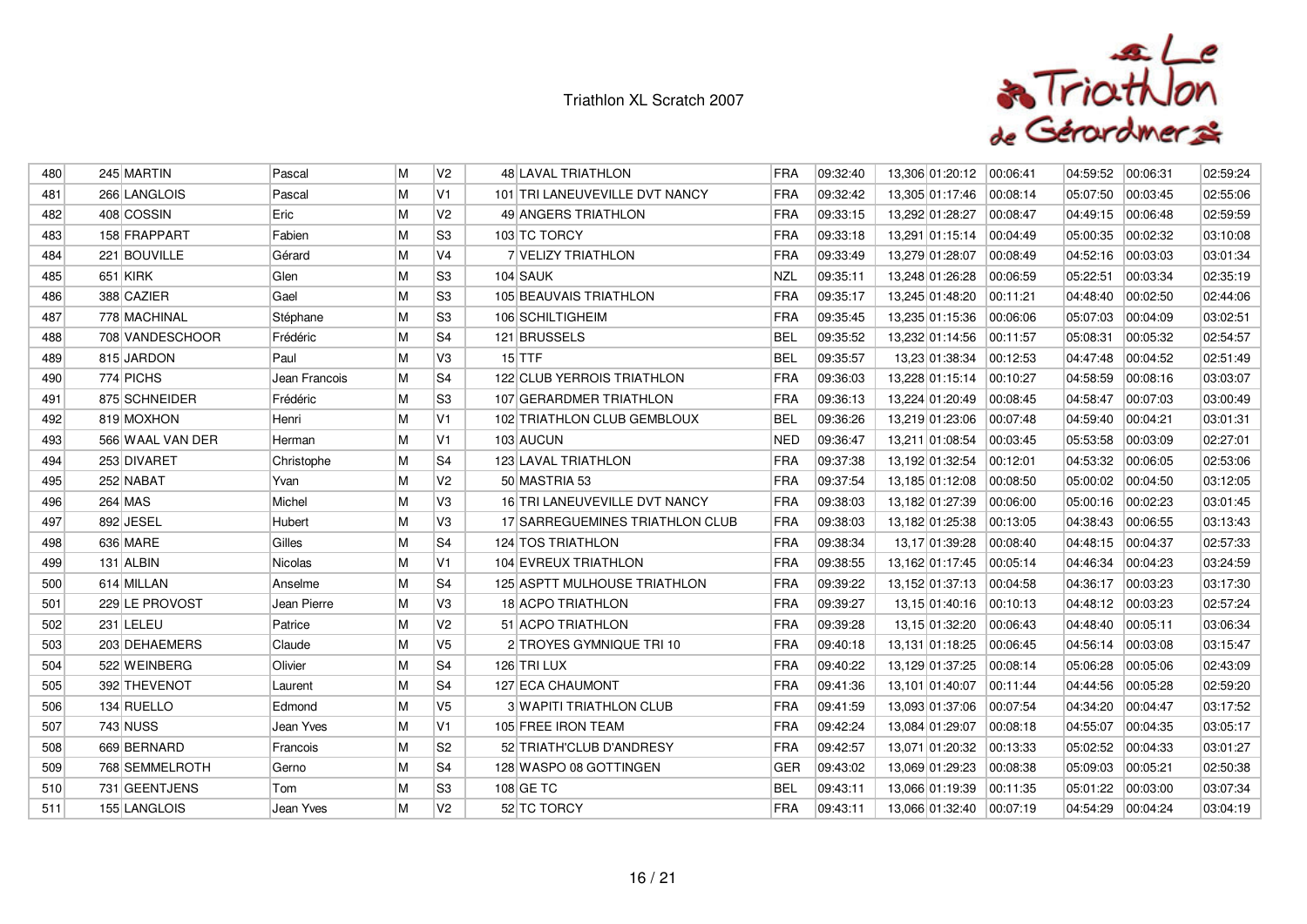

| 512 | 586 SCHARMIN    | Alain       | М | V <sub>2</sub> | 53 ATCC                                | <b>BEL</b> | 09:43:46 | 13,053 01:18:24 | 00:08:49 | 04:59:18 | 00:05:40 | 03:11:36 |
|-----|-----------------|-------------|---|----------------|----------------------------------------|------------|----------|-----------------|----------|----------|----------|----------|
| 513 | 226 LESAGE      | Patrick     | M | V <sub>2</sub> | 54 VELIZY TRIATHLON                    | FRA        | 09:44:35 | 13,035 01:40:42 | 00:07:20 | 04:45:10 | 00:03:33 | 03:07:49 |
| 514 | 622 BARBE       | Stéphane    | M | S <sub>4</sub> | 129 COTE D'OPALE TRIATHLON             | FRA        | 09:44:36 | 13,034 01:31:24 | 00:09:31 | 04:54:10 | 00:04:49 | 03:04:43 |
| 515 | 644 ESCUDERO    | Xavier      | M | S <sub>3</sub> | 109 TC AVION                           | FRA        | 09:44:40 | 13,033 01:17:35 | 00:06:36 | 05:06:34 | 00:02:59 | 03:10:55 |
| 516 | 652 CHAUVIN     | Fabrice     | M | V1             | 106 TRI 91 ST MICHEL SUR ORGE          | FRA        | 09:44:45 | 13,031 01:20:54 | 00:07:36 | 05:04:50 | 00:05:17 | 03:06:08 |
| 517 | 501 DURAND      | Pascal      | M | V1             | 107 MASTRIA 53                         | FRA        | 09:45:33 | 13,013 01:16:42 | 00:10:03 | 04:54:53 | 00:03:43 | 03:20:12 |
| 518 | 485 DAMBRON     | Francois    | M | S4             | 130 TRIATHLON CLUB BOULONNAIS          | FRA        | 09:45:39 | 13,011 01:16:20 | 00:12:05 | 04:58:40 | 00:07:15 | 03:11:19 |
| 519 | 543 RICHL SAGOT | Murielle    | F | S <sub>4</sub> | 8 ESPERANCE CHARTRES DE BRETAGNE       | <b>FRA</b> | 09:47:08 | 12,978 01:25:40 | 00:14:04 | 04:56:56 | 00:07:46 | 03:02:43 |
| 520 | 869 PERRIN      | Guy         | M | V <sub>2</sub> | 55 GERARDMER TRIATHLON                 | FRA        | 09:47:19 | 12,974 01:28:26 | 00:08:21 | 04:46:11 | 00:04:40 | 03:19:42 |
| 521 | 667 GAGNEUR     | Sylvestre   | M | S <sub>3</sub> | 110 MACH 3 TRIATHLON                   | <b>FRA</b> | 09:47:37 | 12,967 01:18:21 | 00:07:10 | 04:48:43 | 00:05:13 | 03:28:10 |
| 522 | 734 POST        | Martin      | M | V <sub>2</sub> | 56 1 FC KAISERSLAUTERN                 | <b>GER</b> | 09:48:15 | 12,953 01:25:48 | 00:04:29 | 04:51:25 | 00:02:59 | 03:23:34 |
| 523 | 285 BONGIOVANNI | Pascal      | M | V <sub>2</sub> | 57 BEAUNE MONNOT TRIATHLON             | FRA        | 09:48:16 | 12,953 01:35:31 | 00:07:48 | 04:40:41 | 00:06:04 | 03:18:11 |
| 524 | 511 MONTIE      | Christophe  | M | V <sub>1</sub> | 108 US METRO                           | <b>FRA</b> | 09:48:18 | 12,952 01:35:58 | 00:08:43 | 04:59:00 | 00:04:25 | 03:00:13 |
| 525 | 560 SERVAIS     | Vincent     | M | S <sub>4</sub> | 131 TDCH                               | <b>BEL</b> | 09:48:45 | 12,942 01:15:10 | 00:07:47 | 04:45:57 | 00:02:47 | 03:37:05 |
| 526 | 135 VAAST       | Lydie       | F | V <sub>2</sub> | 3 ASMSA                                | FRA        | 09:48:55 | 12,939 01:33:18 | 00:08:52 | 05:25:03 | 00:03:28 | 02:38:15 |
| 527 | 848 PETITGENET  | Jacky       | M | V <sub>2</sub> | 58 TROC                                | FRA        | 09:49:16 | 12,931 01:30:30 | 00:10:44 | 05:03:58 | 00:04:32 | 02:59:30 |
| 528 | 369 HEROLT      | Karl        | M | S3             | 111 METZ TRIATHLON                     | FRA        | 09:49:22 | 12,929 01:16:08 | 00:07:34 | 05:11:27 | 00:06:38 | 03:07:36 |
| 529 | 729 SCHWALM     | Michael     | M | V <sub>2</sub> | 59 SG ARHEILGEN TRIATHLON              | <b>GER</b> | 09:49:40 | 12,922 01:25:59 | 00:07:59 | 05:07:06 | 00:05:05 | 03:03:31 |
| 530 | 690 VALET       | Olivier     | M | S <sub>4</sub> | 132 ET CHIEVRES                        | <b>BEL</b> | 09:50:00 | 12,915 01:15:05 | 00:08:37 | 05:01:31 | 00:07:13 | 03:17:33 |
| 531 | 784 AURIEL      | Laurent     | M | S <sub>4</sub> | 133 US HAM TRIATHLON                   | FRA        | 09:50:03 | 12,914 01:24:28 | 00:06:28 | 04:37:56 | 00:05:43 | 03:35:28 |
| 532 | 525 BRIDGER     | <b>Nick</b> | M | V <sub>2</sub> | 60 1066 TRIATHLETES                    | <b>UK</b>  | 09:50:14 | 12,91 01:21:41  | 00:11:36 | 05:20:36 | 00:07:50 | 02:48:31 |
| 533 | 689 SIKORA      | Alexis      | M | S <sub>2</sub> | 53 TGV 54                              | FRA        | 09:50:24 | 12,906 01:19:58 | 00:06:54 | 04:54:46 | 00:04:25 | 03:24:21 |
| 534 | 867 MONNIER     | Bernard     | M | V <sub>1</sub> | 109 TRI CLUB GENEVE                    | <b>SUI</b> | 09:50:33 | 12,903 01:16:17 | 00:18:54 | 05:06:15 | 00:05:07 | 03:04:02 |
| 535 | 852 BERNARD     | Julien      | M | S11            | 11 TRIATHLON CLUB ANDRESY              | FRA        | 09:50:33 | 12,903 01:29:03 | 00:11:35 | 05:04:34 | 00:04:08 | 03:01:13 |
| 536 | 564 CAVELLEC    | Emmanuel    | M | S <sub>4</sub> | 134 FREE IRON TEAM                     | FRA        | 09:50:47 | 12,898 01:32:22 | 00:09:28 | 05:02:15 | 00:04:27 | 03:02:16 |
| 537 | 556 BERTHO      | Jean Marie  | M | S <sub>4</sub> | 135 ESPERANCE CHARTRES DE BRETAGNE     | <b>FRA</b> | 09:51:27 | 12,883 01:35:13 | 00:06:52 | 04:54:28 | 00:04:42 | 03:10:12 |
| 538 | 686 GACHON      | Yves        | M | S <sub>4</sub> | 136 ASMSE TRI 42                       | FRA        | 09:51:27 | 12,883 01:45:26 | 00:19:01 | 04:47:03 | 00:10:23 | 02:49:34 |
| 539 | 632 DEPEME      | Dominique   | M | V <sub>2</sub> | 61 TOS TRIATHLON                       | <b>FRA</b> | 09:51:44 | 12,877 01:15:56 | 00:06:56 | 04:41:10 | 00:04:40 | 03:43:02 |
| 540 | 258 GRASSI      | Florian     | M | S <sub>2</sub> | 54 ESPERANCE TEAM NOGENT TRIATHLON FRA |            | 09:52:01 | 12,871 01:24:34 | 00:07:15 | 04:43:30 | 00:04:11 | 03:32:31 |
| 541 | 569 HILLEBRECHT | Harald      | M | V <sub>2</sub> | 62 FREIBURG                            | GER        | 09:52:04 | 12,87 01:33:27  | 00:08:29 | 04:47:52 | 00:07:21 | 03:14:55 |
| 542 | 780 SADOINE     | Eric        | M | V <sub>1</sub> | 110 SWIFT TRIATHLON TEAM               | <b>BEL</b> | 09:52:18 | 12,865 01:19:34 | 00:09:43 | 05:14:42 | 00:03:12 | 03:05:07 |
| 543 | 297 DELAGRANGE  | Isabelle    | E | S <sub>4</sub> | 9 TRI SUD 18                           | FRA        | 09:53:44 | 12,834 01:15:35 | 00:06:01 | 05:20:55 | 00:02:18 | 03:08:55 |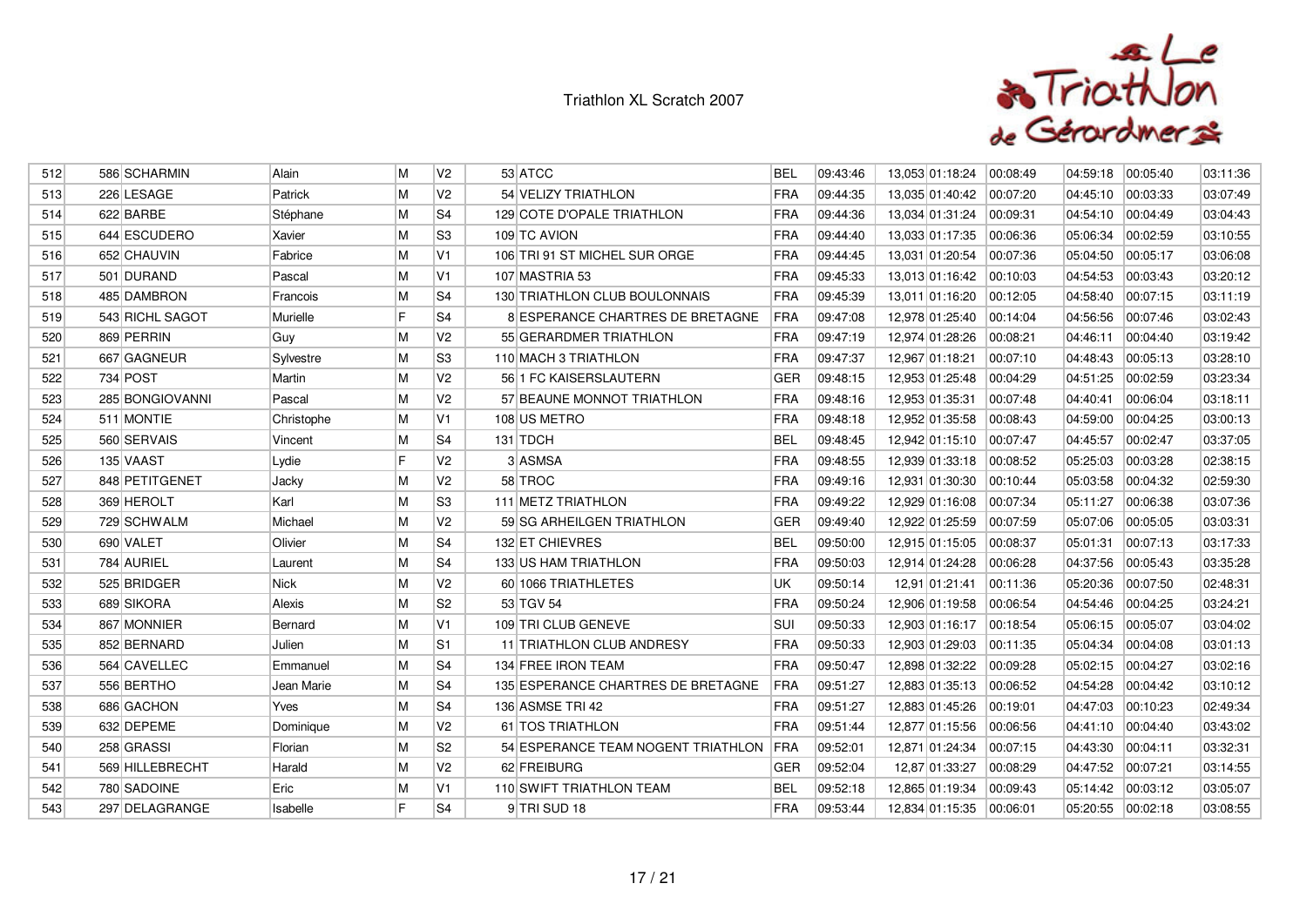

| 544 | <b>759 NESS</b> | Helmut      | M   | V <sub>1</sub> | 111 ALZ SIGMARINGEN               | <b>GER</b> | 09:54:14 | 12,823 01:07:14          | 00:04:52 | 05:04:08 | 00:03:32 | 03:34:29 |
|-----|-----------------|-------------|-----|----------------|-----------------------------------|------------|----------|--------------------------|----------|----------|----------|----------|
| 545 | 561 MULTON      | Paul        | M   | V <sub>2</sub> | 63 SAS TRI 37                     | <b>FRA</b> | 09:54:42 | 12,813 01:22:47          | 00:05:57 | 05:18:14 | 00:02:50 | 03:04:54 |
| 546 | 474 CHASSAGNON  | Serge       | M   | S4             | 137 BENFELD                       | <b>FRA</b> | 09:54:44 | 12,812 01:29:13          | 00:09:27 | 05:22:47 | 00:04:14 | 02:49:03 |
| 547 | 767 FESSER      | Udo         | M   | V1             | 112 TRIATHLON KARLSFELD           | <b>GER</b> | 09:55:04 | 12,805 01:14:46          | 00:04:14 | 05:26:43 | 00:03:14 | 03:06:08 |
| 548 | 891 BRABENDER   | Willi       | M   | V1             | 113 TRIATHLON KARLSFELD           | <b>GER</b> | 09:55:04 | 12,805 01:41:53          | 00.07:22 | 04:55:11 | 00:04:30 | 03:06:07 |
| 549 | 513 CLOSQUET    | Jean Marc   | M   | V <sub>2</sub> | 64 TRIATHLON NAMUR TEAM ASBL      | <b>BEL</b> | 09:55:32 | 12,795 01:38:29          | 00:05:54 | 05:07:09 | 00:02:56 | 03:01:04 |
| 550 | 251 FRION       | Jean Pierre | M   | V <sub>2</sub> | 65 MASTRIA 53                     | FRA        | 09:55:58 | 12,786 01:17:02          | 00:10:22 | 05:00:22 | 00:07:34 | 03:20:39 |
| 551 | 835 RZEPECKI    | Régis       | M   | S <sub>2</sub> | 55 TRI LANEUVEVILLE DEVANT NANCY  | <b>FRA</b> | 09:56:03 | 12,784 01:41:13 00:11:31 |          | 04:56:22 | 00:04:53 | 03:02:04 |
| 552 | 880 BUREAU      | Agnès       | F   | S <sub>3</sub> | 11 AL ECHIROLLES TRIATHLON        | <b>FRA</b> | 09:56:11 | 12,781 01:30:23          | 00:05:59 | 05:16:09 | 00:03:16 | 03:00:25 |
| 553 | 602 TAUPIN      | Xavier      | M   | V3             | 19 SCA 2000 EVRY                  | <b>FRA</b> | 09:56:14 | 12,78 01:27:32           | 00:07:06 | 04:58:42 | 00:04:28 | 03:18:26 |
| 554 | 278 PIERRON     | Alain       | M   | V1             | 114 TRI LANEUVEVILLE DEVANT NANCY | FRA        | 09:56:18 | 12,778 01:27:03          | 00:08:54 | 05:09:31 | 00:05:16 | 03:05:35 |
| 555 | 679 DECUGIS     | Stéphane    | M   | S4             | 138 NEUVES MAISONS TRI 54 54      | <b>FRA</b> | 09:56:54 | 12,766 01:24:42          | 00:11:19 | 04:46:04 | 00:03:11 | 03:31:38 |
| 556 | 885 BAISEZ      | Cédric      | M   | V1             | 115 OULLINS TRIATHLON             | <b>FRA</b> | 09:57:02 | 12,763 01:09:31          | 00:05:57 | 04:44:13 | 00:05:18 | 03:52:04 |
| 557 | 670 BARRE       | Cédric      | M   | S <sub>2</sub> | 56 DASSAULT SPORT                 | <b>FRA</b> | 09:57:06 | 12,761 01:21:07          | 00:13:11 | 05:16:01 | 00:05:46 | 03:01:01 |
| 558 | 807 BLANVILLAIN | Jean Paul   | M   | V <sub>2</sub> | 66 ASFAS TRIATHLON                | <b>FRA</b> | 09:57:08 | 12,761 01:40:02          | 00:14:24 | 04:59:29 | 00:08:32 | 02:54:40 |
| 559 | 701 DAVIES      | Huw         | M   | V <sub>2</sub> | 67 FITNESSFARM                    | UK         | 09:57:14 | 12,759 01:20:25          | 00:06:43 | 05:26:51 | 00:03:32 | 02:59:43 |
| 560 | 201 ASTIER      | Maud        | lF. | S <sub>2</sub> | 7 TROYES GYMNIQUE TRI 10          | <b>FRA</b> | 09:58:16 | 12,736 01:13:46          | 00:05:44 | 05:12:36 | 00:02:53 | 03:23:16 |
| 561 | 643 TRANCHANT   | Bertrand    | M   | S4             | 139 TC AVION                      | FRA        | 09:58:22 | 12,734 01:29:20          | 00:07:08 | 05:02:02 | 00:06:13 | 03:13:39 |
| 562 | 242 LE GUERNEC  | Patrick     | M   | V3             | 20 LAVAL TRIATHLON                | <b>FRA</b> | 09:58:38 | 12,729 01:32:14          | 00:12:46 | 05:14:13 | 00:05:08 | 02:54:18 |
| 563 | 562 JOIRE       | Loic        | M   | V1             | 116 SAS TRI 37                    | FRA        | 09:59:16 | 12,715 01:20:39          | 00:08:25 | 05:02:22 | 00:03:35 | 03:24:15 |
| 564 | 752 MATZINGER   | Michel      | M   | V <sub>2</sub> | 68 RIXHEIM TRI 132                | FRA        | 09:59:25 | 12,712 01:49:24          | 00:08:01 | 05:06:40 | 00:06:44 | 02:48:37 |
| 565 | 459 DEVLIEGERE  | Stefaan     | M   | S3             | $112$ TTB                         | <b>BEL</b> | 09:59:53 | 12,702 01:28:18 00:05:57 |          | 05:10:50 | 00:04:56 | 03:09:52 |
| 566 | 797 WADOUX      | Pierre      | M   | V1             | 117 GRAVELINES TRIATHLON          | FRA        | 10:00:04 | 12,698 01:42:13          | 00.07:45 | 04:38:04 | 00:03:12 | 03:28:51 |
| 567 | 595 LEMAITRE    | Stéphane    | M   | V <sub>2</sub> | 69 SCA 2000 TRIATHLON             | <b>FRA</b> | 10:01:38 | 12,665 01:27:05          | 00:09:05 | 04:57:08 | 00:05:26 | 03:22:54 |
| 568 | 301 DOLE        | Patrick     | M   | V3             | 21 CLERMONT TRIATHLON             | <b>FRA</b> | 10:02:17 | 12,652 01:18:48          | 00:06:50 | 04:54:21 | 00:04:38 | 03:37:41 |
| 569 | 132 MACCOTTA    | Robert      | M   | V4             | 8 ASPTT STRASBOURG                | FRA        | 10:02:42 | 12,643 01:24:30          | 00:09:38 | 05:12:24 | 00:03:52 | 03:12:17 |
| 570 | 192 VERDES      | Nicolas     | M   | S <sub>3</sub> | 113 CEPS DINAN ARMOR TRIATHLON    | <b>FRA</b> | 10:02:59 | 12,637 01:34:54          | 00:08:35 | 04:51:11 | 00:03:47 | 03:24:31 |
| 571 | 458 BEELEY      | Roy         | M   | V <sub>5</sub> | 4 1066 TRIATHLETES                | UK         | 10:03:21 | 12,629 01:29:31          | 00:07:52 | 05:23:53 | 00:02:52 | 02:59:13 |
| 572 | 216 LUCET       | Martine     | F   | V <sub>4</sub> | 1 TNT EZANVILLE                   | FRA        | 10:03:58 | 12,616 01:43:59          | 00:16:31 | 05:06:35 | 00:03:32 | 02:53:21 |
| 573 | 796 HENEMAN     | Jean Michel | M   | V <sub>2</sub> | 70 GRAVELINES TRIATHLON           | <b>FRA</b> | 10:04:45 | 12,6 01:23:23            | 00:12:08 | 05:13:00 | 00:04:25 | 03:11:50 |
| 574 | 665 LOUDENOT    | Alain       | M   | V3             | 22 AUTUN TRIATHLON                | <b>FRA</b> | 10:05:04 | 12,593 01:41:13          | 00.10.48 | 04:58:10 | 00:05:06 | 03:09:48 |
| 575 | 741 THOMACHOT   | Céline      | F   | S3             | 12 FREE IRON TEAM                 | <b>FRA</b> | 10:05:06 | 12,593 01:32:30          | 00:08:14 | 05:21:24 | 00:03:27 | 02:59:31 |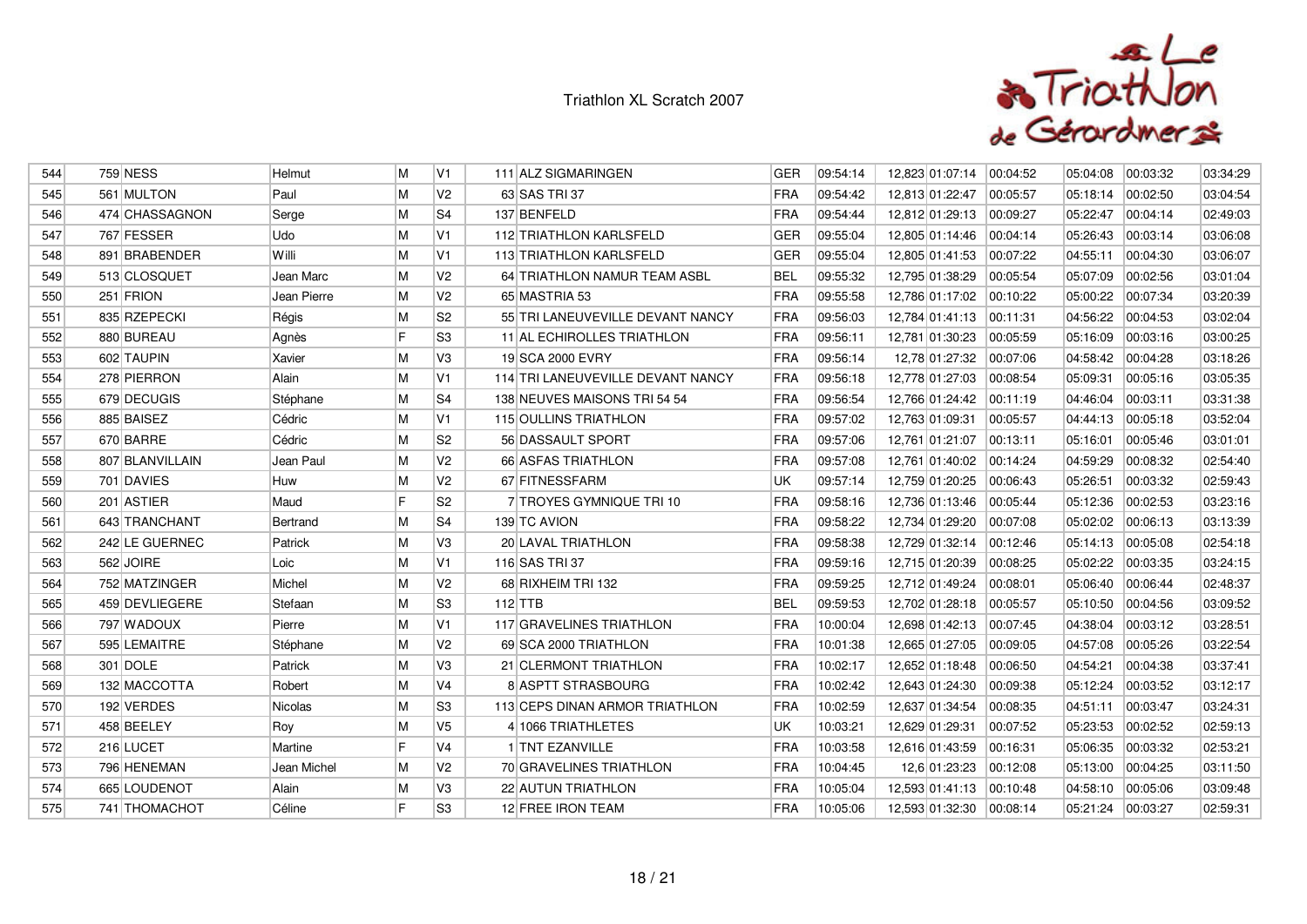

| 576 | 514 SCHWARTZ      | Josiane         | F  | V1             | 3 CAEG                               | <b>LUX</b> | 10:05:10 | 12,591 01:26:00 | 00:14:36 | 05:06:28 | 00:03:20 | 03:14:47 |
|-----|-------------------|-----------------|----|----------------|--------------------------------------|------------|----------|-----------------|----------|----------|----------|----------|
| 577 | 164 CAMPANALES    | José            | M  | V <sub>2</sub> | 71 TSR 78                            | <b>FRA</b> | 10:05:20 | 12,588 01:24:29 | 00:24:26 | 05:00:12 | 00:05:51 | 03:10:22 |
| 578 | 846 STEPONIAN     | Eric            | M  | S <sub>4</sub> | 140 TGV54                            | <b>FRA</b> | 10:06:15 | 12,569 01:21:56 | 00:09:13 | 04:46:16 | 00:08:49 | 03:40:01 |
| 579 | 855 WILLEBIEN     | David           | M  | V <sub>1</sub> | 118 TRIATHLON CLUB DE DOUAI          | FRA        | 10:07:01 | 12,553 01:19:27 | 00:05:30 | 05:15:16 | 00:03:51 | 03:22:56 |
| 580 | 592 LEBOUTEILLIER | Jean Claude     | M  | V <sub>4</sub> | <b>9 LEO LAGRANGE ARMENTIERES</b>    | FRA        | 10:07:35 | 12,541 01:27:56 | 00:09:28 | 05:02:54 | 00:04:17 | 03:23:01 |
| 581 | 476 BACQUET       | Catherine       | F  | S <sub>4</sub> | 10 TRIATHLON CLUB BOULONNAIS         | <b>FRA</b> | 10:07:50 | 12,536 01:29:33 | 00:10:51 | 05:28:58 | 00:05:31 | 02:52:57 |
| 582 | 756 MEULEMANS     | Nicolaas        | M  | V <sub>2</sub> | 72 GE TC                             | <b>BEL</b> | 10:08:44 | 12,517 01:30:27 | 00:14:15 | 05:16:26 | 00:06:20 | 03:01:17 |
| 583 | 617 COUPIN        | Wilfried        | M  | S <sub>2</sub> | 57 COTE D'OPALE TRIATHLON            | FRA        | 10:09:15 | 12,507 01:16:16 | 00:08:12 | 05:29:40 | 00:07:57 | 03:07:12 |
| 584 | 503 SMILER        | Kingi           | M  | V4             | 10 WELLINGTON TRI CLUB               | <b>NZL</b> | 10:11:35 | 12,459 01:11:46 | 00:06:39 | 05:18:15 | 00:05:22 | 03:29:34 |
| 585 | 223 TOHIER        | Cédric          | M  | S <sub>3</sub> | 114 VELIZY TRIATHLON                 | FRA        | 10:12:54 | 12,432 01:31:59 | 00:07:07 | 05:01:40 | 00:03:47 | 03:28:21 |
| 586 | 222 BOUVILLE      | Martine         | F  | V3             | 1 VELIZY TRIATHLON                   | FRA        | 10:13:29 | 12,421 01:38:09 | 00:12:45 | 05:20:08 | 00:03:20 | 02:59:08 |
| 587 | 739 VALLADE       | Franck          | M  | S4             | 141 US VENDOME TRIATHLON             | <b>FRA</b> | 10:15:32 | 12,379 01:21:30 | 00:06:28 | 05:25:42 | 00:03:28 | 03:18:24 |
| 588 | 745 BOITTIAUX     | Steve           | M  | S <sub>3</sub> | <b>115 SEZANNE TRIATHLON</b>         | <b>FRA</b> | 10:16:00 | 12,37 01:30:04  | 00:08:33 | 05:02:48 | 00:04:41 | 03:29:54 |
| 589 | 727 ARAMINI       | Pascal          | M  | V <sub>2</sub> | 73 CHTI'TRIATLILLE                   | FRA        | 10:16:18 | 12,364 01:12:33 | 00:12:37 | 05:20:36 | 00:12:02 | 03:18:30 |
| 590 | 611 SCHROTH       | Philippe        | M  | VЗ             | 23 COLMAR                            | <b>FRA</b> | 10:16:32 | 12,359 01:16:05 | 00:17:41 | 05:25:49 | 00:06:19 | 03:10:39 |
| 591 | 895 MICHAUD       | Cédric          | M  | S <sub>2</sub> | 58 GERARDMER TRIATHLON               | <b>FRA</b> | 10:16:32 | 12,359 01:25:41 | 00:08:29 | 05:27:42 | 00:03:05 | 03:11:35 |
| 592 | 879 GILLES        | Dominique       | M  | VЗ             | 24 TDCH                              | <b>BEL</b> | 10:16:39 | 12,357 01:29:45 | 00:11:00 | 05:03:18 | 00:03:35 | 03:29:01 |
| 593 | 523 BASTOGNE      | Thierry         | M  | S <sub>4</sub> | 142 TRI LANEUVEVILLE DEVANT NANCY    | FRA        | 10:16:46 | 12,355 01:24:24 | 00:07:02 | 05:19:12 | 00:08:36 | 03:17:32 |
| 594 | 524 MASSON MENIER | Nathalie        | IF | V3             | 2 PLESSIS ROBINSON TRIATHLON         | <b>FRA</b> | 10:17:16 | 12,344 01:19:29 | 00:12:59 | 05:15:00 | 00:07:03 | 03:22:44 |
| 595 | 604 LAMALLE       | Gilles          | M  | V2             | 74 AUTUN TRIATHLON                   | FRA        | 10:18:19 | 12,323 02:05:48 | 00:05:29 | 04:52:26 | 00:03:53 | 03:10:43 |
| 596 | 466 KESSLER       | Karsten         | M  | V <sub>1</sub> | <b>119 SV CANNSTATT</b>              | <b>GER</b> | 10:18:50 | 12,313 01:08:35 | 00:05:02 | 05:02:04 | 00:04:25 | 03:58:43 |
| 597 | 534 GOMEZ         | Jean Francois   | M  | V2             | 75 ARIEGE PYRENEES TRIATHLON         | <b>FRA</b> | 10:19:00 | 12,31 01:23:59  | 00:08:26 | 05:21:09 | 00:04:22 | 03:21:04 |
| 598 | 493 BEREAU        | Géraldine       | F  | S <sub>3</sub> | $13$ TCD                             | FRA        | 10:19:07 | 12,308 01:40:06 | 00:10:12 | 05:16:30 | 00:04:25 | 03:07:54 |
| 599 | 138 TERNOIR       | Julien          | M  | S <sub>2</sub> | 59 TC TORCY                          | FRA        | 10:19:39 | 12,297 01:33:09 | 00:06:11 | 05:20:17 | 00:05:15 | 03:14:47 |
| 600 | 200 MILLERET      | Isabelle        | IF | V <sub>1</sub> | 4 TROYES GYMNIQUE TRI 10             | <b>FRA</b> | 10:22:02 | 12,25 01:15:09  | 00:05:44 | 05:24:07 | 00:03:39 | 03:33:23 |
| 601 | 726 PENELON       | Yann            | M  | S4             | 143 ADRIET LE GRAND                  | FRA        | 10:22:03 | 12,249 01:25:09 | 00:05:27 | 05:18:54 | 00:04:15 | 03:28:19 |
| 602 | 487 PAPENBURG     | Emelie          | IF | S4             | 11 AV TRIATHLON                      | <b>NED</b> | 10:22:43 | 12,236 01:18:53 | 00:06:42 | 05:12:52 | 00:05:42 | 03:38:34 |
| 603 | 721 DROUAILLET    | Nicolas         | M  | S <sub>2</sub> | 60 HAUT JURA VO3 MAX TRIATHLON       | <b>FRA</b> | 10:23:39 | 12,218 01:40:18 | 00:11:20 | 04:40:18 | 00:07:41 | 03:44:02 |
| 604 | 800 EGAM          | Achim           | M  | V3             | 25 TRI FORBACH                       | <b>FRA</b> | 10:24:38 | 12,199 01:20:36 | 00:08:35 | 04:56:39 | 00:07:59 | 03:50:50 |
| 605 | 374 DUGARDIN      | Philippe        | M  | IV1            | 120 OSM LOMME TRIATHLON              | FRA        | 10:26:15 | 12,167 01:30:20 | 00:05:38 | 04:48:32 | 00:05:56 | 03:55:48 |
| 606 | 814 SABY          | <b>Baptiste</b> | M  | S <sub>4</sub> | 144 COMITE SPORTIF DU LAC DES SAPINS | <b>FRA</b> | 10:28:13 | 12.129 01:14:21 | 00:06:55 | 05:09:54 | 00:04:40 | 03:52:24 |
| 607 | 376 ARTIGALET     | Dominique       | E  | V2             | 4 LOURDES TRIATHLON                  | FRA        | 10:28:14 | 12,129 01:17:48 | 00:27:22 | 05:13:51 | 00:04:58 | 03:24:16 |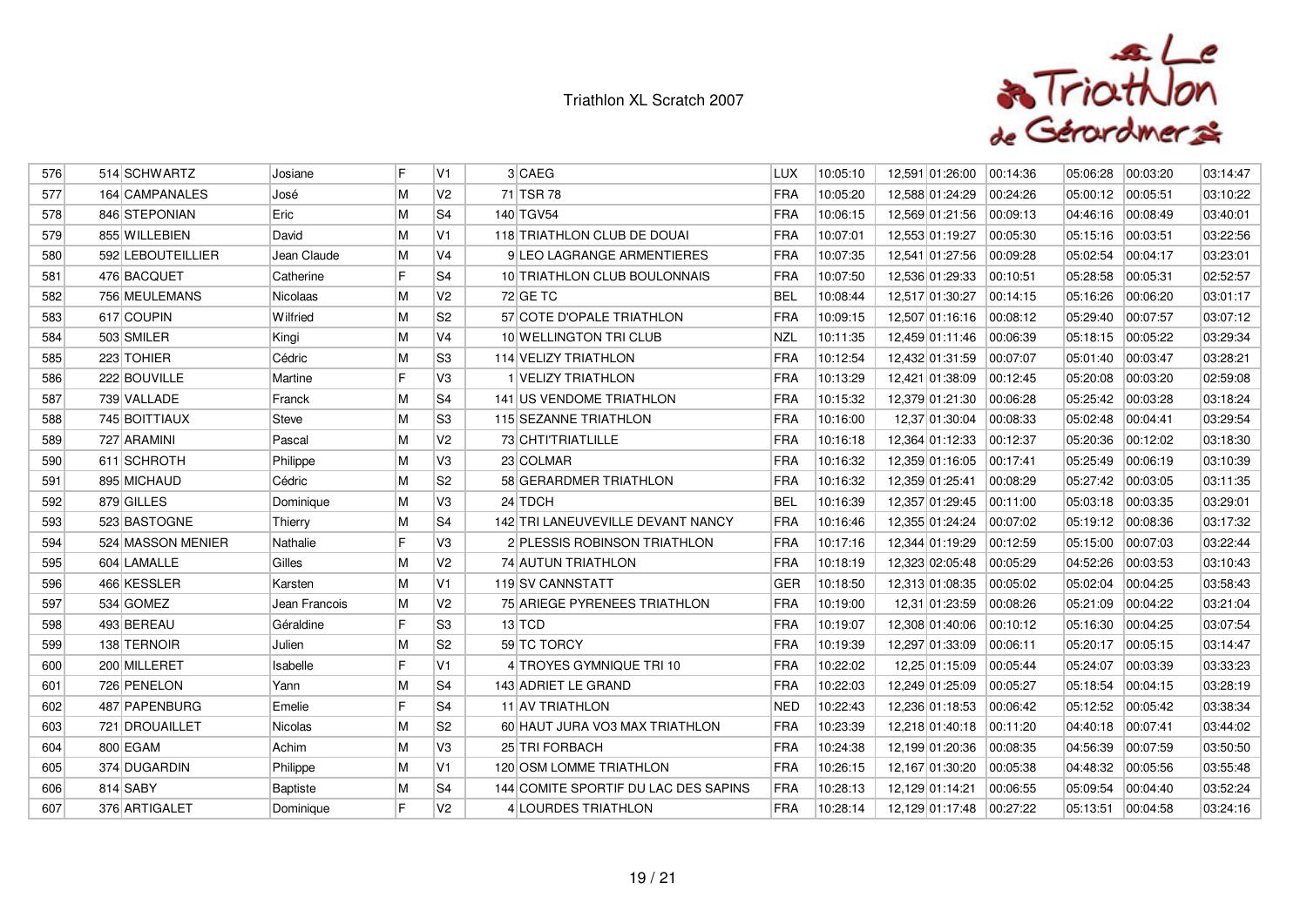

| 608 | 863 JASSMANN    | Thomas         | M | V1             | 121 PFINTZAL                          | GER        | 10:28:49 | 12,118 01:50:22           | 00:11:27 | 04:36:02 | 00:04:13 | 03:46:46 |
|-----|-----------------|----------------|---|----------------|---------------------------------------|------------|----------|---------------------------|----------|----------|----------|----------|
| 609 | 348 LEGAST      | Pierre         | M | V <sub>5</sub> | <b>5 MILLE PATTES TRIATHLON</b>       | <b>FRA</b> | 10:28:53 | 12,117 01:27:26           | 00:06:39 | 05:08:44 | 00:04:52 | 03:41:12 |
| 610 | 479 LEBLOND     | Jean Pierre    | M | V3             | 26 TRIATHLON CLUB BOULONNAIS          | <b>FRA</b> | 10:29:02 | 12,113 01:15:52           | 00:11:23 | 05:18:00 | 00:04:51 | 03:38:57 |
| 611 | 486 DUMONT      | Fabrice        | M | S <sub>3</sub> | 116 TRIATHLON CLUB BOULONNAIS         | FRA        | 10:29:04 | 12,113 01:28:09           | 00:07:20 | 05:17:26 | 00:04:17 | 03:31:52 |
| 612 | 769 LEGAY       | Eric           | M | V1             | 122 NEUVES MAISONS TRI 54 54          | <b>FRA</b> | 10:29:14 | 12,11 01:25:58            | 00:07:53 | 05:22:42 | 00:05:13 | 03:27:29 |
| 613 | 533 PERROCHON   | Philippe       | M | V1             | 123 DROMAD'ERDRE                      | <b>FRA</b> | 10:32:23 | 12,049 01:16:22           | 00:07:53 | 04:55:41 | 00:06:04 | 04:06:23 |
| 614 | 839 GOUJON      | Didier         | M | IV1            | <b>124 AUTUN TRIATHLON</b>            | FRA        | 10:32:23 | 12,049 01:14:25           | 00:07:22 | 04:57:49 | 00:06:26 | 04:06:21 |
| 615 | 407 MERCKEL     | Claude         | M | V2             | 76 BESANCON TRIATHLON                 | FRA        | 10:32:49 | 12,041 01:28:34           | 00:10:43 | 05:15:29 | 00:07:08 | 03:30:55 |
| 616 | 658 MELCHIOR    | Karin          | F | S <sub>4</sub> | 12 STARTNET TEAM DSW DARMSTADT        | <b>GER</b> | 10:34:14 | 12,014 01:20:38           | 00:03:07 | 05:41:29 | 00:04:55 | 03:24:05 |
| 617 | 688 VALET       | Anthony        | M | S <sub>2</sub> | 61 TGV 54                             | FRA        | 10:34:42 | 12,005 01:21:26           | 00:09:08 | 05:03:13 | 00:06:35 | 03:54:20 |
| 618 | 354 THOMAS      | Gilles         | M | V1             | 125 OZOIR VSOP TRIATHLON              | FRA        | 10:37:00 | 11,962 01:27:07           | 00:07:04 | 05:03:52 | 00:04:36 | 03:54:21 |
| 619 | 630 STASSART    | Michel         | M | V <sub>2</sub> | 77 BIN                                | <b>BEL</b> | 10:39:46 | 11,91 01:51:34 00:11:56   |          | 04:58:46 | 00:06:39 | 03:30:50 |
| 620 | 400 MALO        | Stéphane       | M | S4             | <b>145 VERSAILLES TRIATHLON</b>       | FRA        | 10:42:10 | 11,866 01:21:06           | 00:08:44 | 05:30:37 | 00:06:13 | 03:35:31 |
| 621 | 677 GAGNEUR     | Jean Francois  | M | V <sub>4</sub> | 11 MACH 3 TRIATHLON                   | FRA        | 10:44:24 | 11,825 01:50:19           | 00:14:44 | 05:18:44 | 00:08:07 | 03:12:29 |
| 622 | 482 TALON       | Bénédicte      | F | V1             | 5 TRIATHLON CLUB BOULONNAIS           | <b>FRA</b> | 10:45:02 | 11,813 01:27:31           | 00:14:38 | 05:27:18 | 00:05:26 | 03:30:09 |
| 623 | 371 FERY        | Olivier        | M | S4             | 146 METZ TRIATHLON                    | <b>FRA</b> | 10:45:47 | 11,799 01:30:32           | 00:11:39 | 05:30:22 | 00:06:33 | 03:26:41 |
| 624 | 490 DODIC       | Antonio        | M | V <sub>2</sub> | 78 TRI AVIONNAIS                      | FRA        | 10:46:48 | 11,781 01:47:45 00:10:57  |          | 05:37:08 | 00:05:49 | 03:05:08 |
| 625 | 499 COCQUYT     | <b>Nicolas</b> | M | S <sub>2</sub> | 62 MACHELS TRIATHLON TEAM             | <b>BEL</b> | 10:47:55 | 11,761 01:17:33  00:10:12 |          | 05:29:39 | 00:04:26 | 03:46:05 |
| 626 | 144 GUILLEMOIS  | Jocelyne       | E | V3             | 3 TOC CESSON SEVIGNE                  | FRA        | 10:53:25 | 11,661 01:31:49           | 00:11:22 | 05:34:16 | 00:06:52 | 03:29:05 |
| 627 | 589 BERTSCH     | Christophe     | M | S4             | 147 TAC COLMAR                        | FRA        | 10:53:39 | 11,657 01:13:15 00:12:07  |          | 05:21:12 | 00:11:21 | 03:55:44 |
| 628 | 271 MESSAOUDENE | Ferrid         | M | V <sub>2</sub> | 79 CT MARVILLE 55                     | <b>FRA</b> | 10:54:00 | 11,651 01:38:50           | 00:11:04 | 05:53:25 | 00:07:04 | 03:03:38 |
| 629 | 596 GUERIN      | Christophe     | M | S <sub>3</sub> | <b>117 TRIATHLON CLUB SAINT AVOLD</b> | <b>FRA</b> | 10:54:07 | 11,649 01:44:23           | 00:08:32 | 05:22:00 | 00:04:54 | 03:34:20 |
| 630 | 509 LOCTIN      | Jean Pierre    | M | V <sub>2</sub> | 80 SAINT MANDE                        | FRA        | 10:54:07 | 11,649 01:27:58           | 00:10:05 | 05:40:51 | 00:04:56 | 03:30:17 |
| 631 | 877 MELET       | Philippe       | M | V1             | 126 MONTMORENCY                       | <b>FRA</b> | 10:54:08 | 11,649 01:36:46           | 00:20:21 | 05:09:29 | 00:06:38 | 03:40:55 |
| 632 | 137 TERNOIR     | Jacky          | M | V <sub>4</sub> | 12 TC TORCY                           | <b>FRA</b> | 10:55:05 | 11,632 01:45:13           | 00:06:53 | 05:16:46 | 00:04:14 | 03:41:58 |
| 633 | 150 KLEIN       | Andreas        | M | V <sub>2</sub> | 81 TC TORCY                           | GER        | 10:55:07 | 11,631 01:25:39           | 00:11:19 | 05:20:37 | 00:10:19 | 03:47:13 |
| 634 | 536 DUBOIS      | Philippe       | M | S <sub>4</sub> | <b>148 LE MEE SPORTS TRIATHLON</b>    | <b>FRA</b> | 10:55:43 | 11,621 01:11:03           | 00:12:53 | 05:11:41 | 00:07:42 | 04:12:24 |
| 635 | 473 MORET       | Eric           | M | V <sub>1</sub> | 127 AUTUN TRIATHLON                   | <b>FRA</b> | 10:55:43 | 11,621 01:45:56           | 00:13:05 | 05:23:55 | 00:14:04 | 03:18:43 |
| 636 | 623 BASTIEN     | Roman          | M | S <sub>2</sub> | 63 TRIATHLON NANCY LORRAINE           | FRA        | 11:02:15 | 11,506 01:23:08           | 00:12:18 | 05:31:59 | 00:08:32 | 03:46:19 |
| 637 | 697 OFER        | Klaus          | M | S <sub>4</sub> | 149 SPEYER                            | <b>GER</b> | 11:03:10 | 11,49 01:43:03            | 00:05:31 | 05:25:45 | 00:02:36 | 03:46:15 |
| 638 | 716 BERTHELOT   | Michel         | M | V <sub>2</sub> | 82 ASMSE TRI 42                       | <b>FRA</b> | 11:05:42 | 11,446 01:35:22           | 00:11:29 | 05:41:38 | 00:05:22 | 03:31:50 |
| 639 | 601 BRUNOD      | Sébastien      | M | S <sub>4</sub> | 150 TRIATHLON CLUB SAINT AVOLD        | FRA        | 11:06:27 | 11,433 01:38:40 00:10:40  |          | 05:41:21 | 00:03:17 | 03:32:30 |